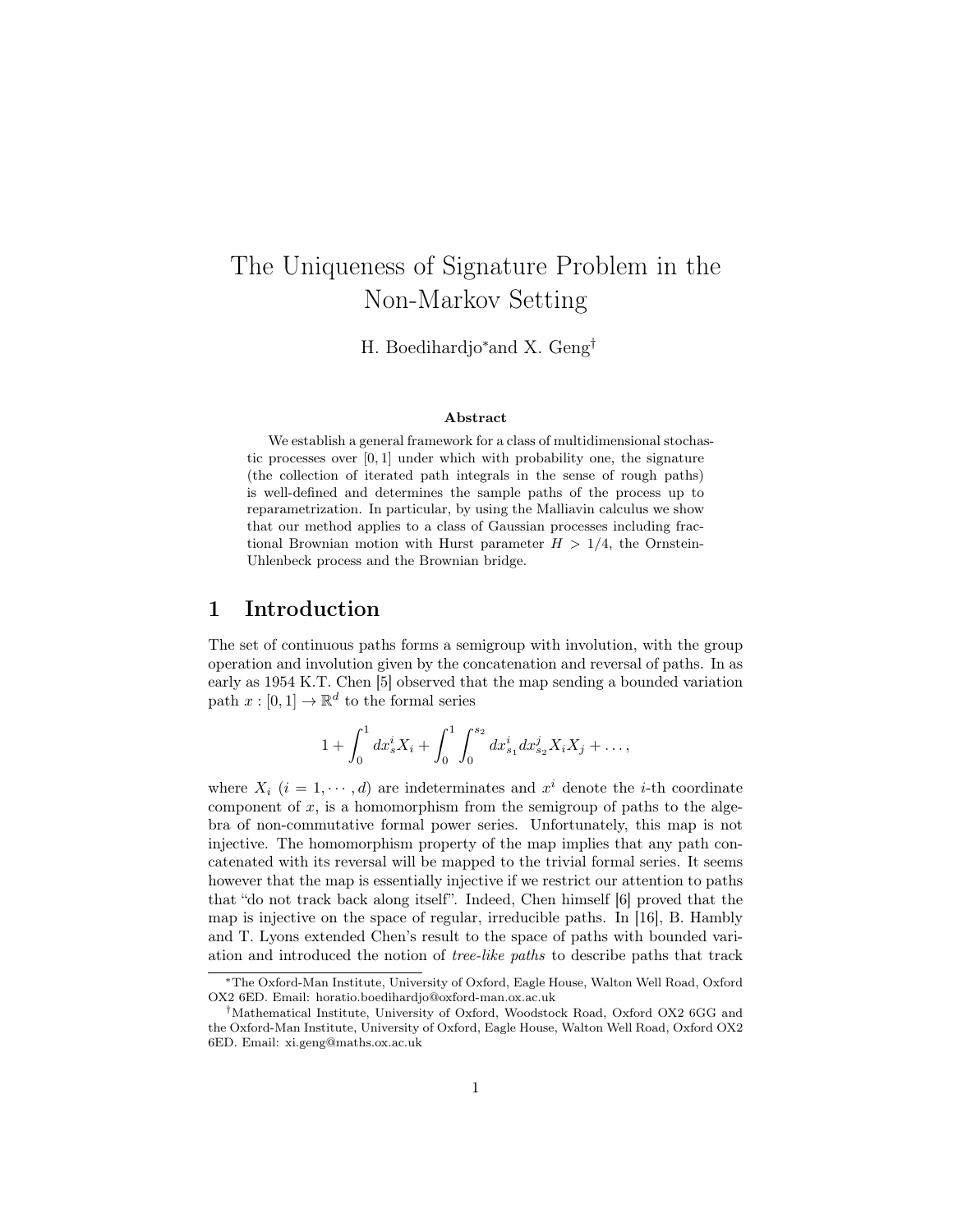back along itself. In particular, they proved that the formal series corresponding to a path, which they called the signature of a path, is trivial if and only if the path is tree-like.

Aside from its interesting algebraic properties, the map also gains attention through the fundamental role it plays in rough path theory. In [26], L.C. Young defined the Stieltjes type integral  $\int_0^1 y_t dx_t$  in terms of a Riemann sum when x. and y. have finite p and q-variation respectively, where  $\frac{1}{p} + \frac{1}{q} > 1$ . In particular, it allows us to define, for a Lipschitz one form  $\phi$ , the integral  $\int_0^1 \phi(x_t) dx_t$  when x is a multidimensional path with finite p-variation for  $p < 2$ . In the same paper, Young gave an example where the integral  $\int_0^1 \phi(x_t) dx_t$  defined using Riemann sum would diverge when  $x$  has only finite 2-variation. In other words, the Stieltjes integration map  $x \to \int_0^1 \phi(x_t) dx_t$  does not have a closable graph with respect to p-variation if  $p \ge 2$ . The seemingly insurmountable  $p = 2$  barrier, at least in the deterministic setting, is to remain for another sixty years. In [19], T. Lyons showed that the Stieltjes integration map would have a closable graph with respect to the  $p$ -variation metric if the path  $x$  takes value in a step- $|p|$  nilpotent Lie group. He called these paths *weakly geometric p-rough paths*. The first step in the construction of such integral is to define the signature for weakly geometric  $p$ -rough paths. The integration of one forms against such paths is then defined via polynomial approximations. There has been excellent progress in extending the rough path theory to even more general paths in, for example, the work of M. Gubinelli [14], M. Hairer and D. Kelly [15], etc.

From a theoretical standpoint, once Lyons defined the signature for weakly geometric rough paths, it is natural to ask if the signature of a weakly geometric rough path determines the path uniquely up to tree-like equivalence as in the bounded variation case. From a practical point of view, there has also been works done in, for example, D. Levin, T. Lyons and H. Ni [18] on analyzing time series data using the signature map. The justification of their method implicitly used the fact that the map from a path to its signature is injective in some sense. The solution of this long standing open problem in rough path theory is contained in the very recent work by H. Boedihardjo, X. Geng, T. Lyons and D. Yang [3].

There has also been exciting progress of the problem in the probabilistic setting. In [17], Y. Le Jan and Z. Qian proved that with probability one, the Stratonovich signatures of Brownian motion determine the Brownian sample paths. Their strategy, in particular the approximation scheme constructed in the proof, was originated from the study of cyclic cohomology in algebraic topology. The proof relies on the strong Markov property and the potential theory for the Laplace operator in an essential way. This result was then extended to hypoelliptic diffusions by X. Geng and Z. Qian [13]. Similar results were also established for Chordal  $\text{SLE}_{\kappa}$  curves with  $\kappa \leq 4$  by H. Boedihardjo, H. Ni and Z. Qian [4].

It should be pointed out that in the probabilistic setting, the result of Le Jan and Qian is stronger than the general deterministic result in [3] from a theoretical point of view, as it not only gives the injectivity but also yields an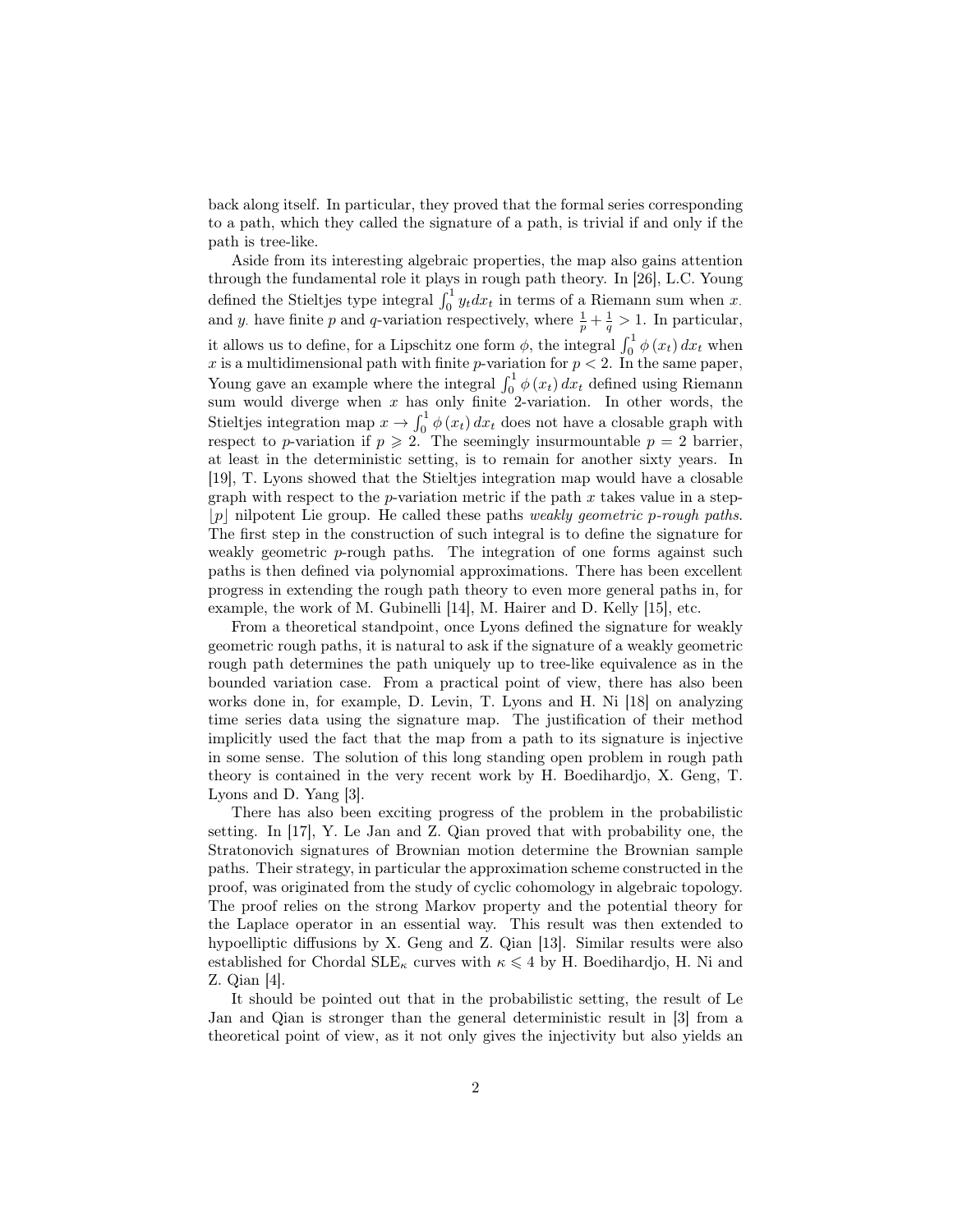explicit way of how a sample path can be reconstructed from its signature outside a null set in the path space. In the deterministic setting, such reconstruction was studied by T. Lyons and W. Xu [22] for  $C<sup>1</sup>$ -paths via symmetrization, and by H. Boedihardjo and X. Geng  $[2]$  for planar Jordan curves with finite p-variation for  $1 \leqslant p < 2$  via Fourier transform. A general inversion scheme for the signature of a weakly geometric rough path remains a significant open problem in rough path theory.

The main purpose of the present paper is to strengthen the technique of Le Jan and Qian to include a class of non-Markov processes. In particular, we shall establish the almost-sure uniqueness of signature (up to reparametrization) for a class of Gaussian processes including fractional Brownian motion with Hurst parameter  $H > 1/4$ , the Ornstein-Uhlenbeck process and the Brownian bridge. More importantly, our technique also yields an explicit inversion scheme for the signature of sample paths. The fundamental difficulty in exploiting the idea of Le Jan and Qian lies in the unavailability of those probabilistic and analytic tools arising from the strong Markov property and the potential theory which were used in their proof and also in [13]. The key of getting around this difficulty is to develop methods which enable us to investigate the problem essentially from a pathwise point of view.

The well-definedness of signature when the sample paths of the process have finite p-variation for  $p \geqslant 1$  are well studied in probability literatures. For instance, it was shown by L. Coutin and Z. Qian [7] that with probability one, the sample paths of fractional Brownian motion with Hurst parameter  $H > \frac{1}{4}$ can be lifted canonically as geometric rough paths. Moreover, it is believed that no such canonical lift exists for  $H \leq \frac{1}{4}$ . There are similar results for lots of interesting stochastic processes, such as martingales, Markov processes, Gaussian processes, solutions to Gaussian rough differential equations,  $SLE_{\kappa}$  curves with  $\kappa \leq 4$  etc., under certain regularity conditions. See for example [12].

In establishing our main result, we shall state explicitly under what conditions on the law of the process would the almost-sure uniqueness of the signature hold. We hope that this provides a general framework for solving the almostsure uniqueness of signature problem for other interesting processes. Note that our result is not a direct corollary of the result in [3], since it is highly nontrivial to prove the existence of a null set outside which no two paths can be tree-like deformation of each other.

## 2 Preliminaries on Rough Path Theory

We first recall some basic notions from rough path theory, which we will use throughout the rest of the present paper.

Let  $T\left(\mathbb{R}^d\right)$  denote the infinite dimensional tensor algebra over  $\mathbb{R}^d$ . Let  $\pi_k$  denote the projection map from  $T((\mathbb{R}^d))$  to  $(\mathbb{R}^d)^{\otimes k}$  and  $\pi^{(k)}$  denote the projection map from  $T((\mathbb{R}^d))$  to the truncated k-th tensor algebra

$$
T^k\left(\mathbb{R}^d\right):=\oplus_{j=0}^k\left(\mathbb{R}^d\right)^{\otimes j}.
$$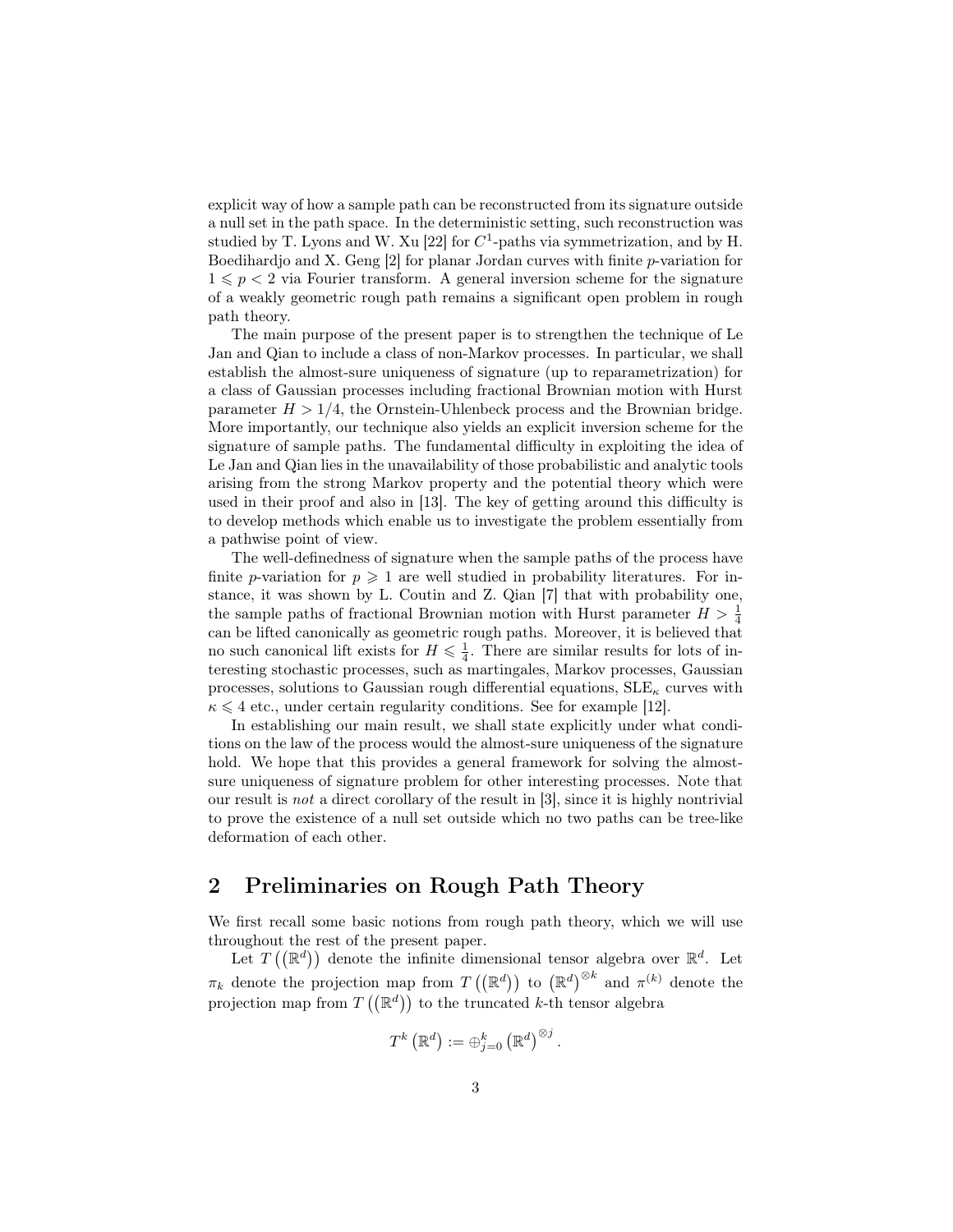Here we shall equip  $(\mathbb{R}^d)^{\otimes k}$  with the Euclidean norm by identifying it with  $\mathbb{R}^{d^k}$ . Let  $\triangle := \{(s, t) : 0 \leq s \leq t \leq 1\}$  be the standard 2-simplex.

**Definition 2.1.** A multiplicative functional of degree  $N \in \mathbb{N}$  is a map  $\mathbf{X} : \Delta \to$  $T^{N}(\mathbb{R}^{d})$  satisfying the following so-called Chen's identity:

$$
\mathbf{X}_{s,u}\otimes \mathbf{X}_{u,t}=\mathbf{X}_{s,t},\ \forall 0\leqslant s\leqslant u\leqslant t\leqslant 1.
$$

Let **X**, **Y** be two multiplicative functionals of degree N. For  $p \ge 1$ , define

$$
d_p\left(\mathbf{X}, \mathbf{Y}\right) = \max_{1 \leq i \leq N} \sup_{\mathcal{P}} \left( \sum_l \left| \pi_i \left( \mathbf{X}_{t_{l-1}, t_l} - \mathbf{Y}_{t_{l-1}, t_l} \right) \right|^{\frac{p}{i}} \right)^{\frac{i}{p}},
$$

where the supremum is taken over all possible finite partitions of  $[0, 1]$ .  $d_p$  is called the *p-variation metric*. If  $d_p(\mathbf{X}, \mathbf{1}) < \infty$  where  $\mathbf{1} = (1, 0, \dots, 0)$ , we then say that **X** has *finite p-variation*. A multiplicative functional of degree  $|p|$  with finite p-variation is called a p-rough path.

The following so-called Lyons' extension theorem (see [19]) says that the signature of a p-rough path is well defined.

**Theorem 2.1.** For  $p \geq 1$ , let **X** be a p-rough path. Then there exists a unique multiplicative functional  $S(\mathbf{X}): \Delta \to T((\mathbb{R}^d))$  such that  $\pi^{(N)}(S(\mathbf{X}))$  has finite p-variation for each  $N \in \mathbb{N}$  and

$$
\pi^{(\lfloor p\rfloor)}\left(S\left(\mathbf{X}\right)\right)=\mathbf{X}.
$$

**Definition 2.2.**  $S(\mathbf{X})_{0,1} \in T((\mathbb{R}^d))$  is called the *signature* of the *p*-rough path X.

If  $x : [0, 1] \to \mathbb{R}^d$  is a path with finite p-variation for some  $1 \leqslant p < 2$ , then as a p-rough path no higher levels of x are needed and we can express the signature of  $x$  explicitly as

$$
S(x)_{0,1} = \left(1, \int_{0 < s_1 < 1} dx_{s_1}, \ldots, \int_{0 < s_1 < \cdots < s_n < 1} dx_{s_1} \otimes \ldots \otimes dx_{s_n}, \ldots\right),
$$

where the iterated integrals are defined in the sense of Young.

A fundamental result in rough path theory, proved by Lyons [19], is the continuity of rough path integrals and the solution map for rough differential equations with respect to the driving path under the p-variation metric.

There is a special class of rough paths called geometric rough paths. They are the simplest and very natural examples of rough paths with which we can define path integrals against one forms.

**Definition 2.3.** Given  $p \ge 1$ . Let  $G\Omega_p$  ( $\mathbb{R}^d$ ) denote the completion of the set

 $\left\{S_{\lfloor p\rfloor}(x) := \pi^{(\lfloor p\rfloor)}\left(S(x)\right) : x \text{ has bounded total variation}\right\}$ 

with respect to the p-variation metric  $d_p$ .  $G\Omega_p(\mathbb{R}^d)$  is called the space of geometric p-rough paths.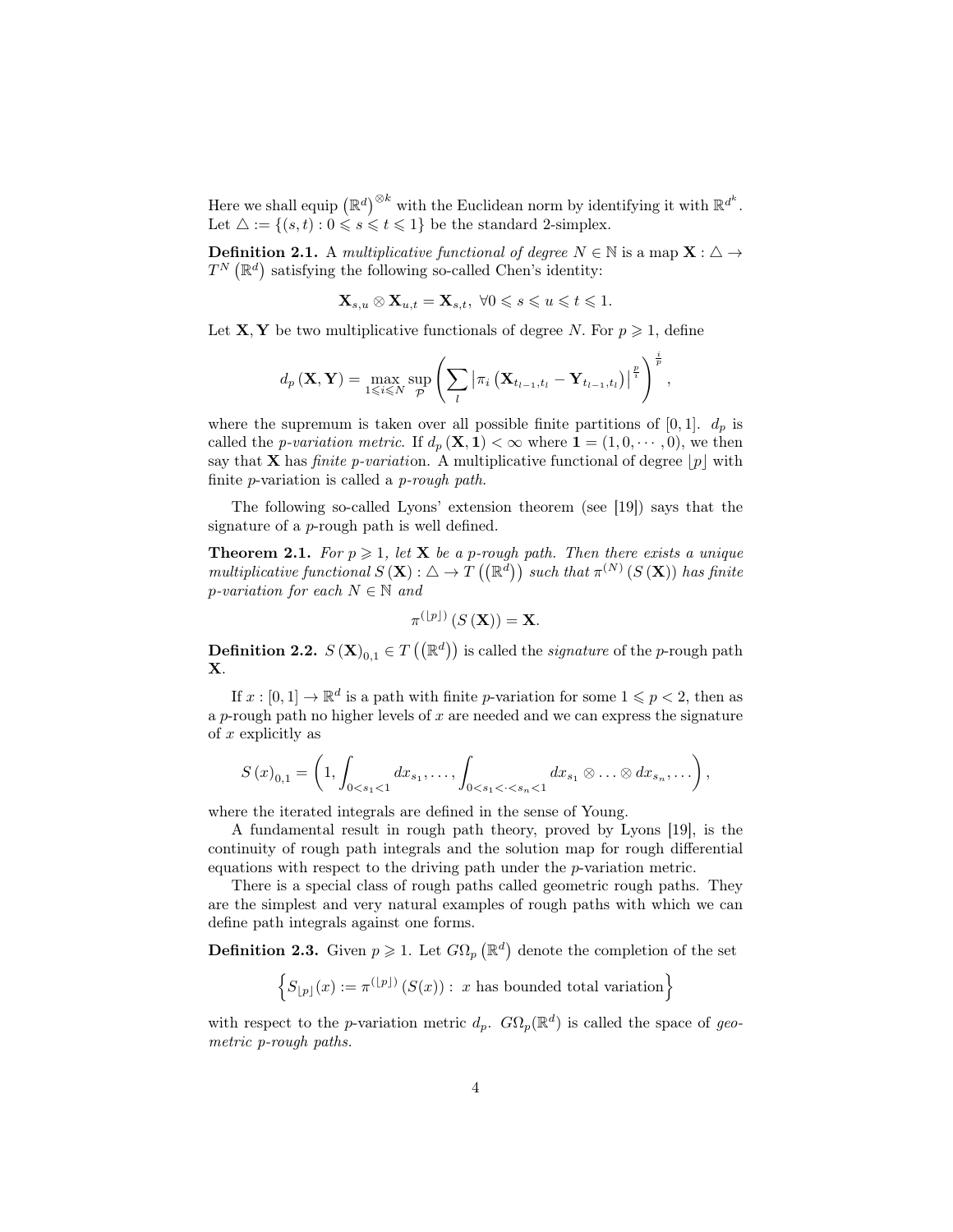In [7], Coutin and Qian showed that under certain conditions on the decorrelation of the increment of a Gaussian process, with probability one the lifting of the dyadic piecewise linear interpolation of the Gaussian sample paths in  $G\Omega_p(\mathbb{R}^d)$  is a Cauchy sequence under the p-variation metric. In [12], P. Friz and N. Victoir extended this result to a larger class of Gaussian processes under certain regularity condition on the covariance function. Moreover, they showed that the lifting of any sequence of piecewise linear interpolation of the Gaussian sample paths in  $G\Omega_p$  converges to the same limit. From here onwards, this limit will be known as the *canonical lifting* of the Gaussian process in  $G\Omega_p(\mathbb{R}^d)$ . A fundamental example of these results is fractional Brownian motion with Hurst parameter  $H > 1/4$ . It follows from Theorem 2.1 that the signature  $S(x)_{0,1} \in T(\mathbb{R}^d)$  of fractional Brownian motion with  $H > 1/4$  is welldefined for almost surely through the canonical lifting.

A detailed study on the geometric rough path nature of many interesting and important stochastic processes can be found in [12].

## 3 Main Results

In this section we are going to state main results of the present paper and illustrate the idea of proofs.

Let  $X = \{X_t : t \in [0,1]\}$  be a d-dimensional continuous stochastic process starting at the origin, where  $d \geq 2$ . We will always assume that X is realized on the path space  $(W, \overline{\mathcal{B}(W)}, \mathbb{P})$ , where W is the space of  $\mathbb{R}^d$ -valued continuous paths over [0,1] starting at the origin,  $\mathcal{B}(W)$  is the completion of the Borel σ-algebra over W with respect to the law  $\mathbb P$  of X.

In the rest of the present paper, we will make the following assumptions on the law P.

**Assumption (A):** There exists a P-null set  $\mathcal{N}_0$  and a map  $S: W \backslash \mathcal{N}_0 \rightarrow$  $C\left(\triangle; T\left(\mathbb{R}^d\right)\right)$ , such that for each  $x \in W \setminus \mathcal{N}_0$  and  $(s,t) \in \Delta$ ,  $\pi_1\left(S(x)_{s,t}\right) =$  $x_t-x_s$  and  $S(x)$  is the multiplicative extension of some geometric rough path X (see Theorem 2.1). We will call such a map S a  $\mathbb{P}\text{-}almost sure lifting.$  The integrals with respect to  $x$  will then be defined as integrating against the geometric rough path X.

**Assumption (B):** For any  $0 < t < 1$ , the law of  $x_t$  is absolutely continuous with respect to the Lebesgue measure.

**Assumption (C)**: For any open cube  $H \subset \mathbb{R}^d$ , there exists a differential one form  $\phi = \sum_{i=1}^d \phi_i dx^i$  supported on the closure of H, such that for any  $0 \leqslant s < t \leqslant 1$ , if we let

 $A_{s,t}^H = \{x \in W : \text{ there exists some } u \in (s,t) \text{ such that } x_u \in H\},$  (3.1)

then

$$
\mathbb{P}\left(\left\{x \in W: \int_{s}^{t} \phi(dx_u) = 0\right\} \cap A_{s,t}^H\right) = 0.
$$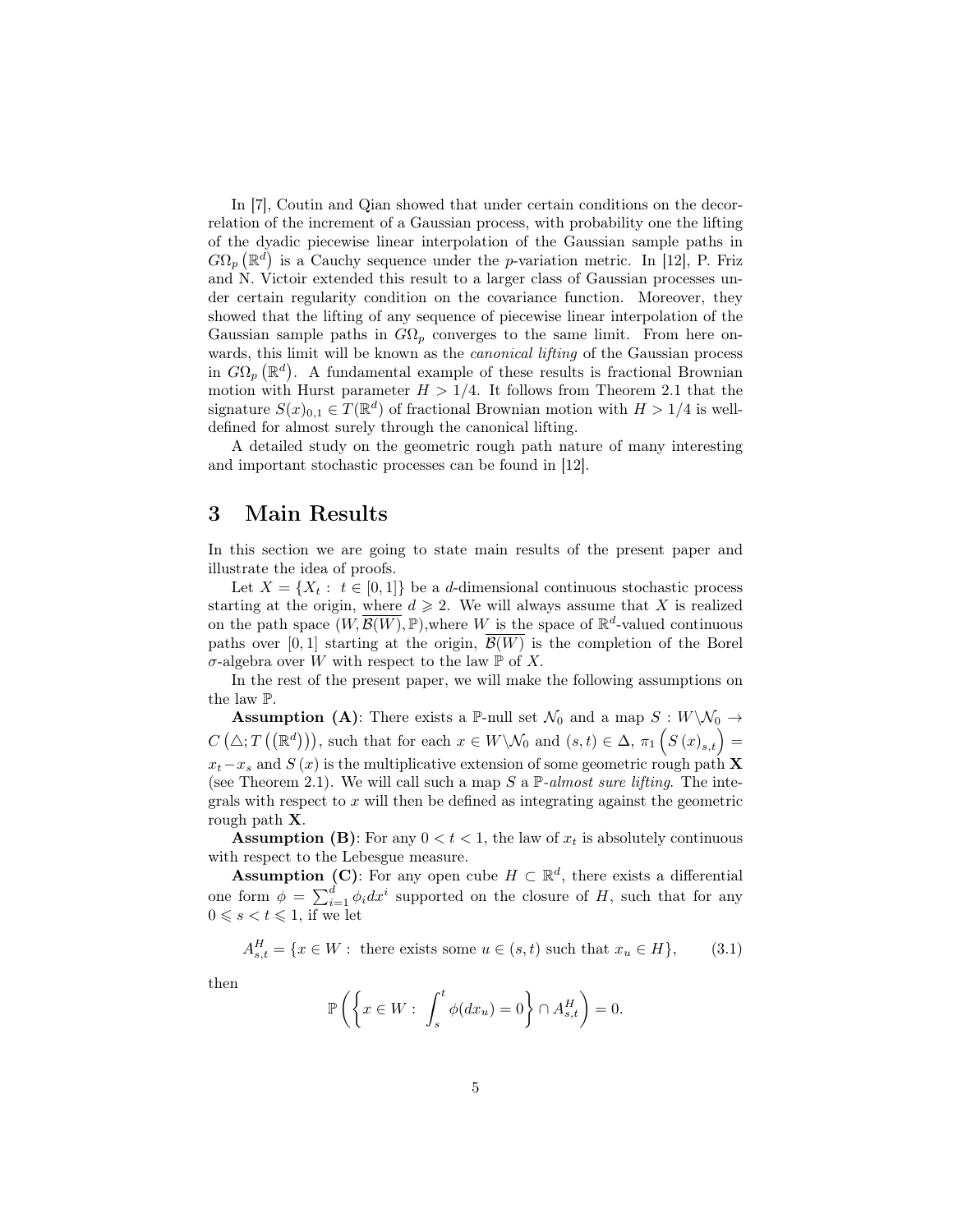Here  $\int_s^t \phi(dx_u) = \sum_{i=1}^d \int_s^t \phi_i(x_u) dx_u^i$  is defined in the sense of rough paths according to Assumption (A).

*Remark* 3.1. As we have mentioned before, Assumption  $(A)$  is quite natural for a large class of stochastic processes. Assumption (B) is also verified for most of these processes, e.g., hypoelliptic diffusions, Gaussian processes, solutions to hypoelliptic rough differential equations driven by Gaussian processes, etc. These examples are well studied in [12]. Assumption (C) suggests certain kind of nondegeneracy for sample paths of the process, which is essential for the recovery of a path from its signature in our setting. By a closer look at Assumption (C), it actually excludes the possibility of the sample paths being tree-like. Therefore, with probability one the sample paths are already "reduced" paths in the treelike equivalence classes and it is natural to expect an inversion scheme for the signature in our setting (see [3], [16] for the notion of tree-like paths). This is the main goal of the present paper.

In the last section, as a fundamental example we will show that these assumptions are all verified for a class of Gaussian processes including fractional Brownian motion with Hurst parameter  $H > 1/4$ , the Ornstein-Uhlenbeck process and the Brownian bridge.

Since we aim at recovering a path up to reparametrization from its signature, we first give the definition of reparametrization.

Definition 3.1. A reparametrization is a continuous, strictly increasing map  $\sigma: [0,1] \to [0,1]$  with  $\sigma(0) = 0$  and  $\sigma(1) = 1$ . The group of reparametrizations is denoted by R.

Now we are in a position to state our main results.

**Theorem 3.1.** Assume that the law  $\mathbb P$  of the stochastic process satisfies Assumption  $(A)$ ,  $(B)$  and  $(C)$ . Let S be the P-almost sure lifting as in Assumption (A). Then there exists a P-null set N, such that for any  $x, x' \in \mathcal{N}^c$ , if  $S(x)_{0,1} = S(x')_{0,1}$ , then there exists some  $\sigma \in \mathcal{R}$ , such that

$$
x_t = x'_{\sigma(t)}, \ \forall t \in [0, 1].
$$

As a fundamental example, we will prove the following result for a class of Gaussian processes satisfying conditions to be specified later on in the final section.

**Theorem 3.2.** Let  $\mathbb{P}$  be the law of a Gaussian process satisfying conditions specified in Section 6. Then  $\mathbb P$  satisfies Assumption (A), (B), (C). In particular, the result holds for fractional Brownian motion with Hurst parameter  $H > 1/4$ , the Ornstein-Uhlenbeck process and the Brownian bridge.

Before going into the mathematical proofs, we first describe the strategy informally. The approximation scheme we are going to use is an adaptation from the work of Le Jan and Qian [17]. However, the main difficulties are in the development of each step in the non-Markov setting, which will become clear in the detailed proofs.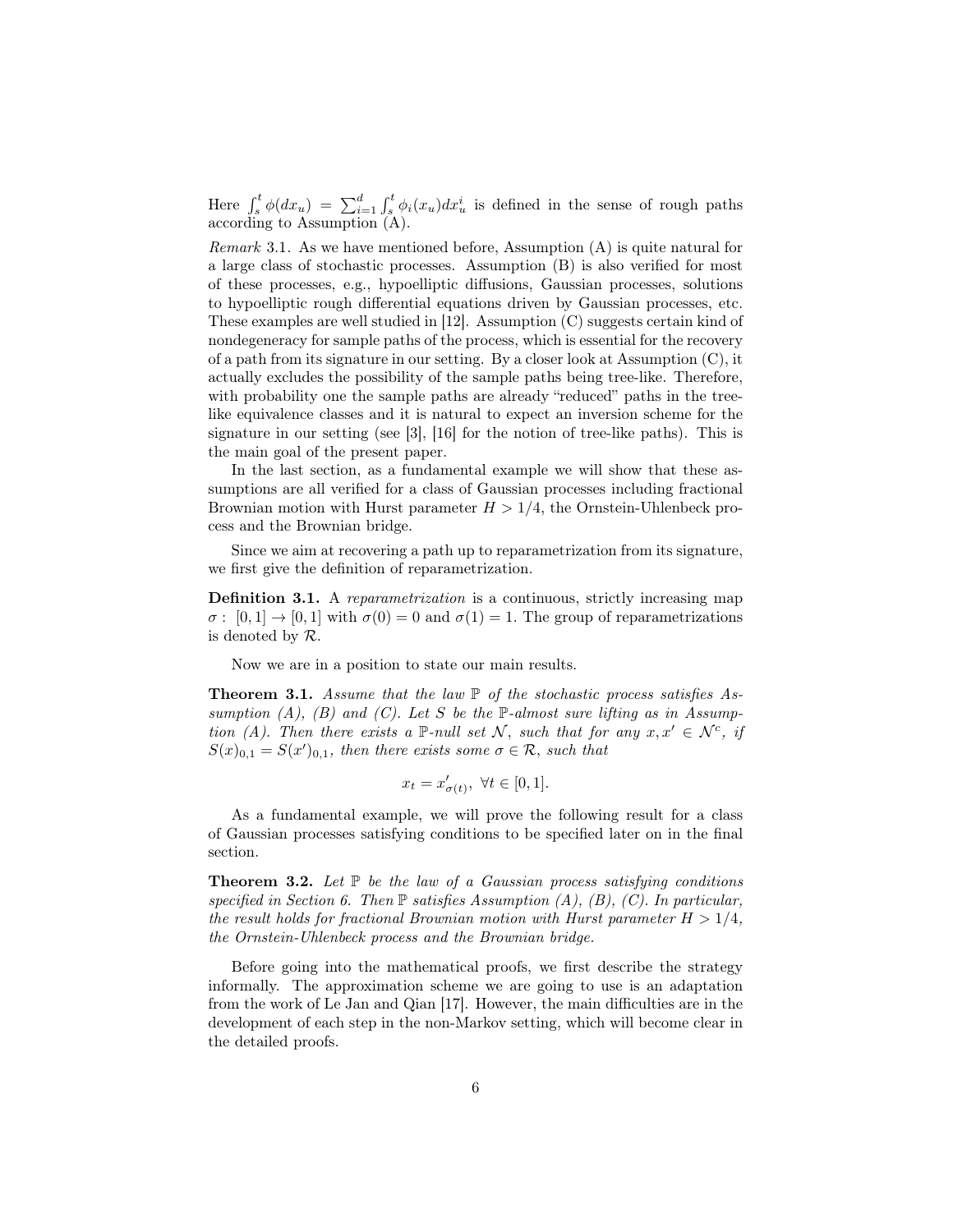Step One. Prove that if two paths have the same signature, then the iterated integrals of the paths along any finite sequence of smooth one forms are the same. Following [17], these iterated integrals along one forms will be called extended signatures.

Step Two. Decompose the Euclidean space  $\mathbb{R}^d$  into disjoint identical open cubes with small tunnels between them. For each such cube, we define a differential one form supported on the closure of the cube according to Assumption  $(C).$ 

Step Three. Show that, for each path x outside a  $\mathbb{P}\text{-null}$  set, the ordered sequence of cubes visited by x corresponds to the unique maximal sequence of differential one forms along which the extended signature of  $x$  is nonzero. This together with step one allows us to recover the ordered sequence of cubes visited by  $x$  from its signature.

Step Four. Construct a polygonal approximation of x by joining the centers of cubes visited by  $x$  in order. This polygonal path will be parametrized so that it is at the center of the cube at the time when the cube is first visited by  $x$ . Show that with probability one, as the size of cubes tends to zero, the polygonal path converges to the original path x under the uniform topology.

Step Five. Since the signature is invariant under the reparametrization of the path, it is not possible to recover the exact visit times of the cubes. If two paths have the same signature, then the corresponding polygonal paths constructed in (3) are only equal up to a reparametrization. Therefore, we need to introduce a variant of the Fr $\tilde{A}$ C chet distance on W measuring the distance of two paths modulo parametrization. We should also prove that outside a  $\mathbb{P}\text{-null}$  set this is indeed a metric. It will then follow from step four that if two paths  $x$  and  $x'$ have the same signature, their corresponding approximation paths converge to the same limit under this metric, which will imply that  $x$  and  $x'$  are equal up to a reparametrization.

For the Gaussian case, Assumption (A) is verified from [12] and Assumption (B) is trivial by definition. By using the Malliavin calculus, for each open cube H we will explicitly construct a differential one form  $\phi$  supported on  $\overline{H}$  such that the functional  $x \to \int_s^t \phi(dx_u)$  has a density conditioned on the set  $A_{s,t}^H$ . This certainly verifies Assumption (C).

## 4 Signature Determines Extended Signatures

Starting from this section, we are going to develop the detailed proofs of our main results.

As the first step, here we will prove that if two sample paths as geometric rough paths have the same signatures, then they have the same extended signatures. Note that the signatures and extended signatures are well-defined for P-almost surely according to Assumption (A). For the general theory of integration along one forms against rough paths, see for example [12], [21].

From now on, for a geometric rough path **X** and a finite sequence  $(\phi^1, \dots, \phi^n)$ of differential one forms  $\phi^1, \ldots, \phi^n$ , we will use  $\left[\phi^1, \cdots, \phi^n\right]_{0,t}(x)$  to denote the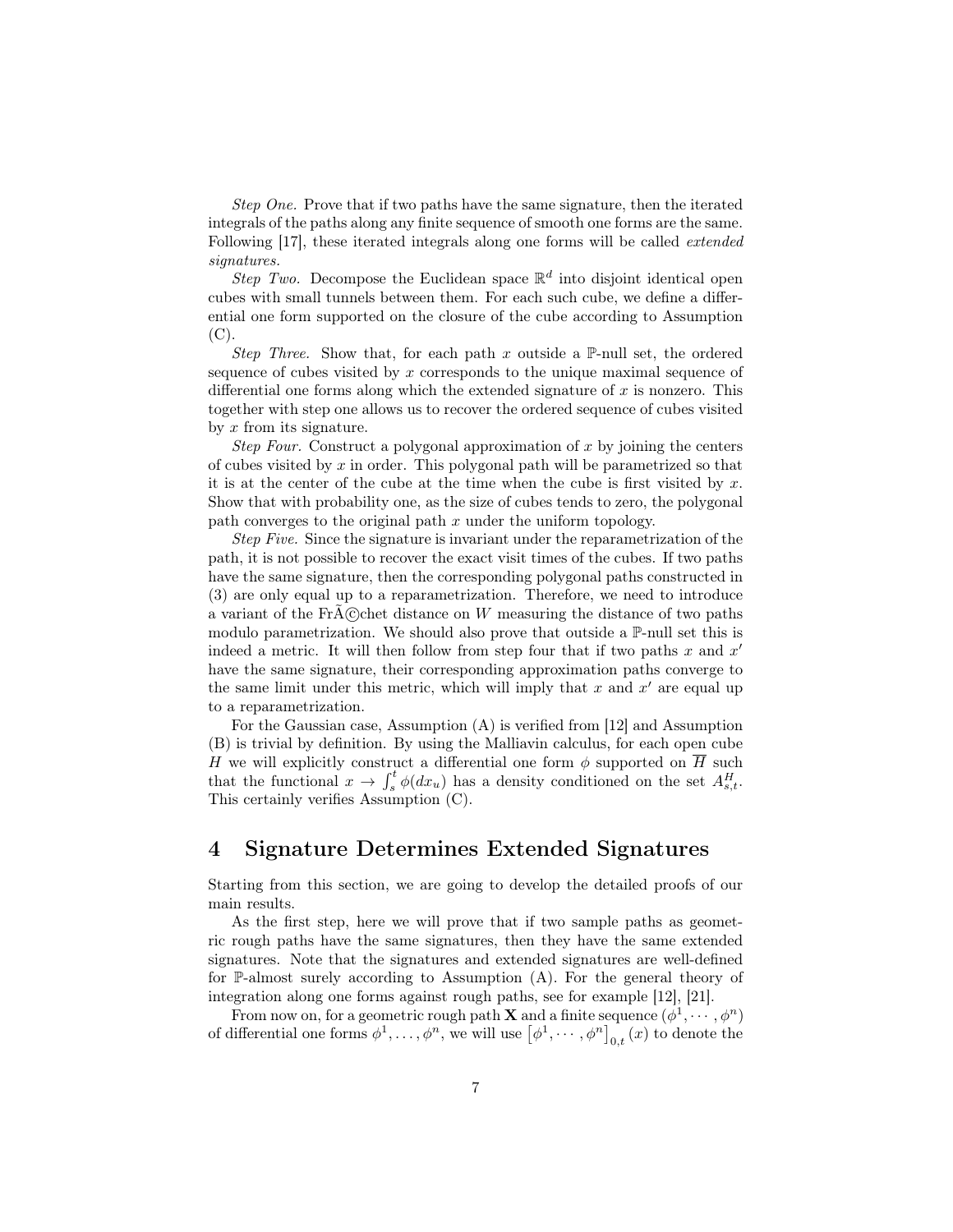first level of the iterated rough path integral  $\int_0^t \cdots \int_0^{s_2} \phi^1(d\mathbf{X}_{s_1}) \cdots \phi^n(d\mathbf{X}_{s_n}),$ where  $x_{\cdot} := \pi_1(S(\mathbf{X})_{0,\cdot})$  is the first level path of **X**. A simple way of understanding this integral is through

$$
\int_0^t \ldots \int_0^{s_2} \phi^1(d\mathbf{X}_{s_1}) \ldots \phi^n(d\mathbf{X}_{s_n}) = \lim_{k \to \infty} \int_0^t \ldots \int_0^{s_2} \phi^1(dx_{s_1}^{(k)}) \cdots \phi^n(dx_{s_n}^{(k)}),
$$

where by the definition of geometric rough paths  $x^{(k)}$  is a sequence of paths with bounded total variation whose lifting converges to  $X$  under the *p*-variation metric. An alternative and equivalent way of defining this integral is through the following rough differential equation:

$$
\begin{cases}\n dx_t^i = dx_t^i, & 1 \leq i \leq d, \\
 dy_t^j = y_t^{j-1} \sum_{i=1}^d \phi_i^j(x_t) dx_t^i, & 1 \leq j \leq n, \\
 x_0 = 0, y_0 = 0,\n\end{cases} \tag{4.1}
$$

where  $y_t^{-1} := 1$ .

Sometimes we will also use the notation  $\int_0^t \dots \int_0^{s_2} \phi^1(dx_{s_1}) \dots \phi^n(dx_{s_n})$  to denote the path integral. Note that the ordering of  $(\phi^1, \dots, \phi^n)$  is noncommutative in this notation.

Now we have the following result.

**Proposition 4.1.** Given  $p \geq 1$ , let  $X, X' \in G\Omega_p(\mathbb{R}^d)$  be two geometric p-rough paths. Suppose that  $\phi^1, \ldots, \phi^n$  are n compactly supported  $C^{\infty}$ -one forms. If  $S(\mathbf{X})_{0,1} = S(\mathbf{X}')_{0,1}$ , then

$$
\left[\phi^{1}, \ldots, \phi^{n}\right]_{0,1}(x) = \left[\phi^{1}, \ldots, \phi^{n}\right]_{0,1}(x'),
$$

where x and x' are the first level paths of  $X$  and  $X'$  respectively.

To prove Proposition 4.1, first notice that the case of polynomial one forms follows immediately from integration by parts and the shuffle product formula for the signature (see [17], p.4 and [20], Theorem 2.15).

**Lemma 4.1.** Let  $\phi_1, \ldots, \phi_n$  be n polynomial one forms. Let x be a continuous path with bounded total variation with  $x_0 = 0$ . Then there exists a linear functional f on  $T(\mathbb{R}^d)$  such that

$$
[\phi^{1}, \ldots, \phi^{n}]_{0,1}(x) = f(S(x)_{0,1}).
$$

Proposition 4.1 then follows from polynomial approximations.

Proof of Proposition 4.1. We write  $\phi^i$  as  $\phi^i = \sum_{j=1}^d \phi^i_j(x) dx^j$ . Let K be a compact neighborhood of  $x([0,1]) \cup x'([0,1])$ . According to [1], Theorem 1, for each  $\alpha > 0$  and each j, there exists a polynomial sequence  $\phi_j^{i(m)}$  such that

$$
\sup_K \left| D^{\alpha} \left( \phi_j^i - \phi_j^{i(m)} \right) \right| \to 0
$$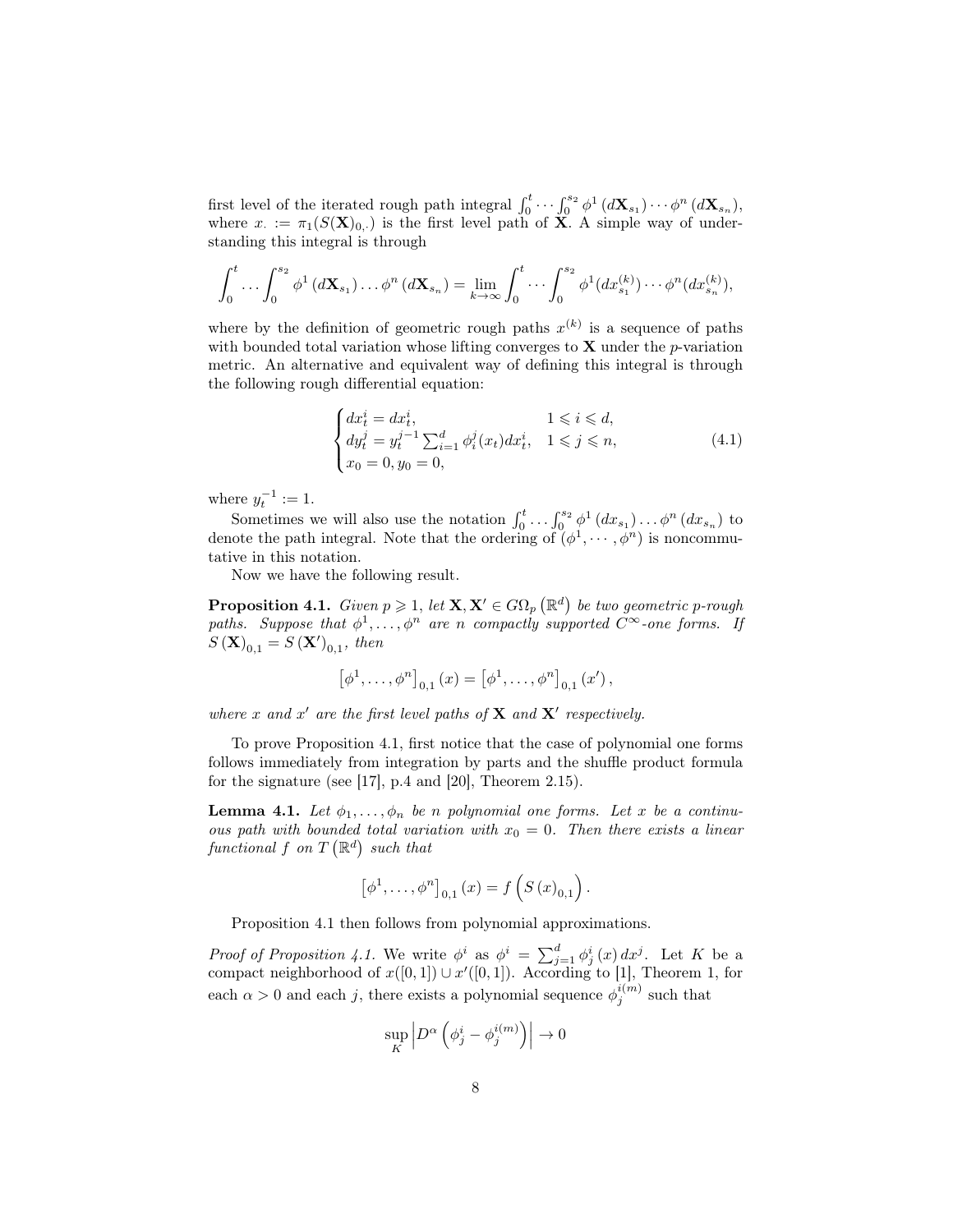as  $m \to \infty$ . Let  $\phi^{i(m)}(x) = \sum_{j=1}^d \phi_j^{i(m)}(x) dx^j$ . As  $\mathbf{X} \in G\Omega_p(\mathbb{R}^d)$ , by definition there exists a sequence  $x^{(k)}$  of paths with bounded total variation, such that  $d_p(S_{[p]}(x^{(k)}), \mathbf{X}) \to 0$  as  $k \to \infty$ . Since the integration map  $(\phi, \mathbf{X}) \to$  $\int_0^1 \phi(d\mathbf{X}_t)$  is jointly continuous under the Lip( $\alpha$ ) and p-variation norms whenever  $\alpha > p + 1$  (see [12], Theorem 10.47), we have

$$
\left[\phi^{1(m)},\ldots,\phi^{n(m)}\right]_{0,1}\left(x^{(k)}\right)\to\left[\phi^1,\ldots,\phi^n\right]_{0,1}(x),
$$

as  $m, k \to \infty$ . Now the result follows from Lemma 4.1.

 $\Box$ 

To end this section, we present a lemma on extended signatures which is used in the next section. The intuition behind this result is easy and clear.

**Lemma 4.2.** Let **X** be a geometric p-rough path, and let  $(\phi^1, \dots, \phi^n)$  be a sequence of compactly supported  $C^{\infty}$ -one forms. Assume that for some  $1 \leq$  $j_0 \leq n$ , the first level path x of **X** does not visit the interior of the support of  $\phi^{j_0}$ . Then

$$
[\phi^1, \cdots, \phi^n]_{0,t}(x) = 0, \ \forall t \in [0,1].
$$

*Proof.* For  $1 \leq j \leq n$ , define

$$
y_t^j = [\phi^1, \cdots, \phi^j]_{0,t}(x), \ t \in [0,1].
$$

It follows that the path  $z_t := (x_t, y_t^j)_{1 \leqslant j \leqslant n} \in \mathbb{R}^d \oplus \mathbb{R}^n$  solves the rough differential equation (4.1).

According to the Euler estimates for rough differential equations projected onto the  $j_0$ -th component (see [12], Corollary 10.15), we have

$$
\left|y_{s,t}^{j_0}-\mathcal{E}_{(V)}^{j_0}\left(z_s,S_{\lfloor\gamma\rfloor}(\mathbf{X})_{s,t}\right)\right|\leqslant C\|\mathbf{X}\|_{p-\text{var};[s,t]}^{\gamma},\ \forall 0\leqslant s\leqslant t\leqslant 1,
$$

where  $\mathcal{E}^{j_0}_{(V)}(z_s, S_{\lfloor \gamma \rfloor}(\mathbf{X})_{s,t})$  is the j<sub>0</sub>-th component of the Euler scheme (see [12], Definition 10.1) for the generating vector fields V of  $(4.1)$ ,  $\gamma > p$  is some fixed constant, and C is a constant depending only on  $p, \gamma$  and the one forms. By writing out the vector fields  $V$  explicitly, it is not hard to see that the  $j_0$ -th component of the Euler scheme is a sum in which every term contains  $\phi^{j_0}$  or its higher order derivatives evaluated at  $x_s$ . Since the path  $x$  does not visit the interior of the support of  $\phi^{j_0}$ , we conclude that

$$
\mathcal{E}^{j_0}_{(V)}\left(z_s, S_{\lfloor \gamma \rfloor}(\mathbf{X})_{s,t}\right) = 0, \ \forall 0 \leq s \leq t \leq 1. \tag{4.2}
$$

Therefore, for any partition  $\{t_k\}$  of  $[s, t]$ , we have

$$
|y_{t_{k-1},t_k}^{j_0}| \leqslant C \|\mathbf{X}\|_{p-\text{var};[t_{k-1},t_k]}^{\gamma}.
$$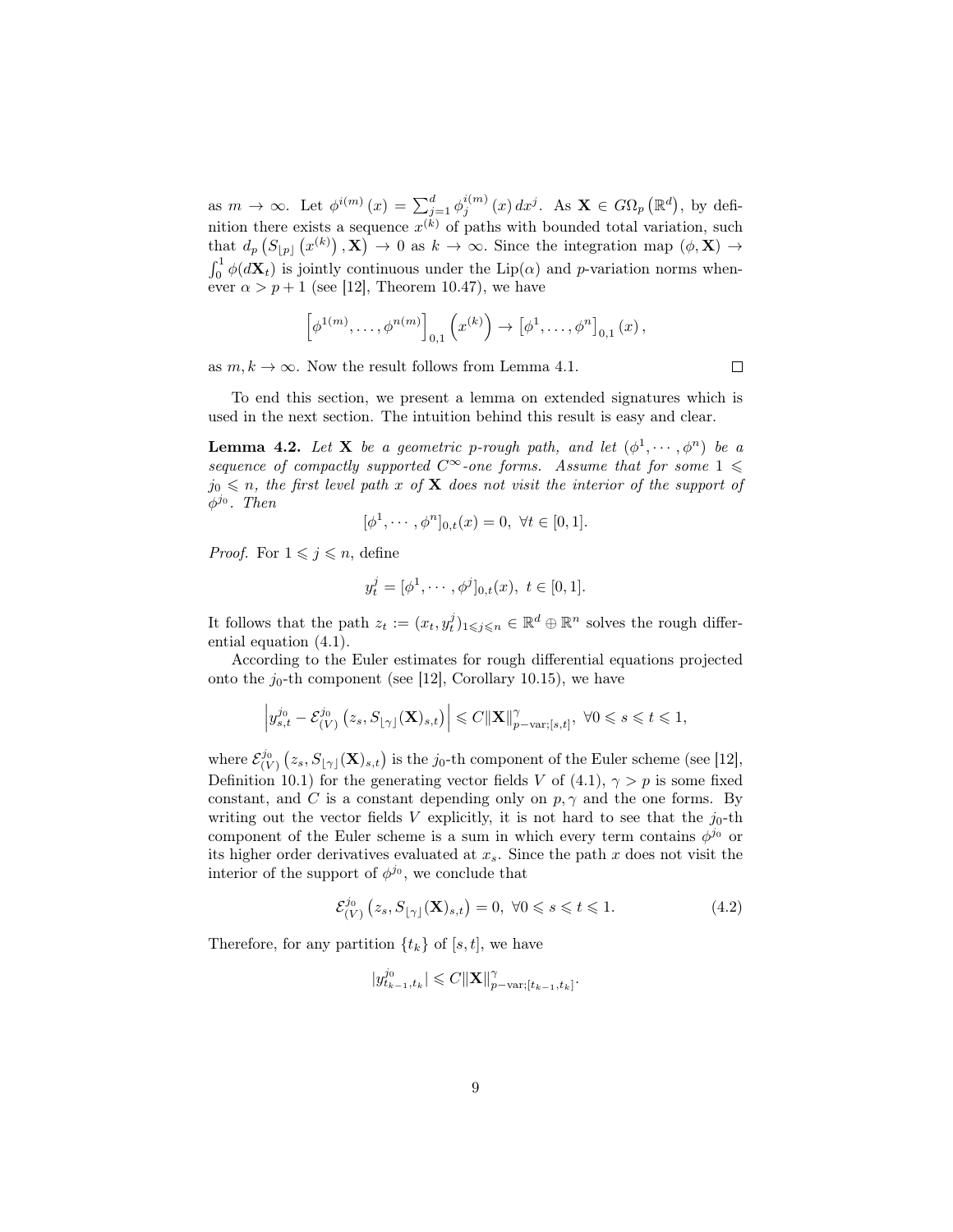It follows that

$$
|y_{s,t}^{j_0}| \leqslant \sum_{k} |y_{t_{k-1},t_k}^{j_0}|
$$
  
\n
$$
\leqslant C \left( \max_{k} \|\mathbf{X}\|_{p-\text{var};[t_{k-1},t_k]}^{\gamma-p} \right) \sum_{k} \|\mathbf{X}\|_{p-\text{var};[t_{k-1},t_k]}^p
$$
  
\n
$$
\leqslant C \left( \max_{k} \|\mathbf{X}\|_{p-\text{var};[t_{k-1},t_k]}^{\gamma-p} \right) \|\mathbf{X}\|_{p-\text{var};[s,t]}^p.
$$

By taking  $\max_k(t_k - t_{k-1}) \to 0$  we obtain that  $y_{s,t}^{j_0} = 0$ . Since  $y_0^{j_0} = 0$ , it follows that  $y_t^{j_0} = 0$  for all  $t \in [0, 1]$ .

Now the result follows from inductively projecting the Euler estimate ([12], Corollary 10.15) onto components  $j_0 \leq j \leq n$ . In this case by induction we conclude that (4.2) holds for each component  $j_0\leqslant j\leqslant n$  , and thus the same argument as before yields that

$$
y_t^n = [\phi^1, \cdots, \phi^n]_{0,t}(x) = 0
$$

for all  $t \in [0, 1]$ . Alternatively we can use the fact

$$
[\phi^1, \cdots, \phi^j]_{0,t}(x) = \sum_{i=1}^d \int_0^t [\phi^1, \cdots, \phi^{j-1}]_{0,s}(x) \phi_i^j(x_s) dx_s^i, \ j_0 \leq j \leq n,
$$

to reach the same conclusion.

5 The Strengthened Le Jan-Qian Approximation Scheme and the Uniqueness of Signature

Now fix  $\varepsilon, \delta > 0$  with  $\delta \ll \varepsilon$ .

For any integer point  $z = (z^1, z^2, \dots, z^d) \in \mathbb{Z}^d$ , let  $H_z^{\varepsilon, \delta}$  be the open cube centered at  $\epsilon z$  with edges of length  $\varepsilon - \delta$ . In other words,

$$
H_z^{\varepsilon,\delta} = \left\{ x \in \mathbb{R}^d : \ \left| x^i - \varepsilon z^i \right| < \frac{\varepsilon - \delta}{2}, \ \forall i = 1, \cdots, d \right\}.
$$

Geometrically, the space  $\mathbb{R}^d$  is divided into disjoint identical open cubes and small closed tunnels.

For any  $x \in W$  and  $k \geq 1$ , define recursively

$$
\tau_k^{\varepsilon,\delta} = \inf \left\{ t \in \left[ \tau_{k-1}^{\varepsilon,\delta}, 1 \right] : x_t \in \bigcup_{z \neq \mathbf{m}_{k-1}^{\varepsilon,\delta}} H_z^{\varepsilon,\delta} \right\},\,
$$

 $\Box$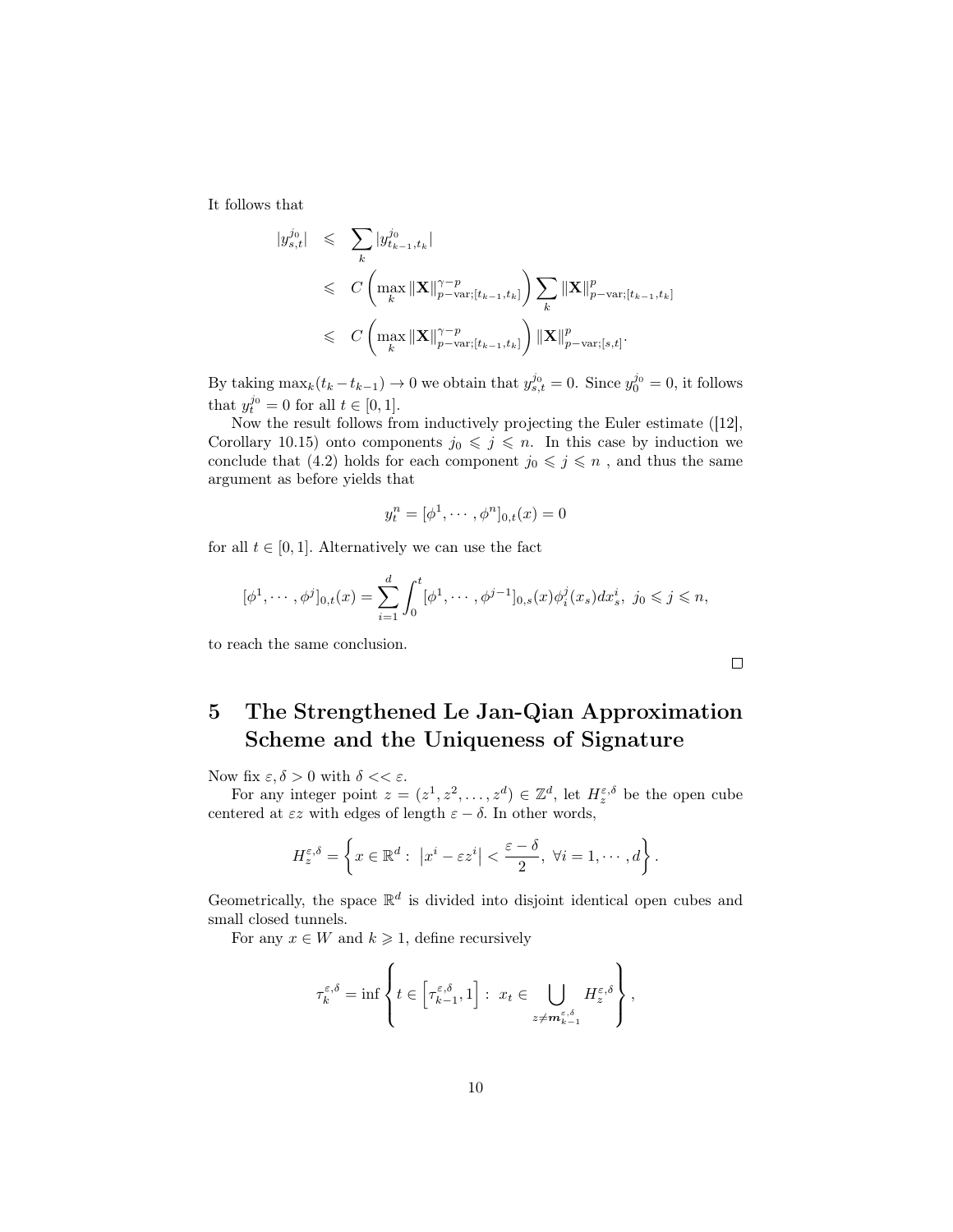and  $\mathbf{m}_{k}^{\varepsilon,\delta}$  to be the integer point  $z \in \mathbb{Z}^{d}$  such that

$$
x_{\tau_k^{\varepsilon,\delta}}\in H_z^{\varepsilon,\delta},
$$

where  $\tau_0^{\varepsilon,\delta} = 0$ ,  $\mathbf{m}_0^{\varepsilon,\delta} = 0 \in \mathbb{Z}^d$ . Let

$$
N^{\varepsilon,\delta}=\sup\left\{k\geqslant 1:\ \tau^{\varepsilon,\delta}_k<1\right\},
$$

where sup  $\emptyset := 0$ . The sequence  $\left\{ \tau_k^{\varepsilon,\delta} \right\}$  records the successive visit times of the open cubes by the path, the sequence  $\left\{ \bm{m}_k^{\varepsilon,\delta} \right\}$  records the cubes visited in order, and  $N^{\varepsilon,\delta}$  records the total number of cubes visited. Note that revisit of the same cube after visiting some other cubes counts, but revisit before visiting any other cube does not count. By continuity and compactness, it is easy to see that for any  $x \in W$ ,  $0 \leqslant N^{\varepsilon,\delta} < \infty$ .

Here and thereafter, for notation simplicity we drop the dependence on  $x$ for these random variables on W.

Remark 5.1. It is important to use the open cubes instead of the closed ones, as we are only interested in the case when a path  $x$  travels through the interior of a cube. Hence these  $\tau_k^{\varepsilon,\delta}$  are not stopping times with respect to the natural filtration.

For each cube  $H_z^{\varepsilon,\delta}$ , let  $\phi_z^{\varepsilon,\delta}$  be the differential one form given in Assumption (C). In particular,  $\phi_z^{\varepsilon,\delta}$  is supported on the closure of  $H_z^{\varepsilon,\delta}$ , and  $\phi_z^{\varepsilon,\delta} = 0$  on  $\partial H$ .

#### 5.1 Recovery of Cubes Visited in Order by Using the Extended Signature

Let  $\mathcal{W}_m$   $(m \ge 0)$  be the set of words  $(z_0 = 0, z_1, \dots, z_m)$  with  $z_i \ne z_{i+1}, z_i \in \mathbb{Z}^d$ , and let  $W = \bigcup_{m\geqslant 0} W_m$ . Elements of W are called *admissible words*.

For  $w = (z_0, z_1, \dots, z_m) \in \mathcal{W}$ , define

$$
E_{w}^{\varepsilon,\delta}=\left\{x\in W:\;N^{\varepsilon,\delta}=m,\;{\boldsymbol m}_k^{\varepsilon,\delta}=z_k,\;k=0,\cdots,m\right\}.
$$

It follows that W can be written as the disjoint union  $W = \bigcup_{w \in \mathcal{W}} E^{\varepsilon,\delta}_w$ . Now we have the following result.

**Lemma 5.1.** For any  $m \ge 0$ , if  $w = (z_0 = 0, \dots, z_m) \in \mathcal{W}_m$  and  $x \in E^{\varepsilon, \delta}_w$ , then

(1)

$$
\left[\phi_{z_0}^{\varepsilon,\delta},\cdots,\phi_{z_m}^{\varepsilon,\delta}\right]_{0,1}(x)=\prod_{i=1}^{m+1}\int_{\tau_{i-1}^{\varepsilon,\delta}}^{\tau_i^{\varepsilon,\delta}}\phi_{z_{i-1}}^{\varepsilon,\delta}(dx_t),\tag{5.1}
$$

where  $\tau_{m+1}^{\varepsilon,\delta} = 1$  by definition since  $x \in E_w^{\varepsilon,\delta}$ . (2) For any  $w' = (z_0, z'_1, \dots, z'_n) \in \mathcal{W}_n$  with  $n > m$ ,

$$
\left[\phi_{z_0}^{\varepsilon,\delta},\cdots,\phi_{z_n'}^{\varepsilon,\delta}\right]_{0,1}(x)=0.
$$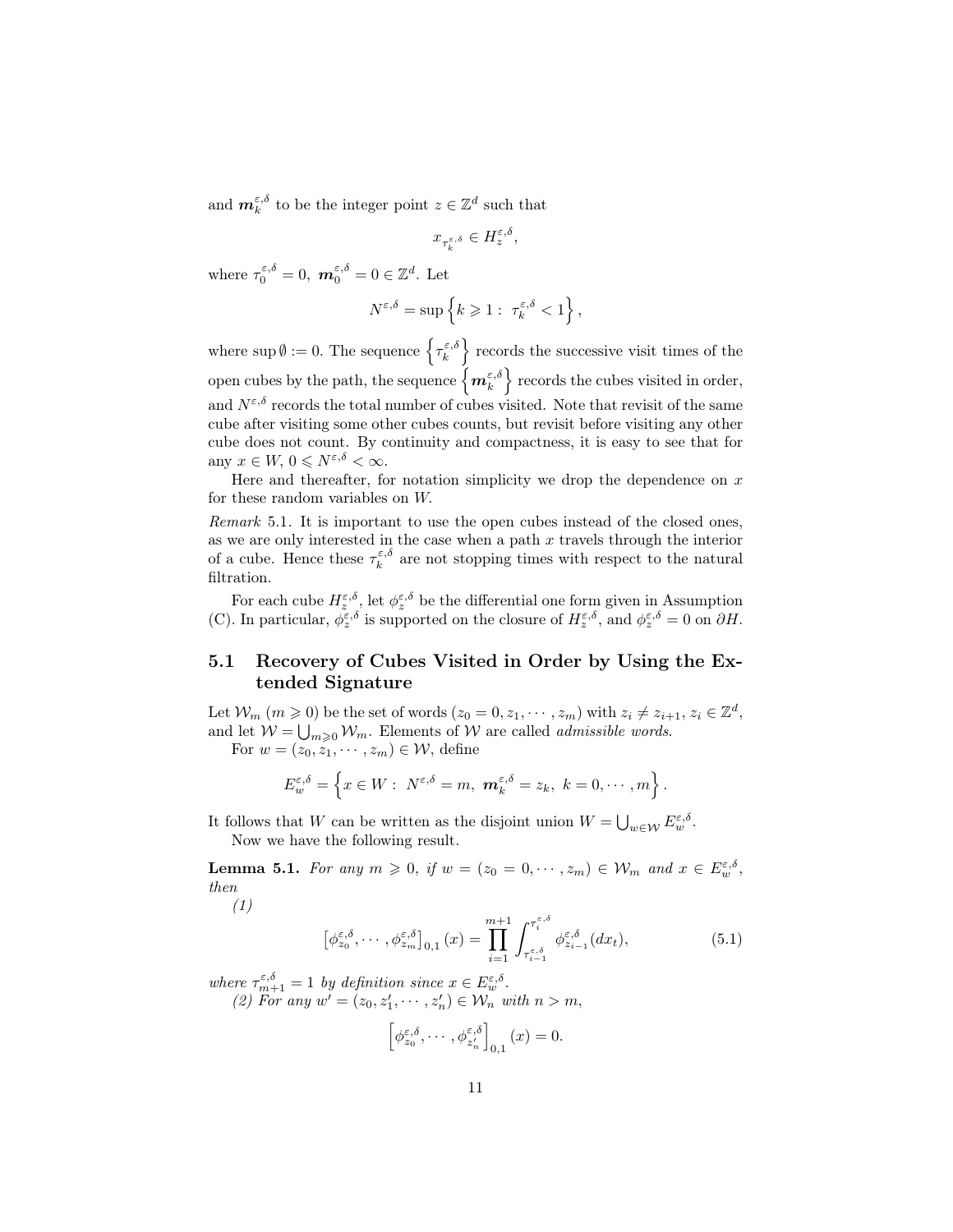(3) For any  $w' = (z_0, z'_1, \cdots, z'_m)$  with  $w' \neq w$ ,  $\left[\phi_{z_0}^{\varepsilon,\delta},\cdots,\phi_{z_m'}^{\varepsilon,\delta}\right]$  $_{0,1}(x)=0.$ 

Proof. We prove this result by induction on  $m$ .

If  $m = 0$ , assume that  $x \in E_{\ell_{\infty}}^{\varepsilon, \delta}$  $(z_0, z_0)$ . Then (1) and (3) are trivial. To see (2), let  $w' = (z_0, z'_1, \dots, z'_n) \in W_n$  with  $n > 0$ . Since w' is an admissible word, the path x does not visit the open cube  $H_{\gamma}^{\varepsilon,\delta}$  $z_1^{\varepsilon,0}$ . According to Lemma 4.2, we know that the corresponding extended signature is zero. If  $m = 1$ , assume that  $w = (z_0, z_1) \in \mathcal{W}_1$  and  $x \in E_w^{\varepsilon, \delta}$ . Then (3) follows by the same argument as before. To see  $(1)$ , first we have

$$
\begin{array}{lcl} \left[\phi^{\varepsilon,\delta}_{z_0},\phi^{\varepsilon,\delta}_{z_1} \right]_{0,1}(x) & = & \displaystyle \int_0^1 \left[\phi^{\varepsilon,\delta}_{z_0} \right]_{0,t}(x) \phi^{\varepsilon,\delta}_{z_1}(dx_t) \\ \\ & = & \displaystyle \int_{\tau^{\varepsilon,\delta}_1}^1 \left[\phi^{\varepsilon,\delta}_{z_0} \right]_{0,t}(x) \phi^{\varepsilon,\delta}_{z_1}(dx_t), \end{array}
$$

since  $\phi_{z_1}^{\varepsilon,\delta}$  is supported in  $H_{z_1}^{\varepsilon,\delta}$ . Moreover, if  $\tau_1^{\varepsilon,\delta} \leq t \leq 1$ , then

$$
\left[\phi_{z_0}^{\varepsilon,\delta}\right]_{0,t}(x)=\left[\phi_{z_0}^{\varepsilon,\delta}\right]_{0,\tau_1^{\varepsilon,\delta}}(x),
$$

since  $\phi_{z_0}^{\varepsilon,\delta}$  is supported in  $H_{z_0}^{\varepsilon,\delta}$ . Therefore,

$$
\left[\phi_{z_0}^{\varepsilon,\delta},\phi_{z_1}^{\varepsilon,\delta}\right]_{0,1}(x)=\left(\int_0^{\tau_1^{\varepsilon,\delta}}\phi_{z_0}^{\varepsilon,\delta}(dx_t)\right)\left(\int_{\tau_1^{\varepsilon,\delta}}^1\phi_{z_1}^{\varepsilon,\delta}(dx_t)\right)
$$

and (1) follows. If  $w' = (z_0, z'_1, \dots, z'_n) \in W_n$  with  $n > 1$ , there are two cases. The first case is that there is some  $0 < k \leq n$  such that  $z'_{k}$  is different from  $z_{0}$ and  $z_1$ . In this case (2) follows again from Lemma 4.2. The second case is

$$
w' = (z_0, z_1, z_0, z_1, \cdots, z'_n),
$$

where  $n > 1$  and  $z'_n$  is either  $z_0$  or  $z_1$ . If  $z'_n = z_0$ , then

$$
\left[\phi_{z_0}^{\varepsilon,\delta},\cdots,\phi_{z_n'}^{\varepsilon,\delta}\right]_{0,1}(x)=\int_0^{\tau_1^{\varepsilon,\delta}}\left[\phi_{z_0}^{\varepsilon,\delta},\cdots,\phi_{z_{n-1}'=z_1}^{\varepsilon,\delta}\right]_{0,t}(x)\phi_{z_0}(dx_t).
$$

But during  $\left[0, \tau_1^{\varepsilon,\delta}\right]$  the path x never visits the interior of  $H_{z_1}^{\varepsilon,\delta}$ , so the integral on the R.H.S. is zero and hence the extended signature corresponding to  $w'$  is zero. If  $z'_n = z_1$ ,

$$
\left[\phi^{\varepsilon,\delta}_{z_0},\cdots,\phi^{\varepsilon,\delta}_{z_n'}\right]_{0,1}(x)=\int_{\tau^{\varepsilon,\delta}_1}\left[\phi^{\varepsilon,\delta}_{z_0},\cdots,\phi^{\varepsilon,\delta}_{z_{n-1}'=z_0}\right]_{0,t}(x)\phi^{\varepsilon,\delta}_{z_1}(dx_t).
$$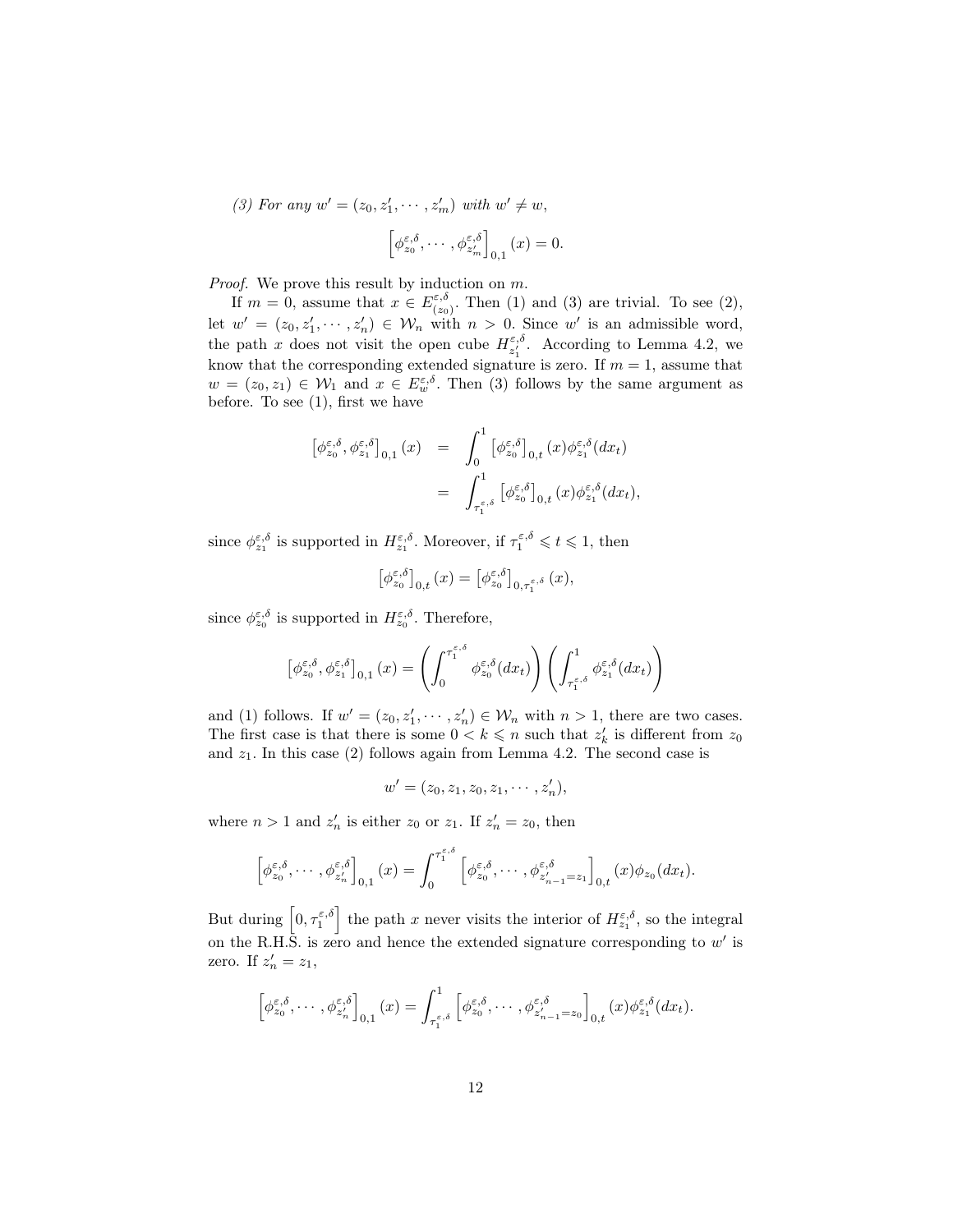For  $\tau_1^{\varepsilon,\delta} \leqslant t \leqslant 1$ , we have

$$
\begin{split}\n&\left[\phi^{\varepsilon,\delta}_{z_0},\cdots,\phi^{\varepsilon,\delta}_{z'_{n-1}=z_0}\right]_{0,t}(x) \\
&=\left[\phi^{\varepsilon,\delta}_{z_0},\cdots,\phi^{\varepsilon,\delta}_{z'_{n-1}=z_0}\right]_{0,\tau^{\varepsilon,\delta}_{1}}(x) + \int_{\tau^{\varepsilon,\delta}_{1}}^{1}\left[\phi^{\varepsilon,\delta}_{z_0},\cdots,\phi^{\varepsilon,\delta}_{z'_{n-2}=z_1}\right]_{0,u}(x)\phi^{\varepsilon,\delta}_{z_0}(dx_u) \\
&=\left[\phi^{\varepsilon,\delta}_{z_0},\cdots,\phi^{\varepsilon,\delta}_{z'_{n-1}=z_0}\right]_{0,\tau^{\varepsilon,\delta}_{1}}(x).\n\end{split}
$$

But during  $\left[0, \tau_1^{\varepsilon,\delta}\right]$  the path x does not visit the interior of  $H_{z_1}^{\varepsilon,\delta}$  and the last term contains the one form  $\phi_{z_1}^{\varepsilon,\delta}$ , thus it is zero and  $\left[\phi_{z_0}^{\varepsilon,\delta},\cdots,\phi_{z_n}^{\varepsilon,\delta}\right]$  $_{0,1}(x)=0.$ Therefore (2) again follows.

Now assume that the claim is true for all non negative integer less than  $m$ , we are going to show that it is true for m. Let  $w = (z_0, \dots, z_m) \in \mathcal{W}_m$  and  $x \in E^{\varepsilon,\delta}_w$ .

We first show (1). In fact,

$$
\begin{split}\n\left[\phi_{z_0}^{\varepsilon,\delta},\cdots,\phi_{z_m}^{\varepsilon,\delta}\right]_{0,1}(x) &= \int_0^{\tau_m^{\varepsilon,\delta}} \left[\phi_{z_0}^{\varepsilon,\delta},\cdots,\phi_{z_{m-1}}^{\varepsilon,\delta}\right]_{0,t}(x)\phi_{z_m}^{\varepsilon,\delta}(dx_t) \\
&\quad + \int_{\tau_m^{\varepsilon,\delta}}^1 \left[\phi_{z_0}^{\varepsilon,\delta},\cdots,\phi_{z_{m-1}}^{\varepsilon,\delta}\right]_{0,t}(x)\phi_{z_m}^{\varepsilon,\delta}(dx_t) \\
&= \int_0^{\tau_m^{\varepsilon,\delta}} \left[\phi_{z_0}^{\varepsilon,\delta},\cdots,\phi_{z_{m-1}}^{\varepsilon,\delta}\right]_{0,t}(x)\phi_{z_m}^{\varepsilon,\delta}(dx_t) \\
&\quad + \left[\phi_{z_0}^{\varepsilon,\delta},\cdots,\phi_{z_{m-1}}^{\varepsilon,\delta}\right]_{0,\tau_m^{\varepsilon,\delta}}(x)\int_{\tau_m^{\varepsilon,\delta}}^1 \phi_{z_m}^{\varepsilon,\delta}(dx_t),\n\end{split}
$$

where the last equality comes from the fact that

$$
\left[\phi^{\varepsilon,\delta}_{z_0},\cdots,\phi^{\varepsilon,\delta}_{z_{m-1}}\right]_{0,t}(x)=\left[\phi^{\varepsilon,\delta}_{z_0},\cdots,\phi^{\varepsilon,\delta}_{z_{m-1}}\right]_{0,\tau^{\varepsilon,\delta}_{m}}(x),\ \forall t\in\left[\tau^{\varepsilon,\delta}_{m},1\right],
$$

since  $z_{m-1} \neq z_m$  and hence during  $\left[\tau_m^{\varepsilon,\delta}, 1\right]$  the path does not visit the interior of  $H_{z_{m-1}}^{\varepsilon,\delta}$ . Now we want to use the induction hypothesis (1) on the term  $\left[\phi_{z_0}^{\varepsilon,\delta},\cdots,\phi_{z_{m-1}}^{\varepsilon,\delta}\right]$  $_{0,\tau_m^{\varepsilon,\delta}}(x)$ . To this end, let  $\widetilde{x}$  be a path in W such that  $\widetilde{x}=x$ on  $[0, \tau_m^{\varepsilon, \delta}]$  and  $\tilde{x}$  stays inside the tunnel on  $[\tau_m^{\varepsilon, \delta}, 1]$ . It follows that  $\tilde{x} \in E_{\tilde{w}}^{\varepsilon, \delta}$ <br>where  $\tilde{w} = (z_0, \dots, z_{m-1}) \in \mathcal{W}_{m-1}$ , and

$$
\left[\phi_{z_0}^{\varepsilon,\delta},\cdots,\phi_{z_{m-1}}^{\varepsilon,\delta}\right]_{0,\tau_m^{\varepsilon,\delta}}(x)=\left[\phi_{z_0}^{\varepsilon,\delta},\cdots,\phi_{z_{m-1}}^{\varepsilon,\delta}\right]_{0,1}(\widetilde{x}).
$$

Therefore, by the induction hypothesis (1) and the definition of  $\tilde{x}$  we have

$$
\begin{array}{rcl} \left[\phi^{\varepsilon,\delta}_{z_0},\cdots,\phi^{\varepsilon,\delta}_{z_{m-1}}\right]_{0,1}(\widetilde{x}) & = & \displaystyle \big(\prod_{i=1}^{m-1}\int_{\tau^{\varepsilon,\delta}_{i-1}}^{\tau^{\varepsilon,\delta}_{i}}\phi^{\varepsilon,\delta}_{z_{i-1}}(d\widetilde{x}_t))\big(\int_{\tau^{\varepsilon,\delta}_{m-1}}^{1}\phi^{\varepsilon,\delta}_{z_{m-1}}(d\widetilde{x}_t)\big) \\ & = & \displaystyle \big(\prod_{i=1}^{m-1}\int_{\tau^{\varepsilon,\delta}_{i-1}}^{\tau^{\varepsilon,\delta}_{i}}\phi^{\varepsilon,\delta}_{z_{i-1}}(dx_t))\big(\int_{\tau^{\varepsilon,\delta}_{m-1}}^{\tau^{\varepsilon,\delta}_{m}}\phi^{\varepsilon,\delta}_{z_{m-1}}(dx_t)\big). \end{array}
$$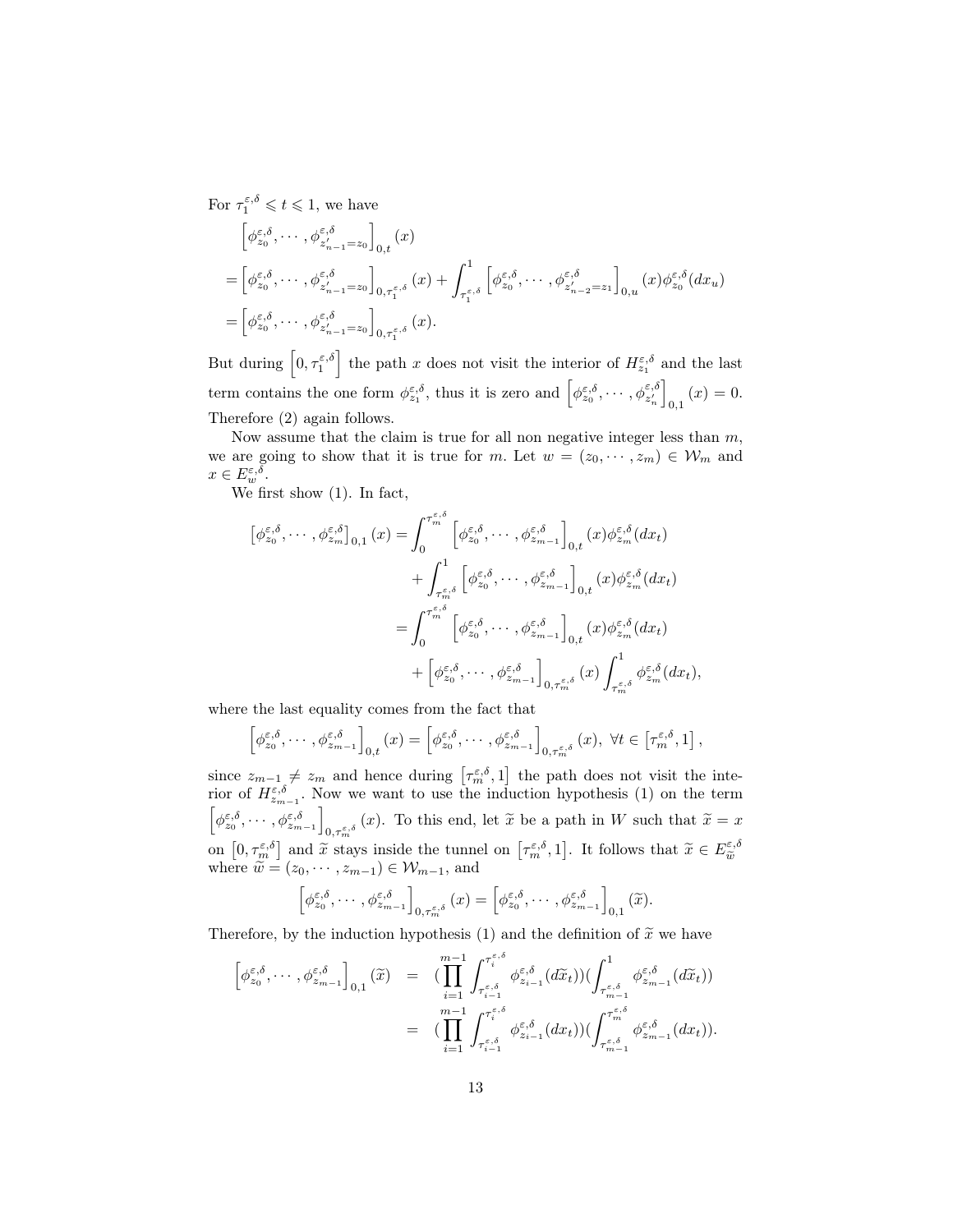Consequently (1) will follow once we show that

$$
\int_0^{\tau_m^{\varepsilon,\delta}} \left[ \phi_{z_0}^{\varepsilon,\delta}, \cdots, \phi_{z_{m-1}}^{\varepsilon,\delta} \right]_{0,t}(x) \phi_{z_m}^{\varepsilon,\delta}(dx_t) = 0.
$$

But this is an easy consequence of the fact that

$$
\int_0^{\tau_m^{\varepsilon,\delta}} \left[ \phi_{z_0}^{\varepsilon,\delta}, \cdots, \phi_{z_{m-1}}^{\varepsilon,\delta} \right]_{0,t}(x) \phi_{z_m}^{\varepsilon,\delta}(dx_t) = \left[ \phi_{z_0}^{\varepsilon,\delta}, \cdots, \phi_{z_m}^{\varepsilon,\delta} \right]_{0,1}(\widetilde{x})
$$

and the induction hypothesis (2).

Now we show (2). Let  $w' = (z_0, z'_1, \dots, z'_n) \in \mathcal{W}_n$  with  $n > m$ . As before, the case when there exists some  $0 < k \leq n$  such that  $z'_{k} \notin \{z_0, \dots, z_m\}$  is trivial. Otherwise, write

$$
\left[\phi_{z_0}^{\varepsilon,\delta},\cdots,\phi_{z_n'}^{\varepsilon,\delta}\right]_{0,1}(x)=\sum_i\int_{\tau_{i-1}^{\varepsilon,\delta}}^{\tau_i^{\varepsilon,\delta}}\left[\phi_{z_0}^{\varepsilon,\delta},\cdots,\phi_{z_{n-1}}^{\varepsilon,\delta}\right]_{0,t}(x)\phi_{z_n'}^{\varepsilon,\delta}(dx_t),\qquad(5.2)
$$

where the sum is over those  $i \leq m+1$  such that  $z_{i-1} = z'_{n}$ . Since  $z'_{n-1} \neq z'_{n}$ , for each such  $i$  we have

$$
\int_{\tau_{i-1}^{\varepsilon,\delta}}^{\tau_i^{\varepsilon,\delta}} \left[ \phi_{z_0}^{\varepsilon,\delta},\cdots,\phi_{z_{n-1}}^{\varepsilon,\delta} \right]_{0,t}(x) \phi_{z_n'}^{\varepsilon,\delta}(dx_t) \n= \left[ \phi_{z_0}^{\varepsilon,\delta},\cdots,\phi_{z_{n-1}'}^{\varepsilon,\delta} \right]_{0,\tau_{i-1}^{\varepsilon,\delta}}(x) \int_{\tau_{i-1}^{\varepsilon,\delta}}^{\tau_i^{\varepsilon,\delta}} \phi_{z_n'}^{\varepsilon,\delta}(dx_t).
$$

Define a new path  $\tilde{x} \in W$  such that  $\tilde{x} = x$  on  $\left[0, \tau_{i-1}^{\varepsilon, \delta}\right]$  and  $\tilde{x}$  stays inside the tunnel on  $\left[\tau_{i-1}^{\varepsilon,\delta}, 1\right]$ . Then  $\widetilde{x} \in E_{\widetilde{w}}^{\varepsilon,\delta}$  with  $\widetilde{w} = (z_0, \dots, z_{i-2})$ . Since during  $\left[\tau_{i-1}^{\varepsilon,\delta}, 1\right]$  the path  $\widetilde{x}$  does not visit the interior of  $H_{z_n'}^{\varepsilon,\delta}$ , we have

$$
\left[\phi^{\varepsilon,\delta}_{z_0},\cdots,\phi^{\varepsilon,\delta}_{z'_{n-1}}\right]_{0,\tau^{\varepsilon,\delta}_{i-1}}(x)=\left[\phi^{\varepsilon,\delta}_{z_0},\cdots,\phi^{\varepsilon,\delta}_{z'_{n-1}}\right]_{0,1}(\widetilde{x}).
$$

Now observe that  $i - 2 < m \leq n - 1$ , and so by the induction hypothesis (2) we know that

$$
\left[\phi_{z_0}^{\varepsilon,\delta},\cdots,\phi_{z_{n-1}}^{\varepsilon,\delta}\right]_{0,1}(\widetilde{x})=0.
$$

Therefore, each term in the R.H.S. is zero and (2) follows.

Finally we show (3). Let  $w' = (z_0, z'_1, \dots, z'_m) \in \mathcal{W}_m$  with  $w' \neq w$ . If  $z'_m = z_m$ , then

$$
\begin{split} &\left[\phi_{z_0}^{\varepsilon,\delta},\cdots,\phi_{z_m^{\prime}}^{\varepsilon,\delta}\right]_{0,1}(x) \\ &=\left[\phi_{z_0}^{\varepsilon,\delta},\cdots,\phi_{z_m^{\prime}}^{\varepsilon,\delta}\right]_{0,\tau_m^{\varepsilon,\delta}}(x) + \left[\phi_{z_0}^{\varepsilon,\delta},\cdots,\phi_{z_{m-1}}^{\varepsilon,\delta}\right]_{0,\tau_m^{\varepsilon,\delta}}(x) \int_{\tau_m^{\varepsilon,\delta}}^1 \phi_{z_m}^{\varepsilon,\delta}(dx_t). \end{split}
$$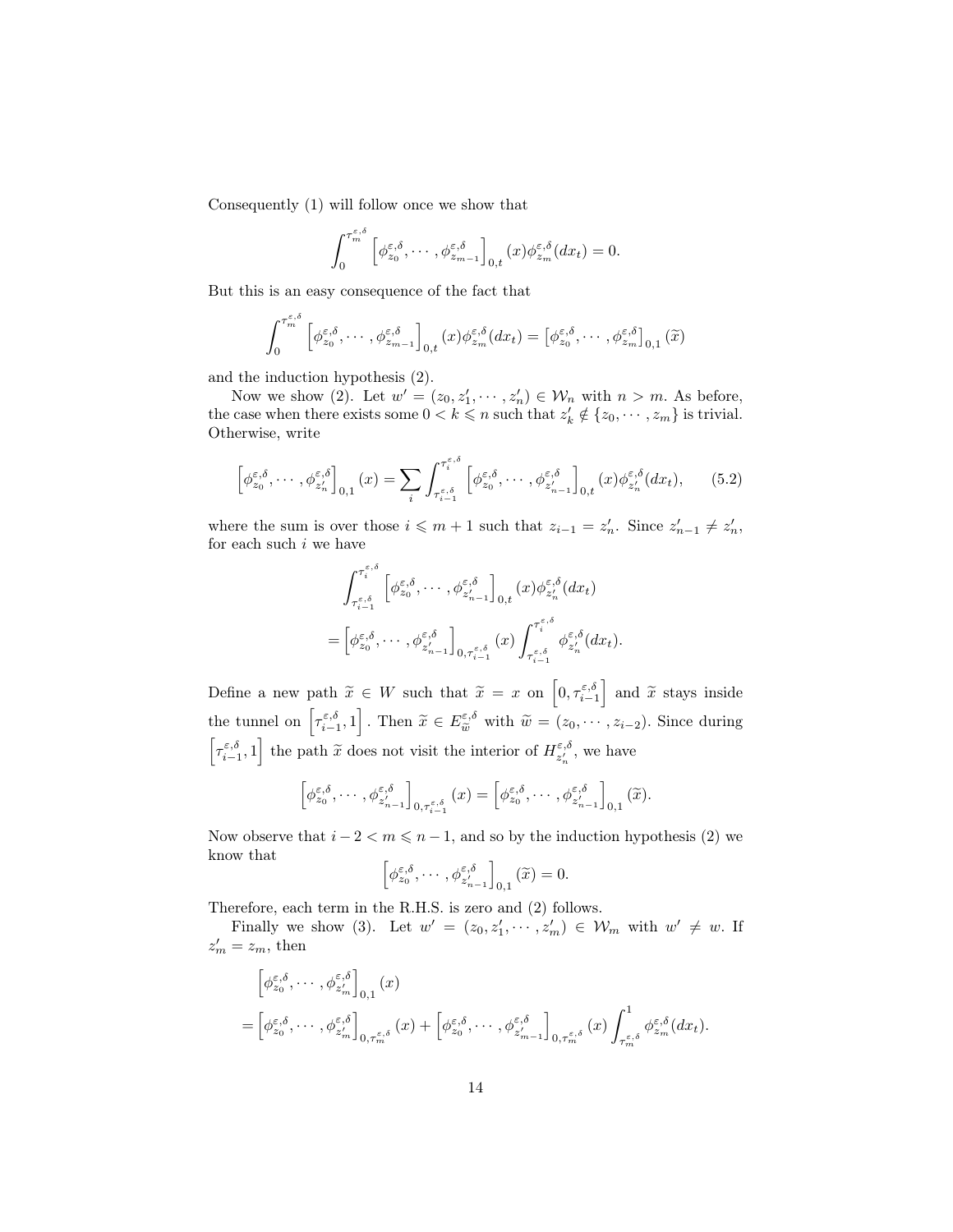Define  $\tilde{x} \in W$  by  $\tilde{x} = x$  on  $[0, \tau_{m}^{\varepsilon, \delta}]$  and staying inside the tunnel on  $[\tau_{m}^{\varepsilon, \delta}, 1]$ .<br>It follows from the induction hypothosis (2) that It follows from the induction hypothesis (2) that

$$
\left[\phi_{z_0}^{\varepsilon,\delta},\cdots,\phi_{z_m^{\prime}}^{\varepsilon,\delta}\right]_{0,\tau_m^{\varepsilon,\delta}}(x)=\left[\phi_{z_0}^{\varepsilon,\delta},\cdots,\phi_{z_m^{\prime}}^{\varepsilon,\delta}\right]_{0,1}(\widetilde{x})=0.
$$

Moreover, in this case we know that  $(z_0, \dots, z'_{m-1}) \neq (z_0, \dots, z_{m-1})$ . Therefore, by induction hypothesis (3) we have

$$
\left[\phi^{\varepsilon,\delta}_{z_0},\cdots,\phi^{\varepsilon,\delta}_{z_{m-1}'}\right]_{0,\tau^{\varepsilon,\delta}_{m}}(x)=\left[\phi^{\varepsilon,\delta}_{z_0},\cdots,\phi^{\varepsilon,\delta}_{z_{m-1}'}\right]_{0,1}(\widetilde{x})=0.
$$

Consequently (3) follows. For the case  $z'_m \neq z_m$  and there exists some  $i \leq m+1$ with  $z_{i-1} = z'_{m}$  (otherwise it is trivial), we know that i must be strictly less than  $m-1$ . By writing  $\left[\phi_{z_0}^{\varepsilon,\delta},\cdots,\phi_{z_m'}^{\varepsilon,\delta}\right]$  $_{0,1}(x)$  as a sum of the form  $(5.2)$ , the result (3) will follow easily from the induction hypothesis (2) by a similar argument. Now the proof is complete.  $\Box$ 

Define a map  $M^{\varepsilon,\delta}: W \to \mathbb{Z}_+$  by sending a path  $x \in W$  to

$$
\sup\left\{m\geqslant 0:\ \exists w=(z_0,z_1,\cdots,z_m)\in\mathcal{W}_m\text{ s.t. }\left[\phi^{\varepsilon,\delta}_{z_0},\phi^{\varepsilon,\delta}_{z_1},\cdots,\phi^{\varepsilon,\delta}_{z_m}\right]_{0,1}(x)\neq 0\right\}.
$$

Note that by Lemma 5.1,  $M^{\varepsilon,\delta} \leq N^{\varepsilon,\delta}$  P-almost surely. Moreover, we are able to prove the following recovery result.

**Proposition 5.1.** For each  $x \in W$  outside a P-null set, there exists a unique word  $w = (z_0, \dots, z_{M^{\varepsilon, \delta}(x)}) \in \mathcal{W}_{M^{\varepsilon, \delta}(x)}$  such that

$$
\left[\phi_{z_0}^{\varepsilon,\delta},\cdots,\phi_{z_{M^{\varepsilon,\delta}(x)}}^{\varepsilon,\delta}\right]_{0,1}(x)\neq 0.
$$

This word is exactly given by  $M^{\varepsilon,\delta}(x) = N^{\varepsilon,\delta}(x)$ , and

$$
z_i = \mathbf{m}_i^{\varepsilon,\delta}(x), \ i = 0, \cdots, M^{\varepsilon,\delta}(x).
$$

*Proof.* Let  $\mathcal{N}^{\varepsilon,\delta}$  be the set

$$
\bigcup_{m=0}^{\infty}\bigcup_{w=(z_0,\cdots,z_m)\in \mathcal{W}_m}\bigcup_{i=0}^{m}\bigcup_{\substack{0\leq r_1
$$

where  $A_{r_1,r_2}^{z_i,\varepsilon,\delta}$  is the set defined in (3.1) associated with the cube  $H_{z_i}^{\varepsilon,\delta}$  and the differential one form  $\phi_{z_i}^{\varepsilon,\delta}$ . It follows from Assumption (C) that  $\mathcal{N}^{\varepsilon,\delta}$  is a P-null set.

For any  $x \in (\mathcal{N}^{\varepsilon,\delta})^c$ , let  $w = (z_0, \cdots, z_m)$  be the word in  $\mathcal{W}_m$  with  $m = N^{\varepsilon,\delta}$ and  $z_i = \mathbf{m}_i^{\varepsilon,\delta}$ , for  $i = 0, \ldots, m$ , so  $x \in E_w^{\varepsilon,\delta}$ .

By (5.1) in Lemma 5.1, if  $\left[\phi_{z_0}^{\varepsilon,\delta},\cdots,\phi_{z_m}^{\varepsilon,\delta}\right]_{0,1}(x)=0$ , then there exists some  $i = 1, \dots, m + 1$  such that  $\int_{\tau_{i-1}^{\varepsilon,\delta}}^{\tau_i^{\varepsilon,\delta}} \phi_{z_{i-1}}^{\varepsilon,\delta}(dx_t) = 0$ . By the definition of  $\tau_k^{\varepsilon,\delta}$  and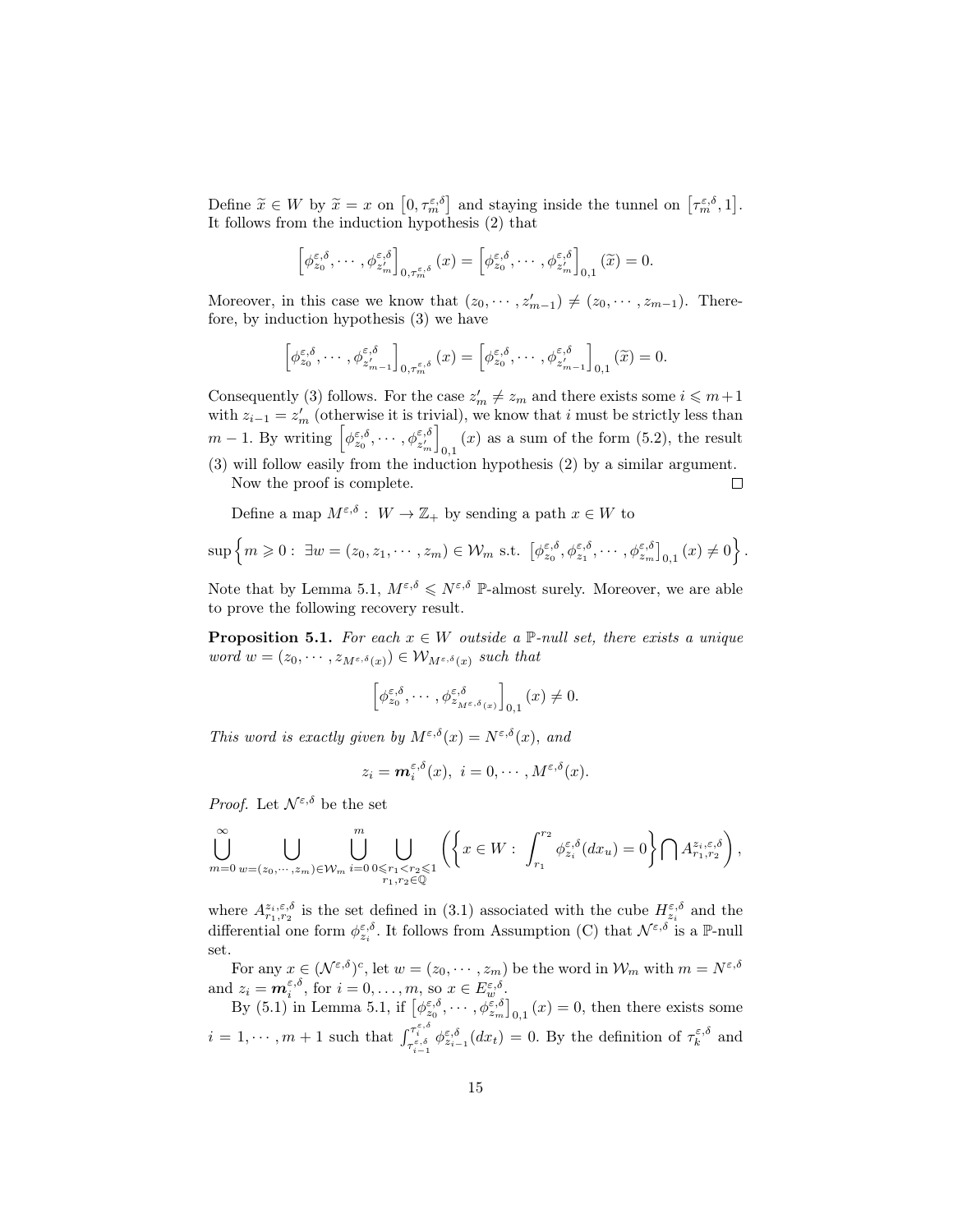continuity, we can find some rational numbers  $r_1 < \tau_{i-1}^{\varepsilon,\delta}$  and  $r_2 < \tau_i^{\varepsilon,\delta}$  (if  $m = 0$ take  $r_1 = 0$  and  $r_2 = 1$ ; otherwise if  $i = 1$ , take  $r_1 = 0$  and if  $i = m + 1$ , take  $r_2 = 1$ ) such that there exists some  $u \in (r_1, r_2)$  with  $x_u \in H_{z_{i-1}}^{\varepsilon, \delta}$  and

$$
\int_{r_1}^{r_2} \phi_{z_{i-1}}^{\varepsilon,\delta}(dx_t) = \int_{\tau_{i-1}^{\varepsilon,\delta}}^{\tau_i^{\varepsilon,\delta}} \phi_{z_{i-1}}^{\varepsilon,\delta}(dx_t) = 0.
$$

This implies that  $x \in \mathcal{N}^{\varepsilon,\delta}$ , which is a contradiction. Therefore, we have  $\left[\phi_{z_0}^{\varepsilon,\delta},\cdots,\phi_{z_m}^{\varepsilon,\delta}\right]_{0,1}(x)\neq 0.$ 

By the second and third part of Lemma 5.1, we know that  $M^{\varepsilon,\delta}(x) = m$  and w is the unique word in  $\mathcal{W}_m$  such that the corresponding extended signature of x is nonzero.  $\Box$ 

Together with the result in Section 4, proposition 5.1 tells us that outside a P-null set, given the signature of a path  $x$  we can recover the sequence of open cubes  $H_z^{\varepsilon,\delta}$  which x has visited in order.

#### 5.2 An Approximation Result

Now we are going to construct a polygonal approximation of a path based on the ordered sequence of open cubes visited by the path and the corresponding visit times. With probability one, such polygonal approximation converges to the original path under the uniform topology. This result is crucial for the recovery of a path up to reparametrization from its signature.

Let  $x \in W$  and define the word  $w = (z_0, \dots, z_m) \in \mathcal{W}_m$  by  $m = N^{\varepsilon, \delta}$  and  $z_i = \boldsymbol{m}_i^{\varepsilon,\delta}$  for  $i = 0, \dots, m$ . Construct a polygonal path  $x^{\varepsilon,\delta}$  as follows. If  $m = 0$ , let  $x_t^{\varepsilon, \delta} = 0$  for  $t \in [0, 1]$ ; otherwise for  $1 \leq k \leq m$ , define

$$
x^{\varepsilon,\delta}_t=\frac{\tau^{\varepsilon,\delta}_k-t}{\tau^{\varepsilon,\delta}_k-\tau^{\varepsilon,\delta}_{k-1}}\varepsilon z_{k-1}+\frac{t-\tau^{\varepsilon,\delta}_{k-1}}{\tau^{\varepsilon,\delta}_k-\tau^{\varepsilon,\delta}_{k-1}}\varepsilon z_k,\ t\in\left[\tau^{\varepsilon,\delta}_{k-1},\tau^{\varepsilon,\delta}_k\right],
$$

and

 $x_t^{\varepsilon,\delta} = \varepsilon z_m, t \in [\tau_m^{\varepsilon,\delta}, 1].$ 

The approximation scheme is illustrated by Figure 1.

Now we have the following approximation result.

**Proposition 5.2.** For each  $n \geq 1$  and  $\varepsilon_n = 1/n$ , there exists  $\delta_n > 0$ , such that for P-almost surely,

$$
\lim_{n \to \infty} \sup_{0 \le t \le 1} \left| x_t^{\varepsilon_n, \delta_n} - x_t \right| = 0. \tag{5.3}
$$

*Proof.* For each  $\varepsilon, \delta$ , let

$$
T^{\varepsilon,\delta}=\mathbb{R}^d\backslash \bigcup_{z\in\mathbb{Z}^d}H_z^{\varepsilon,\delta}
$$

be the set of closed tunnels, and define

$$
A^{\varepsilon,\delta} = \left\{ x \in W : \ \exists \left[ s,t \right] \subset x^{-1} \left( T^{\varepsilon,\delta} \right), \left| x_t - x_s \right| \geqslant \varepsilon \right\}.
$$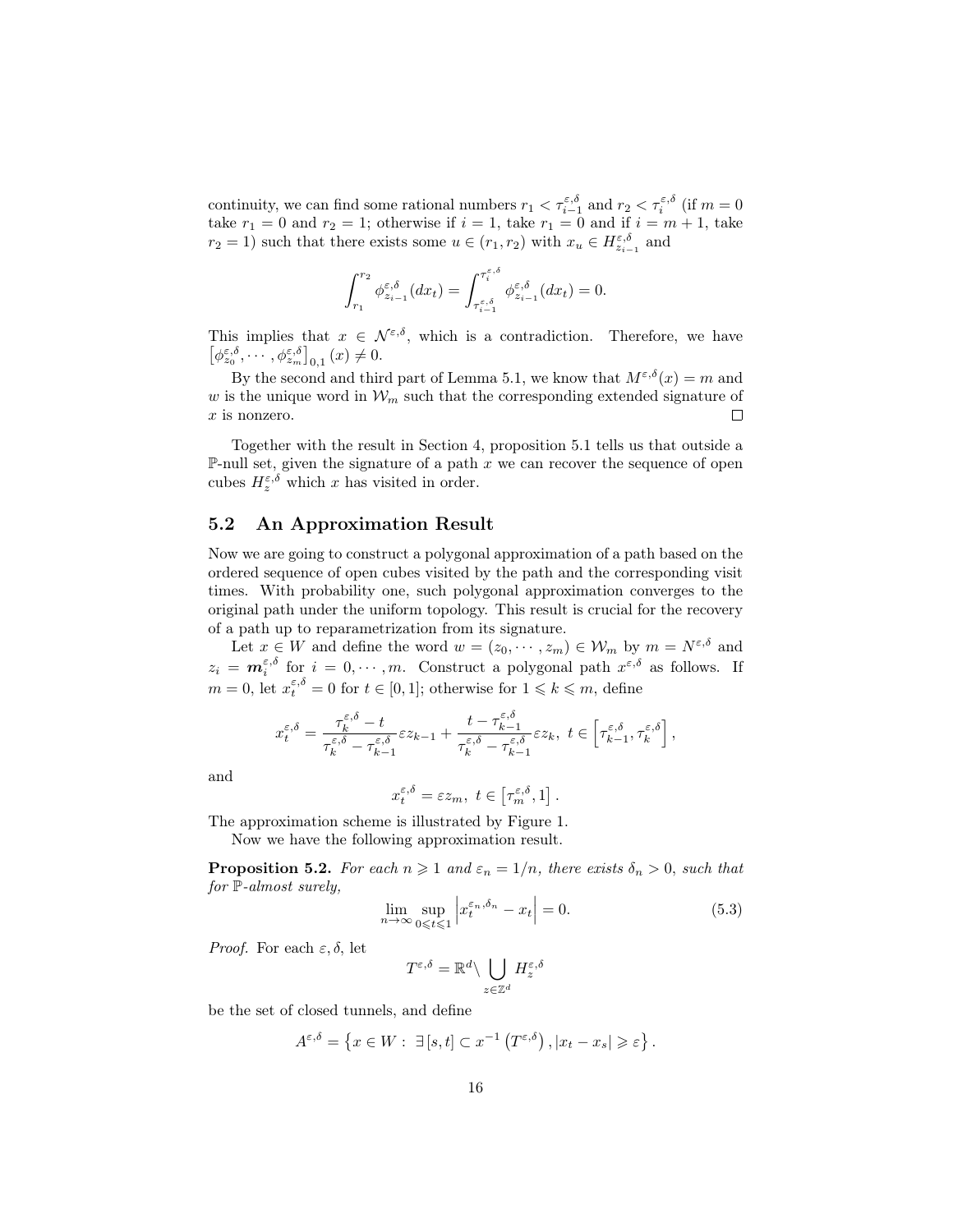

Figure 1: This figure illustrates the corresponding approximation scheme. The dotted lines represent the degenerate tunnels. According to Assumption (B) on the process, the probability that a path stays in these degenerate tunnels for a positive time period is zero, a crucial fact used in the proof of Proposition 5.2.

We first show that for any fixed  $\varepsilon > 0$ ,

$$
\bigcap_{\delta>0} A^{\varepsilon,\delta} \subset \left\{ x \in W : \ \exists 1 \leqslant i \leqslant d, k \in \mathbb{Z}, q \in \mathbb{Q} \bigcap (0,1) \text{ s.t. } x_q^i = \frac{2k-1}{2} \varepsilon \right\}.
$$
\n
$$
(5.4)
$$

Let  $x \in \bigcap_{\delta>0} A^{\varepsilon,\delta}$ , and  $\delta_n$  be a sequence such that  $\delta_n \downarrow 0$ . Then for each  $n \geqslant 1$ , there exists  $0 \leq s_n < t_n \leq 1$  such that  $[s_n, t_n] \subset x^{-1} \left( T^{\varepsilon, \delta_n} \right)$  and  $|x_{t_n} - x_{s_n}| \geq 1$ *ε*. By compactness we can find a subsequence  $(s_{n_l}, t_{n_l})$  of  $(s_n, t_n)$  such that  $(s_{n_l}, t_{n_l})$  converges to some  $(s, t)$ . The condition  $\left| x_{t_{n_l}} - x_{s_{n_l}} \right| \geqslant \varepsilon$  then implies that  $s < t$ . Therefore, for fixed  $u, v$  with  $s < u < v < t$ , there exists some  $N \in \mathbb{N}$  such that  $[u, v] \subset \bigcap_{l \geq N} [s_{n_l}, t_{n_l}],$  and hence

$$
[u, v] \subset \bigcap_{l \geq N} x^{-1} (T^{\varepsilon, \delta_{n_l}})
$$
  
=  $x^{-1} \left( \bigcup_{k \in \mathbb{Z}} \bigcup_{1 \leq i \leq d} \mathbb{R}^{i-1} \times \left\{ \frac{2k - 1}{2} \varepsilon \right\} \times \mathbb{R}^{d-i} \right).$ 

In particular, this implies (5.4) and by Assumption (B) we have  $\mathbb{P}(\bigcap_{\delta>0} A^{\varepsilon,\delta}) =$ 0.

Now we are going to show that for each  $\varepsilon, \delta$ ,

$$
\left\{ x \in W : \sup_{0 \le u \le 1} |x_u^{\varepsilon,\delta} - x_u| \ge 11\sqrt{d\varepsilon} \right\} \subset A^{\varepsilon,\delta}.
$$
 (5.5)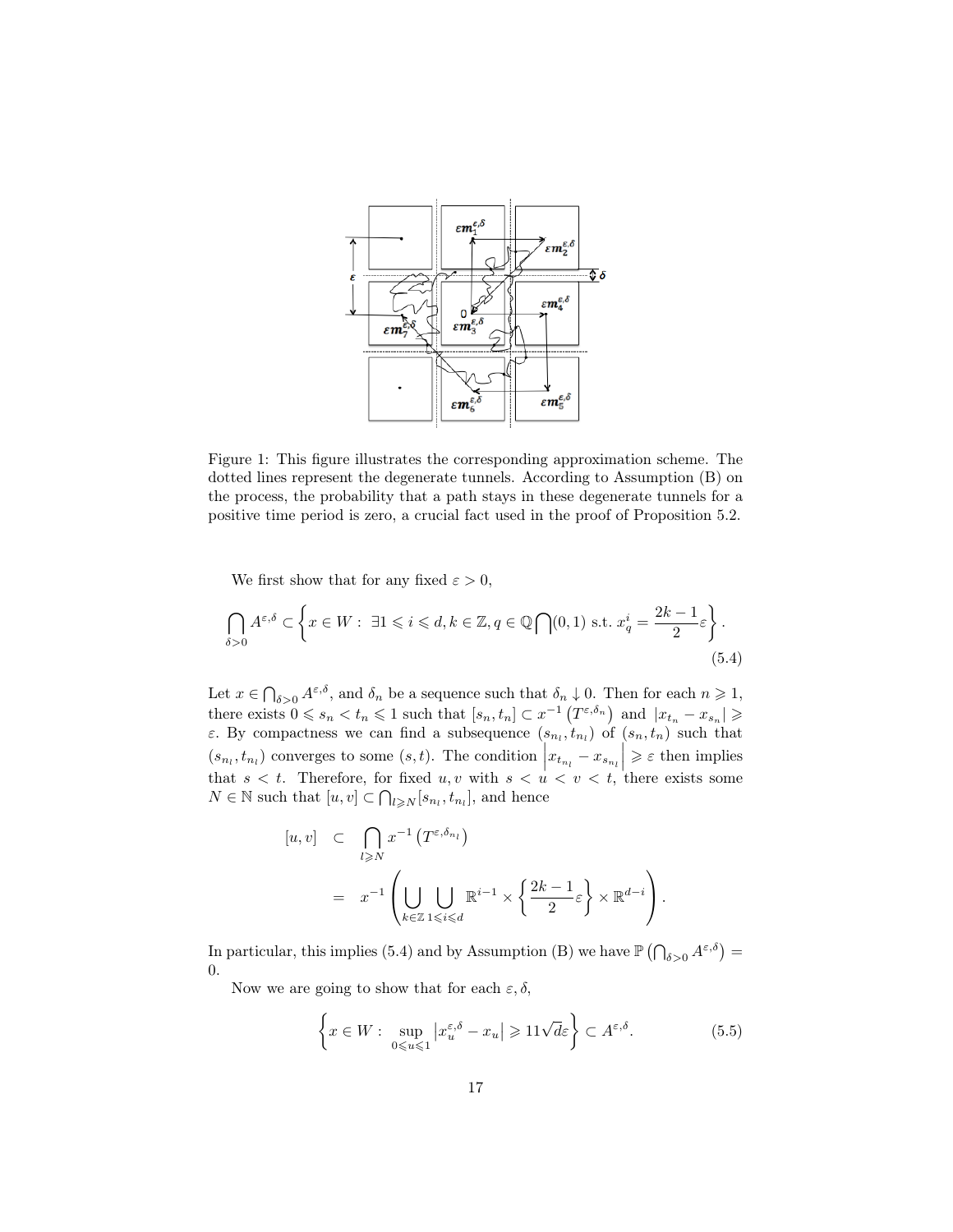To see this, first notice that if x belongs to the left hand side of  $(5.5)$ , then either

(1) there exists some  $u \in [\tau_{k-1}^{\varepsilon,\delta}, \tau_k^{\varepsilon,\delta}]$  for some  $1 \leq k \leq N^{\varepsilon,\delta}$ , such that  $|x_u^{\varepsilon,\delta} - x_u| \geq 11\sqrt{d\varepsilon}$ ; or

(2) there exists some  $u \in [\tau_{N^{\varepsilon,\delta}}^{\varepsilon,\delta}, 1]$ , such that  $|x_u - \varepsilon m_{N^{\varepsilon,\delta}}^{\varepsilon,\delta}| \geq 11\sqrt{d}\varepsilon$ .  $\overline{\phantom{a}}$ 

In the first case, we know that x does not visit any cube other than  $H_{\mathbf{m}_{k-1}^{\varepsilon,\delta}}^{\varepsilon,\delta}$ during  $(\tau_{k-1}^{\varepsilon,\delta},\tau_k^{\varepsilon,\delta})$ . If the distance between the cubes  $H_{\mathbf{m}_{k}^{\varepsilon,\delta}}^{\varepsilon,\delta}$  and  $H_{\mathbf{m}_{k-1}^{\varepsilon,\delta}}^{\varepsilon,\delta}$  is at least 3 √  $\overline{d}\varepsilon$ , by continuity there exist  $\tau_{k-1}^{\varepsilon,\delta} < s < t < \tau_k^{\varepsilon,\delta}$ , such that

$$
\Big|x_s-x_{\tau^{\varepsilon,\delta}_{k-1}}\Big|=\sqrt{d}\varepsilon,\ \Big|x_t-x_{\tau^{\varepsilon,\delta}_{k-1}}\Big|=2\sqrt{d}\varepsilon,
$$

and  $[s, t] \subset x^{-1} (T^{\varepsilon, \delta})$ . Moreover, by the triangle inequality we have  $|x_t - x_s| \geq$ ε. Therefore,  $x \in A^{\varepsilon,\delta}$ . If the distance between  $H^{\varepsilon,\delta}_{\mathbf{m}^{\varepsilon,\delta}_{k}}$  and  $H^{\varepsilon,\delta}_{\mathbf{m}^{\varepsilon,\delta}_{k-1}}$  is strictly less than 3 √  $\overline{d}\varepsilon$ , we know that  $\left| x_u^{\varepsilon,\delta} - \varepsilon m_{k-1}^{\varepsilon,\delta} \right| \leqslant 4\sqrt{\varepsilon}$  $\overline{d}\varepsilon$  for all  $u \in \left(\tau_{k-1}^{\varepsilon,\delta}, \tau_k^{\varepsilon,\delta}\right)$ . Since  $\sup_{0\leq u\leq 1} |x_u^{\varepsilon,\delta} - x_u| \geq 11\sqrt{d\varepsilon}$ , there exists  $u \in \left(\tau_{k-1}^{\varepsilon,\delta}, \tau_k^{\varepsilon,\delta}\right)$  such that

$$
\left|x_u - \varepsilon m_{k-1}^{\varepsilon,\delta}\right|, \left|x_u - \varepsilon m_k^{\varepsilon,\delta}\right| \geqslant 7\sqrt{d}\varepsilon.
$$

It follows again from continuity that there exist  $\tau_{k-1}^{\varepsilon,\delta} < s < t < \tau_k^{\varepsilon,\delta}$  such that

$$
\left|x_s - \varepsilon \mathbf{m}_{k-1}^{\varepsilon,\delta}\right| = 5\sqrt{d\varepsilon}, \left|x_t - \varepsilon \mathbf{m}_{k-1}^{\varepsilon,\delta}\right| = 6\sqrt{d\varepsilon},
$$

and  $[s, t] \subset x^{-1}(T^{\varepsilon,\delta})$ . Therefore,  $|x_s - x_t| \geqslant \varepsilon$  and we have  $x \in A^{\varepsilon,\delta}$ .

In the second case, there exist  $\tau_{N^{\varepsilon,\delta}}^{\varepsilon,\delta} < s < t \leq 1$  such that

$$
\left|x_s - \varepsilon \mathbf{m}_{N^{\varepsilon,\delta}}^{\varepsilon,\delta}\right| = \sqrt{d}\varepsilon, \ \left|x_t - \varepsilon \mathbf{m}_{N^{\varepsilon,\delta}}^{\varepsilon,\delta}\right| = 2\sqrt{d}\varepsilon,
$$

and  $[s, t] \subset x^{-1}(T^{\varepsilon, \delta})$ . Again we have  $|x_t - x_s| \geqslant \varepsilon$  and hence  $x \in A^{\varepsilon, \delta}$ .

Now for  $\varepsilon_n = 1/n$ , if we choose  $\delta_n$  small enough such that  $\mathbb{P}(A^{\varepsilon_n,\delta_n}) \leqslant \varepsilon_n^2$ , we have

$$
\sum_{n=1}^{\infty} \mathbb{P}\left( \left\{ x \in W : \sup_{0 \le u \le 1} |x_u^{\varepsilon_n, \delta_n} - x_u| \ge 11\sqrt{d\varepsilon_n} \right\} \right) \le \sum_{n=1}^{\infty} \mathbb{P}\left( A^{\varepsilon_n, \delta(\varepsilon_n)} \right) < \infty,
$$

It follows from the Borel-Cantelli lemma that

$$
\mathbb{P}\left(\limsup_{n\to\infty}\left\{x\in W:\sup_{0\leqslant u\leqslant 1}|x_u^{\varepsilon_n,\delta_n}-x_u|\geqslant 11\sqrt{d}\varepsilon_n\right\}\right)=0,
$$

and hence the uniform convergence (5.3) holds P-almost surely.

 $\Box$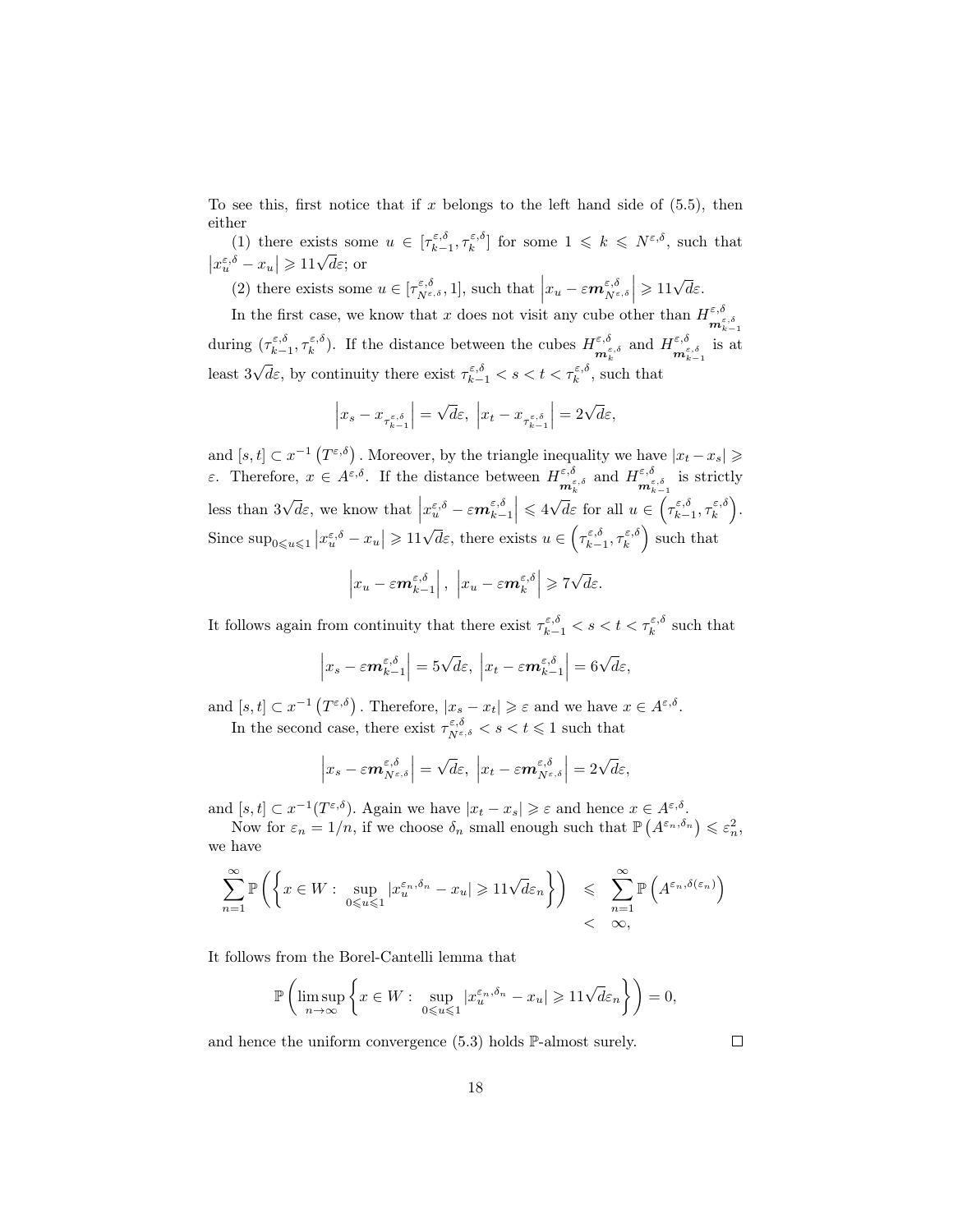Remark 5.2. From the previous proof, it is not hard to see that the result of Proposition 5.2 holds for all continuous stochastic processes starting at the origin whose law satisfies Assumption (B).

From now on, we will always assume that  $\varepsilon_n = 1/n$ , and take  $\delta_n$  as in the previous proof.

## 5.3 A Variant of the  $\widehat{Fr} \widetilde{A} \widehat{C}$ chet Distance on Path Space

Now we are coming to the last step of the proof of Theorem 3.1.

Under Assumption  $(A)$ ,  $(B)$ ,  $(C)$ , what we have obtained so far is that there exists some P-null set  $\mathcal{N}$ , such that for any path  $x \in \mathcal{N}^c$ , the signature  $S(x)_{0,1}$ is well-defined, and for each  $n \geq 1$ , we can recover the ordered sequence of open cubes  $H_z^{\varepsilon_n,\delta_n}$  visited by x from its signature. Moreover, the polygonal approximation  $x^{\varepsilon_n,\delta_n}$  constructed before converges to x uniformly.

By possibly enlarging the P-null set  $\mathcal N$  (still a P-null set), we are going to show that for any two paths  $x, x' \in \mathcal{N}^c$ , if  $S(x)_{0,1} = S(x')_{0,1}$ , then x and x' defer by a reparametrization  $\sigma \in \mathcal{R}$  in the sense of Definition 3.1.

Now we introduce an equivalence relation "∼" on W by

$$
x \sim x' \iff (x_t)_{0 \leq t \leq 1} = (x'_{\sigma(t)})_{0 \leq t \leq 1}
$$
, for some  $\sigma \in \mathcal{R}$ .

Let  $W/\sim$  be the quotient space consisting of ∼-equivalence classes. For any  $[x], [x'] \in W/{\sim}$ , define

$$
d([x],[x']) = \inf_{\sigma \in \mathcal{R}} \sup_{t \in [0,1]} |x_t - x'_{\sigma(t)}|.
$$
 (5.6)

If we only assume that  $\sigma$  is non-decreasing, the function  $d(\cdot, \cdot)$  is usually known as the  $\text{Fr}\hat{A}$  $\text{C}$ chet distance. It was originally introduced by Fréchet to study the shape of geometric spaces. Here we emphasize that  $\sigma$  is strictly increasing.

It is easy to see that  $d(\cdot, \cdot)$  does not depend on the choice of representatives in the corresponding equivalence classes, and  $d(\cdot, \cdot)$  is nonnegative and symmetric. Moreover,  $d(\cdot, \cdot)$  satisfies the triangle inequality. In fact, for any  $x, x', x'' \in W$ and  $\sigma, \theta \in \mathcal{R}$ , we have

$$
\sup_{t \in [0,1]} \left| x_t - x''_{\sigma(t)} \right| \leq \sup_{t \in [0,1]} \left| x_t - x'_{\theta(t)} \right| + \sup_{t \in [0,1]} \left| x'_{\theta(t)} - x''_{\sigma(t)} \right|.
$$

It follows that

$$
d([x],[x'']) = \inf_{\sigma \in \mathcal{R}} \sup_{t \in [0,1]} |x_t - x''_{\sigma(t)}|
$$
  
\$\leq\$ 
$$
\sup_{t \in [0,1]} |x_t - x'_{\theta(t)}| + \inf_{\sigma \in \mathcal{R}} \sup_{t \in [0,1]} |x'_{\theta(t)} - x''_{\sigma(t)}|
$$
  
= 
$$
\sup_{t \in [0,1]} |x_t - x'_{\theta(t)}| + d([x'], [x''])
$$
.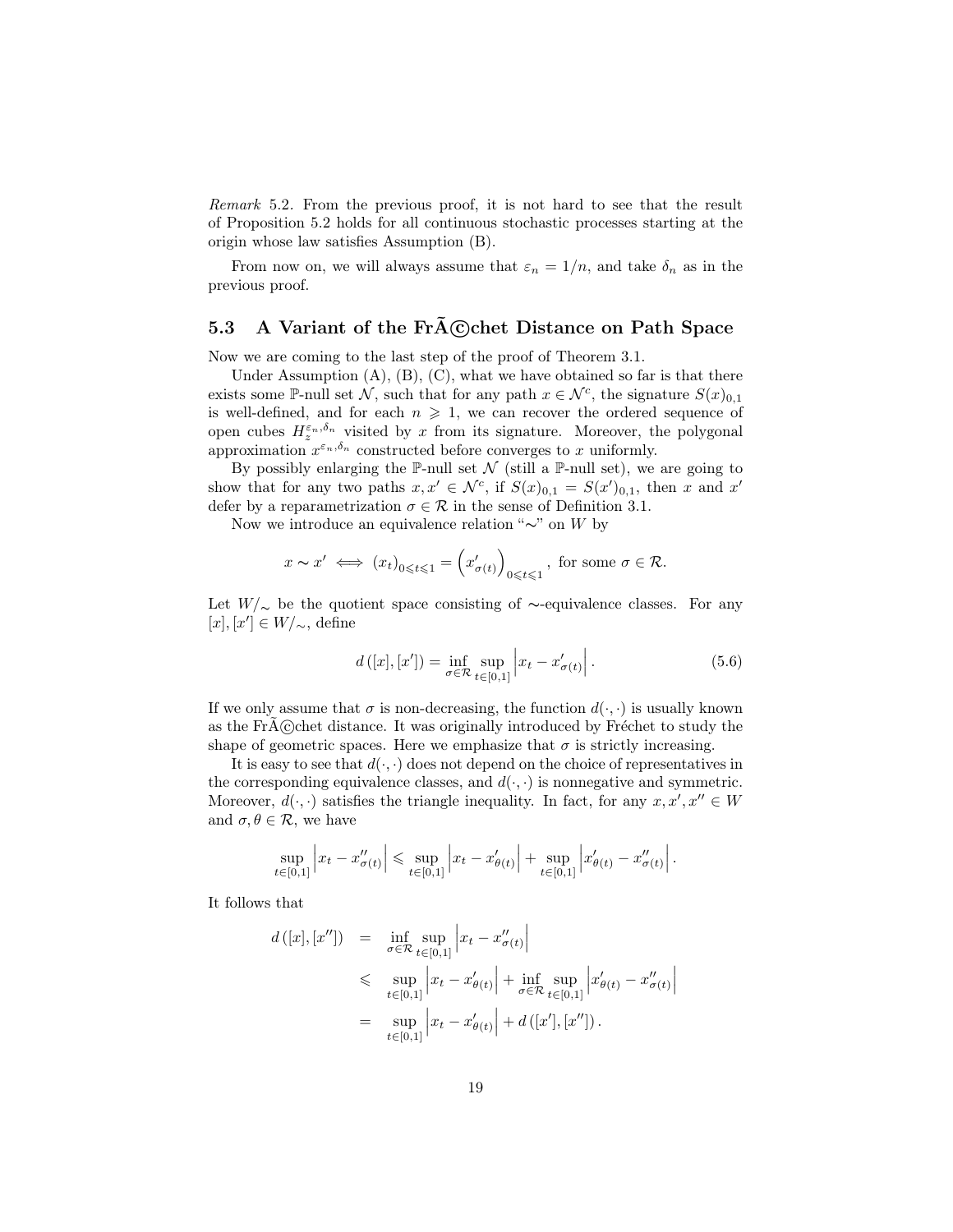By taking infimum over  $\theta \in \mathcal{R}$ , we obtain the triangle inequality.

It should be pointed out that unlike the FrA©chet distance,  $d(\cdot, \cdot)$  is not a metric on  $W/\sim$ . For example, consider the case of  $d = 1$ . Let  $x_t = t$ ,  $t \in [0,1]$ , and

$$
x'_t = \begin{cases} 2t, & t \in [0, \frac{1}{2}]; \\ 1, & t \in [\frac{1}{2}, 1]. \end{cases}
$$

Then it is easy to see that  $d([x],[x'])=0$ , but obviously x' is not a reparametrization of  $x$  in the sense of Definition 3.1. However, if we exclude paths with certain degeneracy, then on the corresponding quotient space  $d(\cdot, \cdot)$  is indeed a metric.

Let D be the set of paths  $x \in W$  such that there exist some  $0 \leq s < t \leq 1$ with

$$
x_u = x_s, \ \forall u \in [s, t].
$$

We first make an important remark that under Assumption  $(C)$ ,  $D$  is a P-null set. To see this, let  $\{H_n\}_{n\geq 1}$  be a covering of  $\mathbb{R}^d$  consisting of open cubes, and for each n let  $\phi_n$  be the differential one form associated with  $H_n$  according to Assumption  $(C)$ . It follows that

$$
D \subset \bigcup_{r_1,r_2 \in \mathbb{Q} \cap [0,1]} \bigcup_{n \geqslant 1} \left( \left\{ x \in W : \int_{r_1}^{r_2} \phi_n(dx_u) = 0 \right\} \bigcap A_{r_1,r_2}^{H_n} \right).
$$

Therefore, by Assumption (C) we know that  $\mathbb{P}(D) = 0$ .

Now we have the following result.

**Proposition 5.3.** Define the equivalence relation "∼" on  $W_0 = D^c \subset W$  as before, and let  $W_0/\sim$  be the corresponding quotient space. Then  $d(\cdot, \cdot)$ , defined in the same way as in (5.6), is a metric on  $W_0/\sim$ .

*Proof.* It suffices to show that, for any  $x, x' \in W_0$ , if

$$
\inf_{\sigma \in \mathcal{R}} \sup_{t \in [0,1]} \left| x_t - x'_{\sigma(t)} \right| = 0,\tag{5.7}
$$

then

$$
x_t = x'_{\sigma(t)}, \ \forall t \in [0, 1], \tag{5.8}
$$

for some  $\sigma \in \mathcal{R}$ .

In fact, by (5.7), for any  $n \ge 1$ , there exists  $\sigma_n \in \mathcal{R}$ , such that

$$
\left| x_t - x'_{\sigma_n(t)} \right| \leqslant \frac{1}{n}, \ \forall t \in [0, 1]. \tag{5.9}
$$

It follows from compactness, denseness, and a standard diagonal selection argument that we can find a subsequence  $\{\sigma_{n_k}\}$  such that for any  $r \in \mathbb{Q} \cap [0,1],$ 

$$
\lim_{k \to \infty} \sigma_{n_k}(r) =: \widetilde{\sigma}(r)
$$

exists.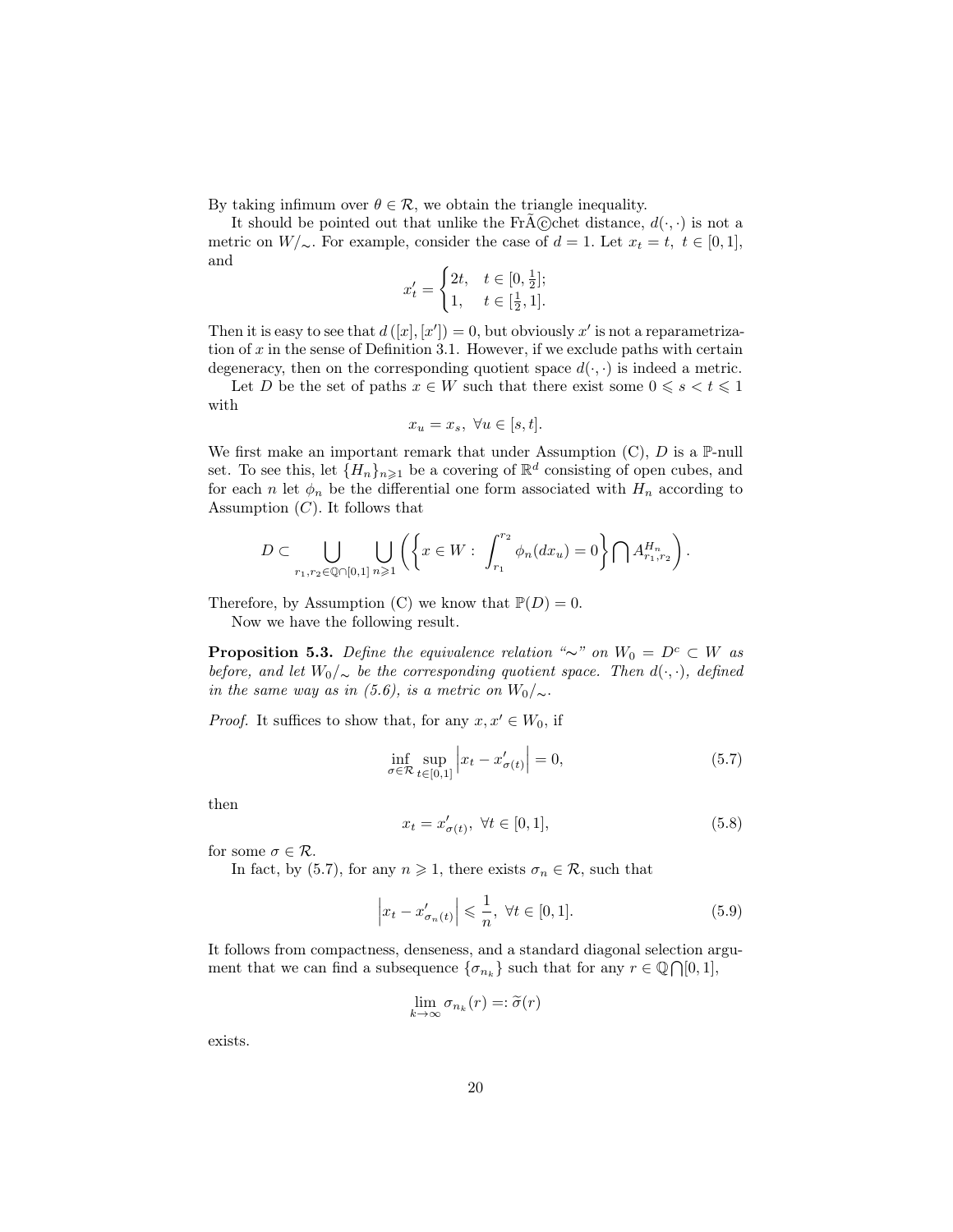Now define  $\sigma : [0,1] \rightarrow [0,1]$  by

$$
\sigma(t) = \begin{cases} \inf \{ \widetilde{\sigma}(r) : r > t, r \in \mathbb{Q} \cap [0,1] \}, & 0 \leq t < 1; \\ 1, & t = 1. \end{cases}
$$

We want to show that  $\sigma \in \mathcal{R}$  and that it satisfies (5.8).

(1) It is easy to see that  $\sigma$  is increasing. Let  $0 \leq t < 1$ . For any  $\varepsilon > 0$ , there exists some  $r > t, r \in \mathbb{Q} \cap [0, 1]$ , such that

$$
\sigma(t) \leq \widetilde{\sigma}(r) < \sigma(t) + \varepsilon.
$$

Therefore, for any  $t' \in (t, r)$ , if we take some  $r' \in \mathbb{Q} \cap [0, 1]$  with  $t' < r' < r$ , then

$$
\sigma(t) \leq \sigma(t') \leq \widetilde{\sigma}(r') \leq \widetilde{\sigma}(r) < \sigma(t) + \varepsilon.
$$

It follows that  $\sigma$  is right continuous.

(2)  $\sigma$  is also left continuous.

In fact, assume on the contrary that for some  $0 < t \leq 1$ ,  $\sigma(t-) \neq \sigma(t)$ . Fix any  $\sigma(t-) < s < \sigma(t)$ , and define for  $k \geq 1$ ,  $t_{n_k} = \sigma_{n_k}^{-1}(s)$ . It follows that for any  $r > t, r \in \mathbb{Q} \cap [0, 1],$ 

$$
s < \sigma(t) \leq \widetilde{\sigma}(r).
$$

Since  $\lim_{k\to\infty} \sigma_{n_k}(r) = \tilde{\sigma}(r)$ , we know that when k is large enough,  $s <$  $\sigma_{n_k}(r)$ , which is equivalent to  $t_{n_k} < r$  for k large enough. Therefore, we have  $\limsup_{k\to\infty} t_{n_k} \leqslant r$ . But this is true for all  $r > t, r \in \mathbb{Q} \cap [0,1]$ , which implies that  $\limsup_{k\to\infty} t_{n_k} \leqslant t$ . On the other hand, for any  $r < t, r \in \mathbb{Q} \cap [0,1]$ , we have

$$
\widetilde{\sigma}(r) \leqslant \sigma(r) \leqslant \sigma(t-) < s,
$$

A similar argument yields that  $\liminf_{k\to\infty} t_{n_k} \geq t$ . Therefore,  $\lim_{k\to\infty} t_{n_k}$  exists and is equal to  $t$ . Now from  $(5.9)$  we know that

$$
|x_{t_{n_k}}-x_s'|\leqslant \frac{1}{n_k},\;\forall k\geqslant 1,
$$

and hence  $x_t = x'_s$ . But this is true for all  $\sigma(t-) < s < \sigma(t)$ , which contradicts the fact that  $x' \in W_0$ . Therefore,  $\sigma$  is left continuous. A similar argument also shows that  $\sigma(0) = 0$ .

(3) For any  $r \in \mathbb{Q} \cap [0, 1], \sigma(r) = \tilde{\sigma}(r)$ .<br>In fact, it is obvious that  $\sigma(r) \geq \tilde{\sigma}(r)$ .

In fact, it is obvious that  $\sigma(r) \geq \tilde{\sigma}(r)$ . On the other hand, for any  $t < r$  we have  $\sigma(t) \leq \tilde{\sigma}(r)$ , and by the left continuity of  $\sigma$  we have  $\sigma(r) \leq \tilde{\sigma}(r)$ .

(4)  $\sigma$  is strictly increasing.

In fact, if for some  $0 \le s < t \le 1$ ,  $\sigma(s) = \sigma(t)$ , then  $\sigma$  remains constant over [s, t]. In particular, for any  $r \in \mathbb{Q} \cap [s, t]$ , from (5.9) and the previous step we have

$$
x_r = x'_{\widetilde{\sigma}(r)} = x'_{\sigma(r)} = x'_{\sigma(s)},
$$

which implies that x is constant over [s, t], contradicting the fact that  $x \in W_0$ .  $\Box$ 

Now it is obvious that  $\sigma \in \mathcal{R}$ , and (5.8) follows.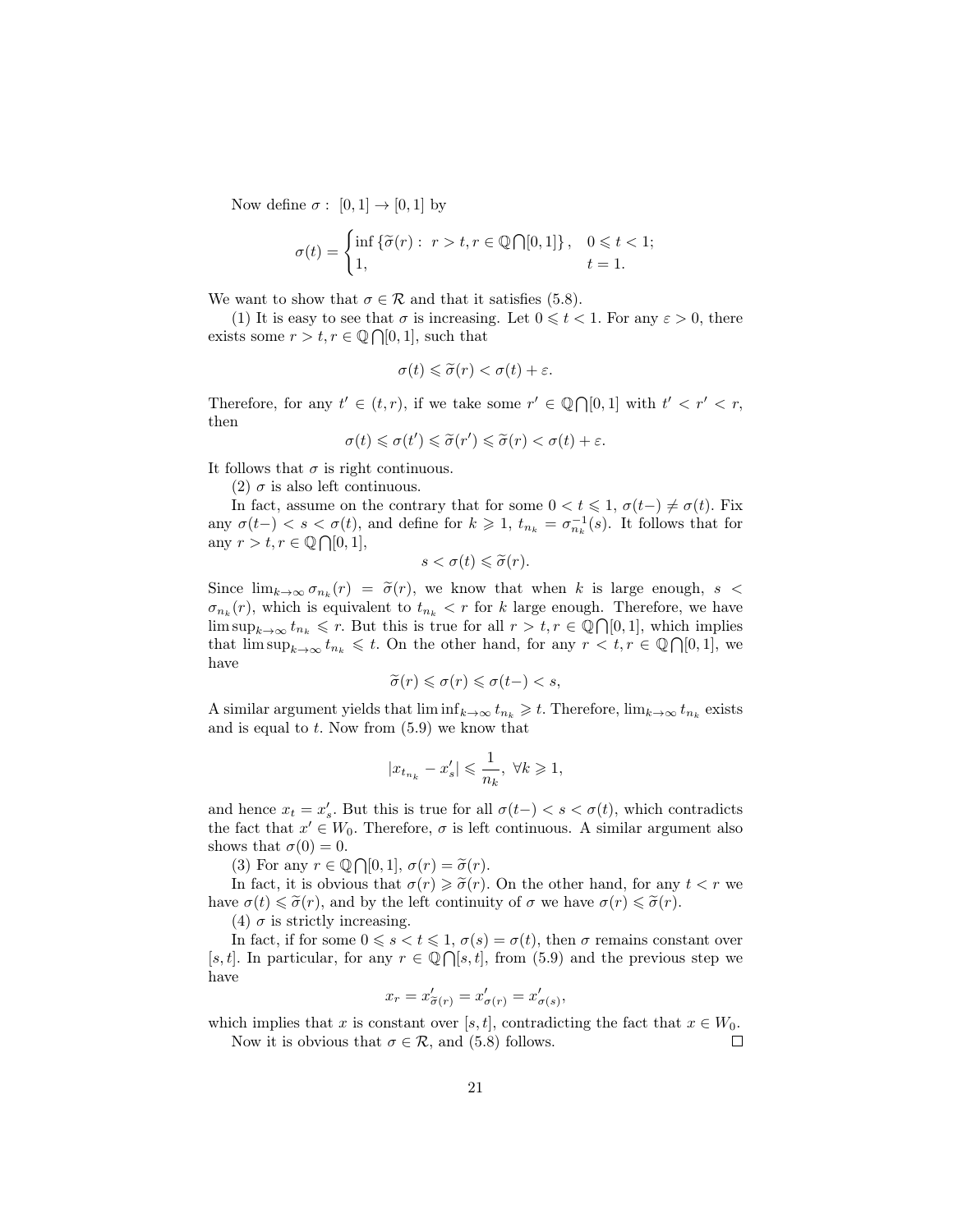From now on, we shall include D to the P-null set  $\mathcal N$ .

Now we are in a position to complete the proof of Theorem 3.1.

Assume that  $x, x' \in \mathcal{N}^c$  and  $S(x)_{0,1} = S(x')_{0,1}$ . For each  $n \geq 1$ , let  $(\phi_{z_0}^{\varepsilon_n,\delta_n},\cdots,\phi_{z_m}^{\varepsilon_n,\delta_n})\; (\Big(\phi_{z_0}^{\varepsilon_n,\delta_n},\cdots,\phi_{z_{m'}'}^{\varepsilon_n,\delta_n})$  , respectively) be the unique maximal sequence of differential one forms along which the extended signature of  $x(x)$ , respectively) is nonzero. It follows from Proposition 4.1 that  $m = m'$  and  $z_i = z'_i$ for  $i = 0, \ldots, m$ . Moreover, by Proposition 5.1 we know that

$$
N^{\varepsilon_n,\delta_n}(x) = N^{\varepsilon_n,\delta_n}(x') = m,
$$

and

$$
\mathbf{m}_{i}^{\varepsilon_{n},\delta_{n}}(x)=\mathbf{m}_{i}^{\varepsilon_{n},\delta_{n}}(x')=z_{i},\ \forall i=0,\cdots,m.
$$

It follows that in the quotient space  $W/\sim$ ,  $[x^{\varepsilon_n,\delta_n}] = [(x')^{\varepsilon_n,\delta_n}]$ , where  $x^{\varepsilon_n,\delta_n}$ and  $(x')^{\varepsilon_n,\delta_n}$  are the polygonal approximations of x and x' respectively. On the other hand, by Proposition 5.2 we know that

$$
x^{\varepsilon_n,\delta_n} \to x, \ (x')^{\varepsilon_n,\delta_n} \to x',
$$

under the uniform topology as  $n \to \infty$ . Therefore, by the triangle inequality of the distance function  $d(\cdot, \cdot)$  we have  $d([x], [x']) = 0$ . Since  $D \subset \mathcal{N}$ , it follows from Proposition 5.3 that there exists  $\sigma \in \mathcal{R}$ , such that (5.8) holds.

Now the proof of Theorem 3.1 is complete.

## 6 A Fundamental Example: Gaussian Processes

As we remarked before, Assumption (A) and (B) are natural for a large class of stochastic processes. However, Assumption (C) is in general difficult to verify. In this section, as a fundamental example of Theorem 3.1, we are going to show that Assumption (A), (B), (C) hold for a class of Gaussian processes including fractional Brownian motion with Hurst parameter  $H > 1/4$ , the Ornstein-Uhlenbeck process and the Brownian bridge. The main idea of verifying Assumption (C) for Gaussian processes is to apply local regularity results for Gaussian functionals from the Malliavin calculus, based on pathwise integration by parts which is possible due to the regularity of sample paths and Cameron-Martin paths.

The class of Gaussian processes we shall study in this section is specified in the following.

Let  $\mathbb P$  be the law of a centered, nondegenerate, continuous Gaussian process over [0, 1] starting at the origin with independent components. We assume that *■* satisfies the following conditions: there exists  $H \in \left(\frac{1}{4}, 1\right)$  such that:

(G1) for all  $\rho \in \left[\frac{1}{2H} \vee 1, 2\right]$ , the  $\rho$ -variation of the covariance function (see [12], Definition 5.50) for each component of X is controlled by a 2D HA $\P$ lderdominated control (see [12], Definition 5.51);

(G2) there exists  $\delta$  and  $c_{\delta} > 0$ , such that for all  $|t - s| \leq \delta$  and  $1 \leq i \leq d$ , we have

$$
\mathbb{E}\left[ (X_t^i - X_s^i)^2 \right] \geqslant c_\delta (t-s)^{2H};
$$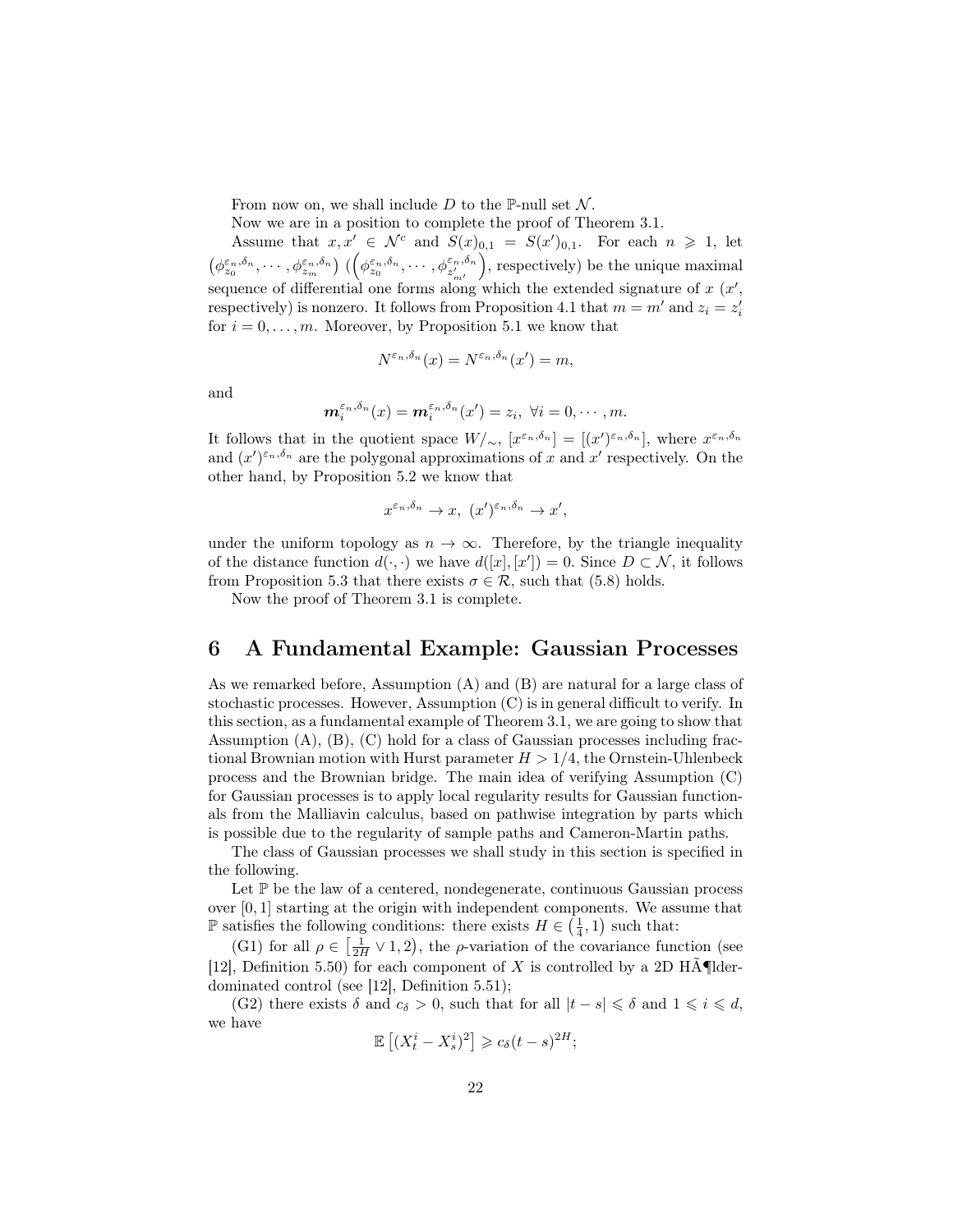(G3) the Cameron-Martin space  $\mathcal H$  associated with  $\mathbb P$  satisfies the property that

$$
C_0^{1+H^-}([0,1];\mathbb{R}^d) \subset \mathcal{H} \subset C_0^{q-var}([0,1];\mathbb{R}^d), \ \forall q > \left(H + \frac{1}{2}\right)^{-1},
$$

where  $C_0^{1+H^-}([0,1];\mathbb{R}^d)$  is the space of differentiable paths in W with HA $\tilde{\mathbf{A}}$ ¶lder continuous derivatives of any order smaller than H, and  $C_0^{q-var}([0,1]; \mathbb{R}^d)$  is the space of paths in  $W$  with finite total  $q$ -variation.

Now we are going to prove our second main result, namely Theorem 3.2. Note that in this case the verification of Assumption (A) is a standard result for Gaussian rough paths according to (G1) (see [12], Theorem 15.33), and Assumption (B) is trivial. The main difficulty is the verification of Assumption (C).

For any open cube  $H_{x_0,\eta}$  with center  $x_0 = (x_0^1, \dots, x_0^d) \in \mathbb{R}^d$  and edges of length  $2\eta$ , we are going to construct a differential one form  $\phi$  supported on the closure of  $H_{x_0,\eta}$ , such that for any  $0 \le s < t \le 1$ ,

$$
\mathbb{P}\left(\left\{x \in W: \int_{s}^{t} \phi(dx_u) = 0\right\} \cap A_{s,t}^{H_{x_0,\eta}}\right) = 0,\tag{6.1}
$$

where  $A_{s,t}^{H_{x_0,\eta}}$  is the set defined by (3.1). In other words, Assumption (C) holds. Let  $h(t) \in C_c^{\infty}(\mathbb{R}^1)$  be a function such that

$$
\begin{cases} h(t) > 0, & t \in (-1, 1); \\ h(t) = 0, & t \notin (-1, 1), \end{cases}
$$

and  $h'(t)$  is everywhere nonzero in  $(-1,1)$  except at  $t=0$ . For example, the standard mollifier function

$$
h(t) = \begin{cases} e^{\frac{-1}{1-|t|^2}}, & t \in (-1,1); \\ 0, & t \notin (-1,1), \end{cases}
$$

will satisfy the properties.

Define a differential one form  $\phi(x) = \sum_{i=1}^{d} \phi_i(x) dx^i$  on  $\mathbb{R}^d$  by

$$
\phi_1(x) = h\left(\frac{x^1 - x_0^1}{\eta}\right) \cdots h\left(\frac{x^d - x_0^d}{\eta}\right) \exp\left(h^2\left(\frac{x^2 - x_0^2}{\eta}\right)\right), \ x \in \mathbb{R}^d,
$$
  

$$
\phi_i = 0, \text{ for all } i = 2, \cdots, d.
$$
 (6.2)

It is easy to see that the support of  $\phi$  is exactly the closure of the  $H_{x_0,\eta}$ . Moreover, we have

$$
\frac{\partial \phi_1}{\partial x^2}(x) = \frac{1}{\eta} \left( \prod_{i \neq 2} h\left(\frac{x^i - x_0^i}{\eta}\right) \right) h' \left(\frac{x^2 - x_0^2}{\eta}\right) \cdot \exp\left(h^2 \left(\frac{x^2 - x_0^2}{\eta}\right)\right) \left(1 + 2h^2 \left(\frac{x^2 - x_0^2}{\eta}\right)\right),
$$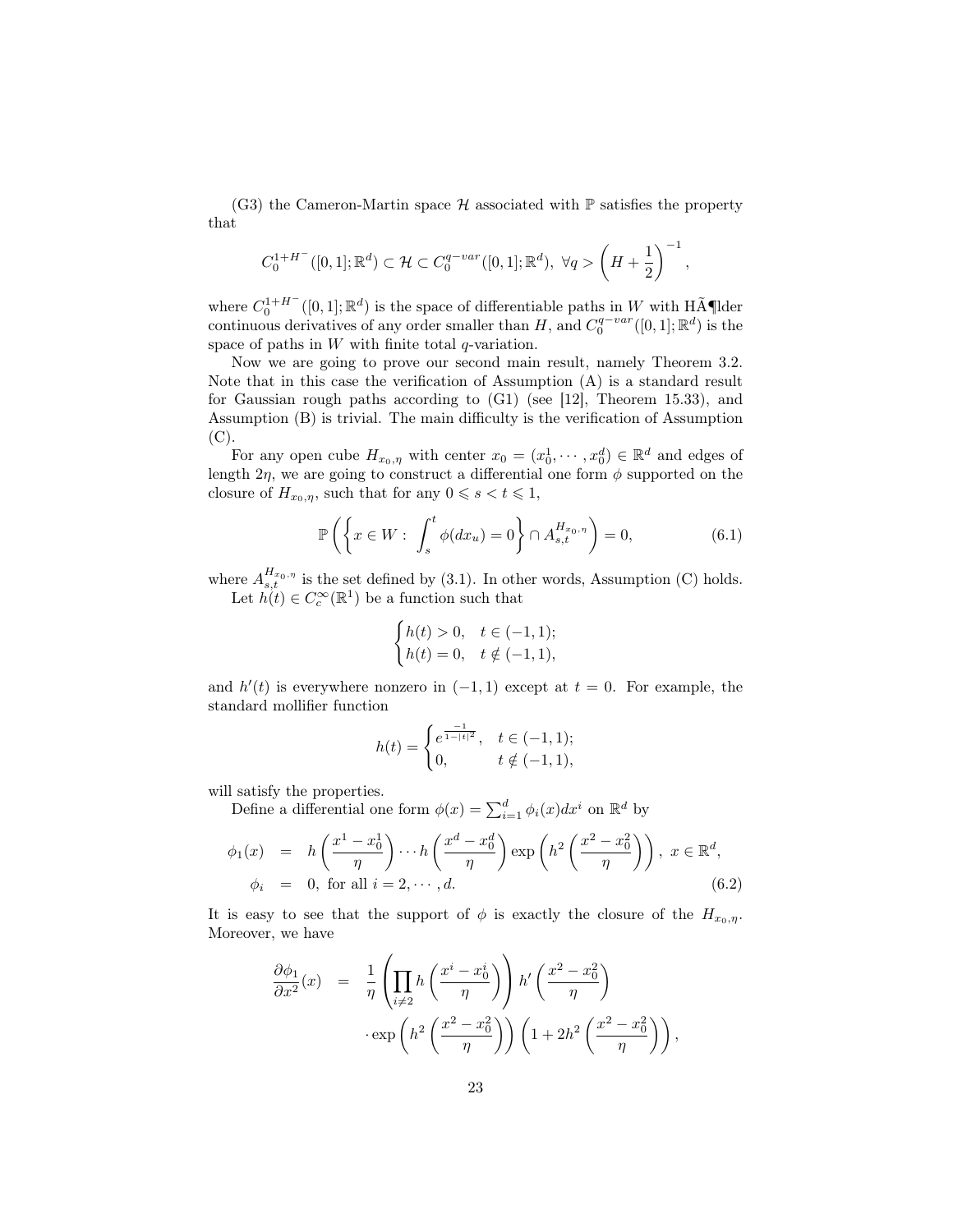which is everywhere nonzero in  $H_{x_0,\eta}$  except on the slice  $\{x \in H_{x_0,\eta}: x^2 = x_0^2\}$ .

To verify Assumption (C) for such differential one form  $\phi$ , we need the following Lemma.

**Lemma 6.1.** Fix  $0 \le s < t \le 1$ . Let f be a smooth function on  $\mathbb{R}^d$  with compact support. Then there exists a P-null set  $\mathcal{N}_1$  such that for any  $x \in (\mathcal{N}_1)^c$ , if  $\int_u^v f(x_r) dx_r^1 = 0$  for all  $u, v$  with  $[u, v] \subset [s, t]$ , then  $f(x_u) = 0$  for all  $u \in [s, t]$ . *Proof.* Fix  $\frac{1}{2H} < \rho < \frac{1}{H}$ . According to (G1) and [12], Theorem 15.33, outside some P-null set  $\mathcal{N}'_0$ , a sample path x admits a canonical lifting to a geometric 2ρ-rough path **X** as well as a  $G^{[2\rho]}(\mathbb{R}^d)$ -valued  $\frac{1}{2\rho}$ -Hölder continuous path  $(G^N(\mathbb{R}^d))$  is the free nilpotent group of step N over  $\mathbb{R}^d$ , see [12], Theorem 7.30). Since the path integral  $\int_u^v f(x_r) dx_r^1$  can be regarded as the projection of the solution to the rough differential equation

$$
\begin{cases}\ndx_r^1 = dx_r^1, \\
\cdots, \\
dx_r^d = dx_r^d, \\
dx_r^{d+1} = f(x_r^1, \cdots, x_r^d) dx_r^1\n\end{cases}
$$

over  $[u, v]$  with initial condition  $(x_u^1, \dots, x_u^d, x_u^{d+1}) = (x_u^1, \dots, x_u^d, 0)$ , according to [12], Corollary 10.15, we know that pathwisely

$$
\left| \int_u^v f(x_r) dx_r^1 - f(x_u) \mathbf{X}_{u,v}^{1;1} - \sum_{i=1}^d \frac{\partial f}{\partial x^i}(x_u) \mathbf{X}_{u,v}^{2;i,1} - \sum_{i,j=1}^d \frac{\partial^2 f}{\partial x^i \partial x^j}(x_u) \mathbf{X}_{u,v}^{3;i,j,1} \right|
$$
  
 $\leq C_1 ||\mathbf{X}||_{\frac{1}{2\rho} - \text{H\"ol};[u,v]}^2 |u - v|^{\theta},$ 

where  $\theta > 1$  and  $C_1$  is some positive constant depending only on  $\rho$ ,  $\theta$  and the uniform bounds on the derivatives of f. If  $\int_u^v f(x_r) dx_r^1 = 0$ , then we have

$$
\left| f(x_u) \left( x_v^1 - x_u^1 \right) \right|
$$
  
\$\leq C\_1 \| \mathbf{X} \|\_{\frac{1}{2\rho} - \text{H\"ol};[u,v]}^{\frac{2}{\rho} | u - v|^{\theta} + \| Df \|\_{\infty} |\pi\_2(\mathbf{X}\_{u,v})| + \| D^2 f \|\_{\infty} |\pi\_3(\mathbf{X}\_{u,v})| \quad (6.3)\$

On the other hand, according to (G1) and [12], Proposition 15.19, Corollary 15.21 and Theorem 15.33, we know that

$$
\mathbb{E} |\pi_j (\mathbf{X}_{u,v})|^2 \leq C_2 |u-v|^{j/\rho} \tag{6.4}
$$

r

for each level j, where  $C_2$  is some positive constant depending only on  $\rho$ . Now we choose  $\alpha, \gamma$  such that  $H < \alpha < \gamma < \frac{1}{\rho}$ . According to (G2) and (6.4), it follows from Borel-Cantelli's lemma that

$$
\mathcal{N}(u) := \left\{ x \in W : \left| x_{u + \frac{1}{2^n}}^1 - x_u^1 \right| \leq \frac{1}{2^{\alpha n}}, \text{ for infinitely many } n \right\}
$$
  

$$
\bigcup \left\{ x \in W : \left| \pi_2 \left( \mathbf{X}_{u, u + \frac{1}{2^n}} \right) \right| \geq \frac{1}{2^{\gamma n}}, \text{ for infinitely many } n \right\}
$$
  

$$
\bigcup \left\{ x \in W : \left| \pi_3 \left( \mathbf{X}_{u, u + \frac{1}{2^n}} \right) \right| \geq \frac{1}{2^{\gamma n}}, \text{ for infinitely many } n \right\}
$$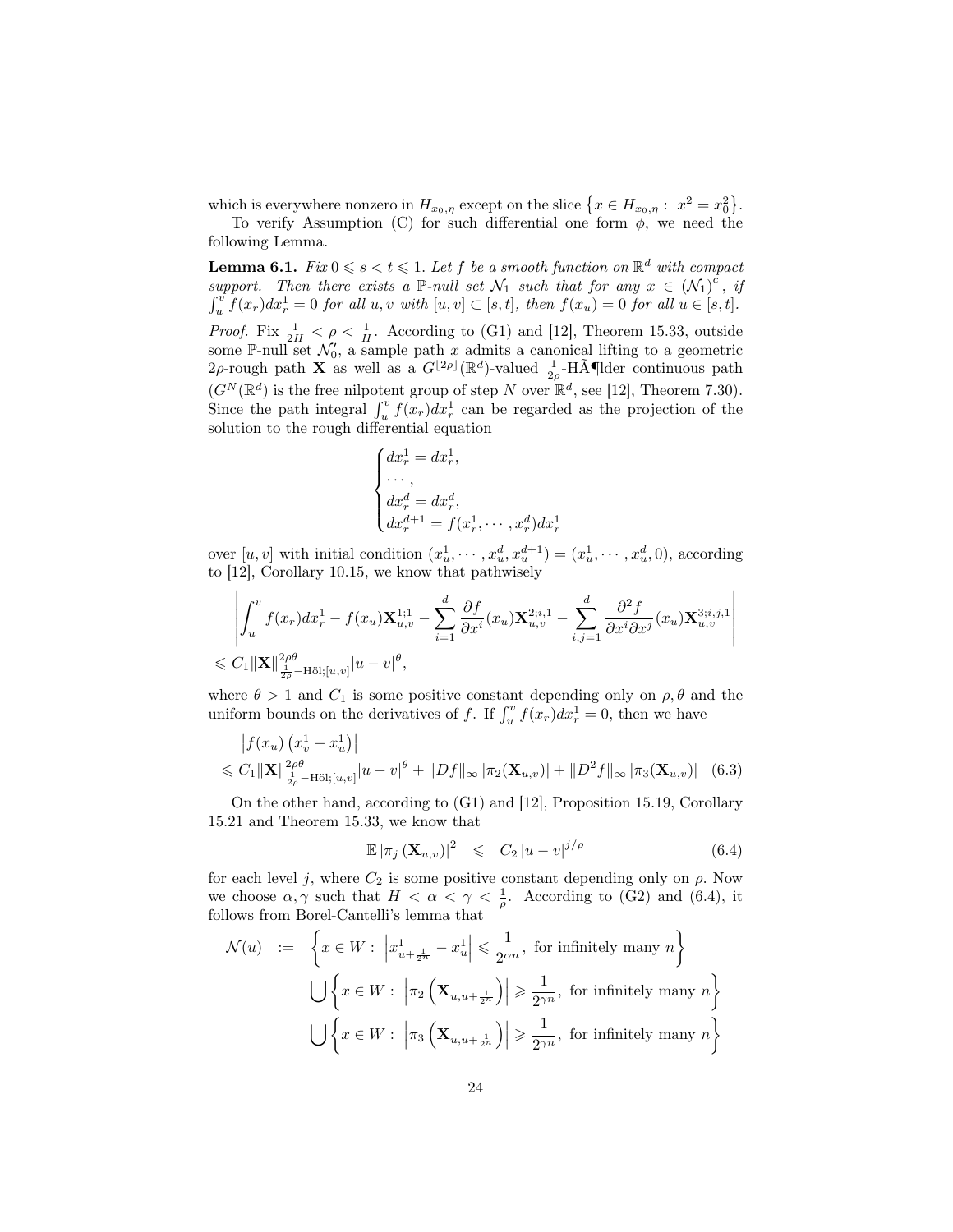is a P-null set.

Let  $x \in (\mathcal{N}_0' \cup \mathcal{N}(u))^c$ . Then there exists some  $N \geq 1$ , such that

$$
\left|x_{u+\frac{1}{2^n}}^1 - x_u^1\right| > \frac{1}{2^{\alpha n}}, \left|\pi_2\left(\mathbf{X}_{u,u+\frac{1}{2^n}}\right)\right| < \frac{1}{2^{\gamma n}}, \left|\pi_3\left(\mathbf{X}_{u,u+\frac{1}{2^n k}}\right)\right| < \frac{1}{2^{\gamma n}},
$$

for all  $n > N$ . Therefore, by (6.3) with  $v = u + \frac{1}{2^n}$ , for any  $n > N$  we have

$$
|f(x_u)| \le \frac{1}{2^{n(\theta-\alpha)}} C_1 ||\mathbf{X}||_{\frac{1}{2\rho} - \mathrm{H\ddot{o}l};[0,1]}^{2\rho\theta} + \frac{1}{2^{n(\gamma-\alpha)}} \left( ||Df||_{\infty} + ||D^2f||_{\infty} \right).
$$

By taking  $n \to \infty$ , we have  $f(x_u) = 0$ .

Now the result follows easily if we take

$$
\mathcal{N}_1 = \mathcal{N}'_0 \bigcup \bigcup_{u \in \mathbb{Q} \bigcap [s,t]} \mathcal{N}(u).
$$

 $\Box$ 

Remark 6.1. By the denseness argument, it is easy to see that the P-null set  $\mathcal{N}_1$ can be taken uniformly in  $s, t$ .

Now we are going to complete the proof of Theorem 3.2.

In what follows, for simplicity we will use Einstein's summation convention: repeated indices of superscript and subscript are automatically summed over from 1 to d.

Let  $F(x) = \int_s^t \phi(dx_u) = \int_s^t \phi_i(x_u) dx_u^i$ . It follows that  $F \in \mathbb{D}^{\infty, \infty}$  in the sense of Malliavin. Since  $F$  is a random variable on the abstract Wiener space  $(W, \mathcal{H}, \mathbb{P})$ , it suffices to show that outside a P-null set, for any  $x \in A_{s,t}^{H_{x_0,\eta}}$  the Malliavin derivative  $DF(x)$  is a nonzero element in the Cameron-Martin space  $H$ . It will then follow from standard local regularity results from the Malliavin calculus (see for example [23], Theorem 2.1.1 and the remark on p.93) that the measure

$$
\lambda(B) = \mathbb{P}\left(\{F \in B\} \cap A_{s,t}^{H_{x_0,\eta}}\right), \ B \in \mathcal{B}(\mathbb{R}^1),
$$

is absolutely continuous with respect to the Lebesgue measure in  $\mathbb{R}^1$ . In particular, (6.1) holds.

Let  $\mathcal{N}_1$  be the null set in Lemma 6.1. We know that for P-almost surely sample paths can be lifted as geometric p-rough paths for  $1 < p < 4$  with  $Hp >$ 1, and according to (G3) we have  $\mathcal{H} \subset C_0^{q-var}([0,1];\mathbb{R}^d)$  for any  $q > (H + \frac{1}{2})^{-1}$ . Obviously we can choose such p, q so that  $\frac{1}{p} + \frac{1}{q} > 1$ . Therefore, in the sense of Young's integrals we know that for any  $x \in A_{s,t}^{H_{x_0,\eta}} \cap \mathcal{N}_1^c$  and  $h \in \mathcal{H}$ ,

$$
\langle DF(x), h \rangle_{\mathcal{H}} = \frac{d}{d\varepsilon}|_{\varepsilon=0} F(x + \varepsilon h)
$$
  
= 
$$
\frac{d}{d\varepsilon}|_{\varepsilon=0} \int_{s}^{t} \phi_{i}(x_{u} + \varepsilon h_{u}) d(x_{u}^{i} + \varepsilon h_{u}^{i})
$$
  
= 
$$
\int_{s}^{t} \frac{\partial \phi_{i}}{\partial x^{j}}(x_{u}) h_{u}^{j} dx_{u}^{i} + \int_{s}^{t} \phi_{i}(x_{u}) dh_{u}^{i},
$$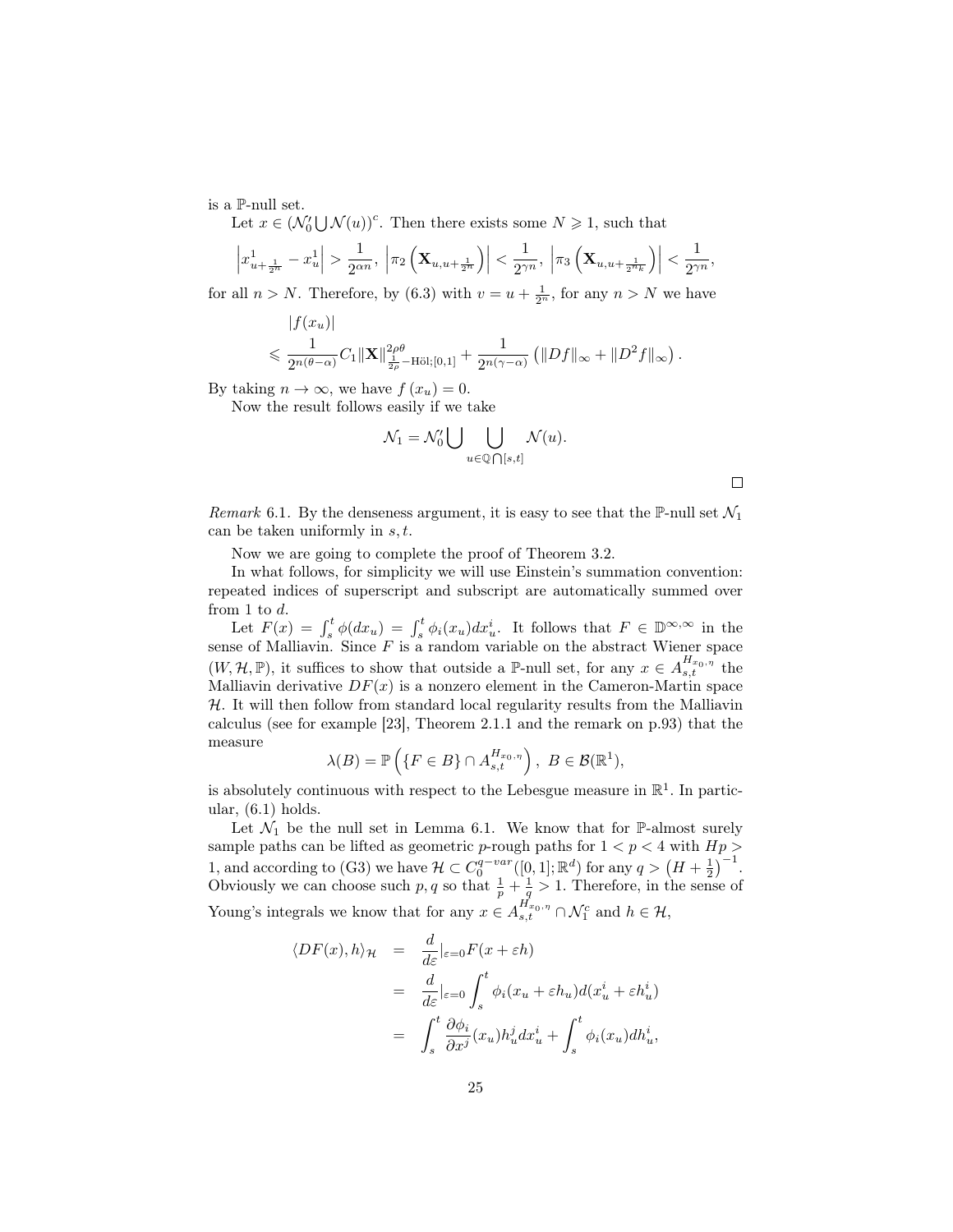where the interchange of differentiation and integration can be verified easily by the geometric rough path nature of  $x$  and the continuity of the integration map.

Integration by parts shows that

$$
\int_s^t \phi_i(x_u) dh_u^i = \phi_i(x_t) h_t^i - \phi_i(x_s) h_s^i - \int_s^t h_u^i \frac{\partial \phi_i}{\partial x^j}(x_u) dx_u^j.
$$

Therefore,

$$
\langle DF(x), h \rangle_{\mathcal{H}^H} = (\phi_i(x_t)h_t^i - \phi_i(x_s)h_s^i) + \int_s^t \left(\frac{\partial \phi_i}{\partial x^j} - \frac{\partial \phi_j}{\partial x^i}\right)(x_u)h_u^j dx_u^i.
$$

Let

$$
Y_{u,j} = \int_s^u \left(\frac{\partial \phi_i}{\partial x^j} - \frac{\partial \phi_j}{\partial x^i}\right)(x_v) dx_v^i, \ u \in [0,1], \ j = 1, \cdots, d. \tag{6.5}
$$

It follows from integration by parts again that

$$
\langle DF(x), h \rangle_{\mathcal{H}^H} = (\phi_i(x_t)h_t^i - \phi_i(x_s)h_s^i) + \int_s^t h_u^i dY_{u,i}
$$
  

$$
= (\phi_i(x_t) + Y_{t,i})h_t^i - (\phi_i(x_s) + Y_{s,i})h_s^i - \int_s^t Y_{u,i}dh_u^i.
$$

Now we define  $h = (h^1, \dots, h^d)$  by

$$
h_u^i = \int_s^u (\phi_i(x_t) + Y_{t,i} - Y_{v,i}) dv, \ u \in [0,1], \ i = 1, \cdots, d,
$$
 (6.6)

then  $h_s^i = 0$  for  $i = 1, ..., d$ . Technically if  $s > 0$  we modify  $h^i$  smoothly on  $\left[0, \frac{s}{2}\right)$  so that  $h_0^i = 0$  for all i. Note that the modification does not change the value of  $\langle DF(x), h \rangle_{\mathcal{H}^H}$  as it depends only on the value of h on [s, t]. By the regularity of sample paths, it is easy to see that  $h \in C_0^{1+H^-}([0,1];\mathbb{R}^d)$ , which is also in  $H$  according to (G3). Therefore,

$$
\langle DF(x), h \rangle_{\mathcal{H}} = \sum_{i=1}^d \int_s^t (\phi_i(x_t) + Y_{t,i} - Y_{u,i})^2 du.
$$

If  $DF(x) = 0$ , then  $\langle DF(x), h \rangle_{\mathcal{H}} = 0$ , which implies that for all  $i = 1, \dots, d$ , and  $u \in [s,t], \phi_i(x_t) + Y_{t,i} - Y_{u,i} = 0$ . It follows from taking  $i = 2$  and our construction of  $\phi$  that

$$
\int_u^v \frac{\partial \phi_1}{\partial x^2}(x_r) dx_r^1 = 0, \ \forall [u, v] \subset [s, t].
$$

Therefore, by Lemma 6.1 we have for all  $u \in [s, t]$ ,  $\frac{\partial \phi_1}{\partial x^2}(x_u) = 0$ .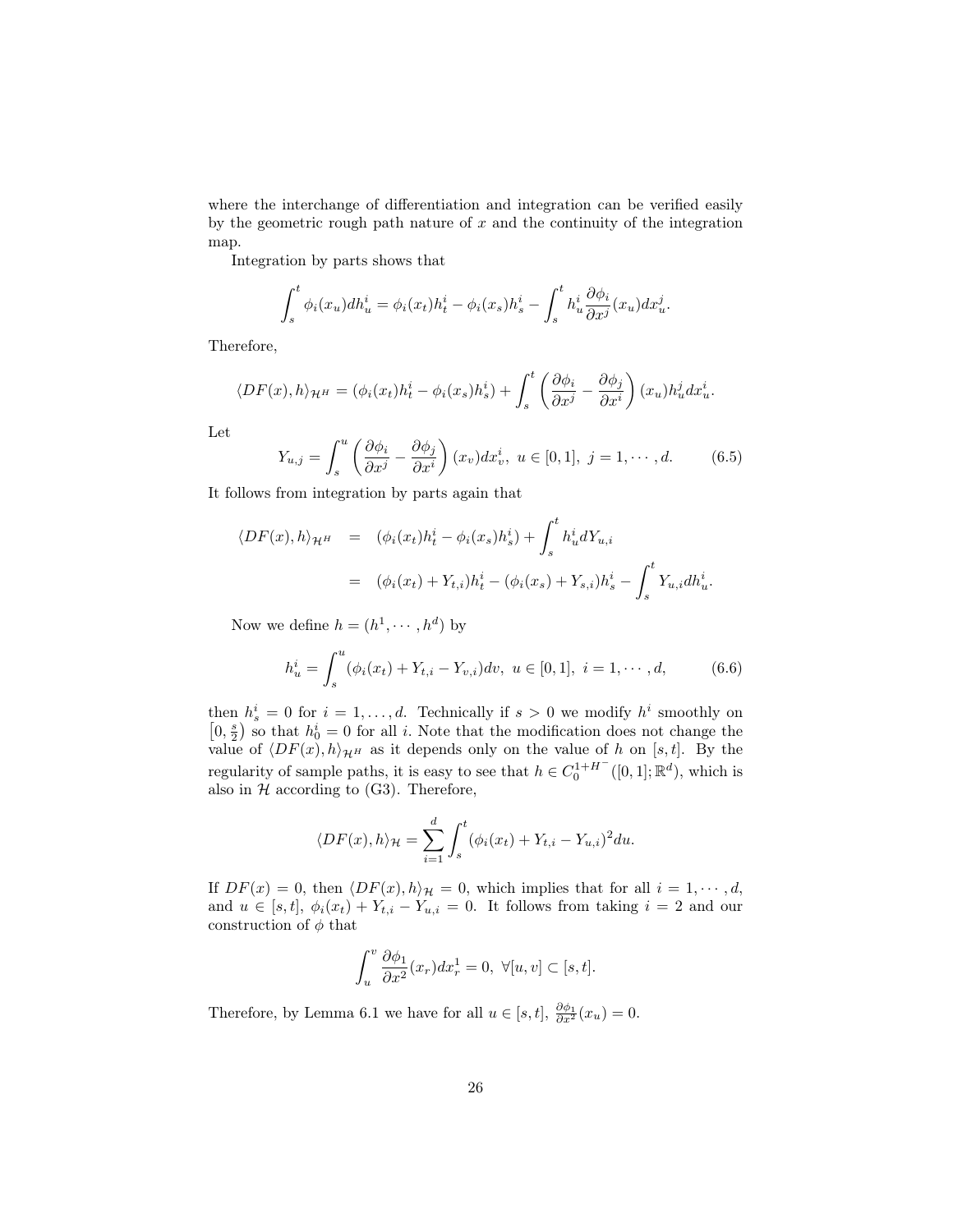On the other hand, since  $x \in A^{H_{x_0, \eta}}_{s,t}$ , there exists some  $u \in (s,t)$  such that  $x_u \in H_{x_0,\eta}$ . From the construction of  $\phi$  we have already seen that  $\frac{\partial \phi_1}{\partial x^2}$  is everywhere nonzero in  $H_{x_0,\eta}$  except on the "slice"

$$
L_{x_0,\eta} = \{ x \in H_{x_0,\eta} : x^2 = x_0^2 \}.
$$

Therefore, by continuity there exists some open interval  $(u, v) \subset [s, t]$ , such that  $x_r \in L_{x_0,\eta}$  for all  $r \in (u, v)$ . But this implies that there exists some  $r \in \mathbb{Q} \bigcap (s, t)$ such that  $x_r^2 = x_0^2$ . Since for any  $r \in (0, 1)$ , the law of  $x_r$  is absolutely continuous with respect to the Lebesgue measure, we know that

$$
\mathcal{N}_2 := \bigcup_{r \in Q \bigcap (0,1)} \{x_r^2 = x_0^2\}
$$

is a P-null set. By further removing  $\mathcal{N}_2$ , we will arrive at a contradiction. Therefore, for any  $x \in A_{s,t}^H \bigcap \mathcal{N}_1^c \bigcap \mathcal{N}_2^c$ ,  $DF(x)$  a nonzero element in  $\mathcal{H}$ .

Now the proof of Theorem 3.2 is complete.

In the rest of present paper we will consider three specific examples of Gaussian processes which all verify conditions  $(G1)$ ,  $(G2)$  and  $(G3)$ : fractional Brownian motion with Hurst parameter  $H > 1/4$ , the Ornstein-Uhlenbeck process and the Brownian bridge.

#### 6.1 Fractional Brownian Motion with Hurst Parameter  $H > 1/4$

Let  $X$  be the d-dimensional fractional Brownian motion with Hurst parameter H for  $H > \frac{1}{4}$ . In other words, X is a Gaussian process starting at the origin with i.i.d. components, and the covariance function of  $X<sup>i</sup>$  is given by

$$
R^{H}(s,t) = \frac{1}{2} \left( s^{2H} + t^{2H} - |t - s|^{2H} \right), \ s, t \in [0,1].
$$

In this case the parameter  $H$  in the conditions (G1), (G2) and (G3) is just the Hurst parameter. The verification of Condition (G1) is the content of [12], Proposition 15.5 if  $H \in \left(\frac{1}{4}, \frac{1}{2}\right]$  (the case when  $H > 1/2$  is trivial in the rough path setting), and (G2) follows from direct calculation. The verification of (G3) is contained in the following two lemmas.

Let  $\mathcal{H}^H$  be the Cameron-Martin space associated with X.

**Lemma 6.2.**  $\mathcal{H}^H$  contains  $C_0^{\alpha}([0,1]; \mathbb{R}^d)$  for all  $\alpha > H + \frac{1}{2}$ .

*Proof.* We will assume  $H \neq \frac{1}{2}$ , as the result is well-known for Brownian motion. According to [9], Theorem 2.1, we have  $\mathcal{H}^{H} = \mathcal{I}_{0+}^{H+\frac{1}{2}}(L^{2}[0,1]),$  where

$$
\mathcal{I}_{0+}^{\alpha} (f) (x) = \int_{0}^{x} f (t) (x - t)^{\alpha - 1} dt
$$

is the fractional integral operator.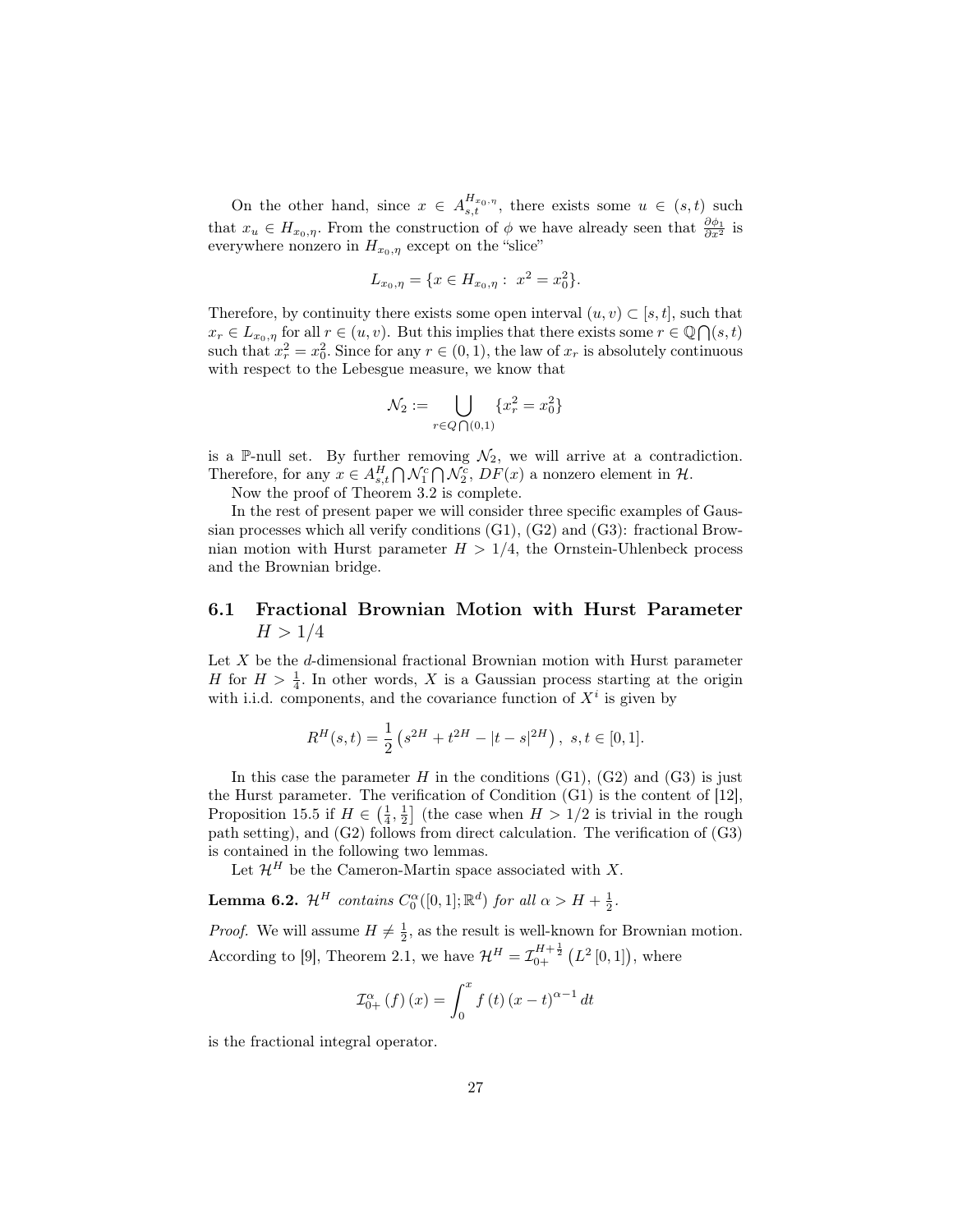If  $0 \lt H \lt \frac{1}{2}$ , from fractional calculus (see [24], p.233) we know that  $\mathcal{I}_{0+}^{H+\frac{1}{2}}(L^2[0,1])$  contains all  $\alpha$ -Hölder continuous functions whenever  $\alpha >$  $H + \frac{1}{2}$ . If  $H > \frac{1}{2}$ , by the fundamental theorem of calculus we know that  $h \in$  $\mathcal{I}_{0+}^{H+\frac{1}{2}}\left(L^2\left[0,1\right]\right)$  if and only if h is differentiable with derivative in  $\mathcal{I}_{0+}^{H-\frac{1}{2}}\left(L^2\left[0,1\right]\right)$ . Therefore, in both cases we have  $\mathcal{H}^H$  containing  $C_0^{\alpha}([0,1];\mathbb{R}^d)$  for all  $\alpha >$  $H + \frac{1}{2}$ .

**Lemma 6.3.** (1) (see [9], Theorem 2.1, Theorem 3.3 and [24], Theorem 3.6) If  $H > \frac{1}{2}$ , we have

$$
\mathcal{H}^H \subset C_0^H([0,1];\mathbb{R}^d). \tag{6.7}
$$

(2) (see [10], Corollary 1) If  $0 < H \leq \frac{1}{2}$ , then for any  $q > (H + \frac{1}{2})^{-1}$ , we have

 $\mathcal{H}^H \subset C_0^{q-var}([0,1];\mathbb{R}^d).$ 

Remark 6.2. From the proof of Theorem 3.2 we can see that the embedding  $\mathcal{H}^H \subset C_0^{q-var}([0,1];\mathbb{R}^d)$  is only used for making sense of path integrals in the sense of Young. Therefore, when  $H > \frac{1}{2}$ , (6.7) will obviously be sufficient for us to carry out all the calculations before as we are also in the setting of Young's integrals.

#### 6.2 The Ornstein-Uhlenbeck Process

Let

$$
X_t = \int_0^t e^{-(t-s)} dB_s, \ t \in [0,1],
$$

be the standard Ornstein-Uhlenbeck process in  $\mathbb{R}^d$  starting at the origin, where  $B$  is the standard  $d$ -dimensional Brownian motion.

We take  $H = \frac{1}{2}$ . The verification of Condition (G1) is contained in [12], p.405 and (G2) follows direct calculation. (G3) is a consequence of the fact that the Cameron-Martin space  $\mathcal{H}^{\text{OU}}$  associated with X is the same as the one of Brownian motion with a different but equivalent inner product (see [25], Theorem 8.5.4).

Remark 6.3. The uniqueness of signature for the Ornstein-Uhlenbeck process is the direct consequence of the general result in [13], as it is the solution of a (hypo)elliptic SDE.

#### 6.3 The Brownian Bridge

Finally we consider the Brownian bridge

$$
X_t = B_t - tB_1, \ t \in [0, 1].
$$

In this case we also take  $H = \frac{1}{2}$ . Similar to the case of the Ornstein-Uhlenbeck process, (G1) and (G2) follows quite easily by direct calculations. However,  $(G3)$  is not satisfied as the Cameron-Martin space  $\mathcal{H}^{\text{Bridge}}$  associated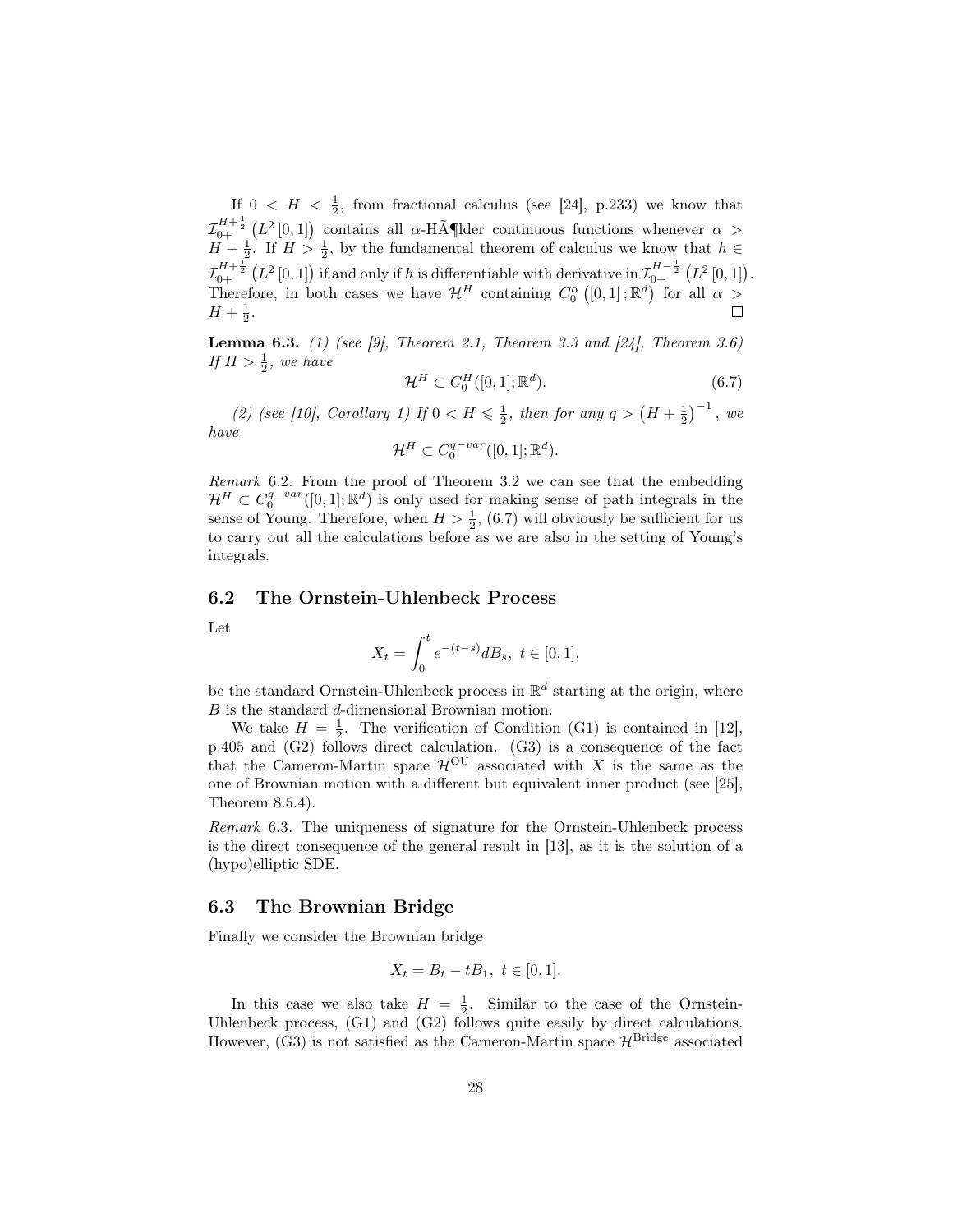with X is the one for Brownian motion with vanishing terminal condition:  $h_1 =$ 0 (see [25], p.334–335). Of course the embedding  $\mathcal{H}^{\text{Bridge}} \subset C^{q-var}([0,1]; \mathbb{R}^d)$ still holds for any  $q > 1$ .

The main trouble in the verification of Assumption (C) is that in the explicit construction of our Cameron-Martin path, the h given by  $(6.6)$  may not satisfy  $h_1 = 0$ . However, it is just a technical issue to overcome such difficulty.

Recall that we want to show  $DF(x) \neq 0$  for  $x \in A_{s,t}^{H_{x_0,\eta}},$  where  $F = \int_s^t \phi(dx_u)$ and  $\phi$  is the differential one form given by (6.2). From our proof before it is easy to see that everything follows in the same way if  $t < 1$ , since we can always modify  $h^i$  on  $\left(\frac{t+1}{2}, 1\right]$  so that  $h_1^i = 0$  and the value of  $\langle DF(x), h \rangle$  will not change as it depends only on the value of h on  $[s, t]$ . Therefore, we only need to consider the case when  $t = 1$ .

On the path space W let  $x \in A_{s,t}^{H_{\varepsilon}^{\varepsilon,\delta}}$  and take  $\varepsilon > 0$  such that  $x|_{[1-\varepsilon,1]} \subset H_0^{\varepsilon,\delta}$ (this is possible since  $x_1 = 0$ ). Define  $\phi$  by (6.2) for the open cube  $H_z^{\varepsilon,\delta}$ , and define  $Y_{u,j}$  by (6.5). Now we need to consider two cases.

(1) If  $z \neq 0$ , then

$$
\phi_i(x_1) + Y_{1,i} - Y_{v,i} = 0, \ \forall v \in [1 - \varepsilon, 1],
$$

since  $\phi$  is supported on the closure of  $H_z^{\varepsilon,\delta}$ . Therefore, for any  $h \in \mathcal{H}$ ,

$$
\langle DF(x), h \rangle = \int_s^{1-\varepsilon} (\phi_i(x_1) + Y_{1,i} - Y_{v,i}) dh_u^i.
$$

To apply our previous argument, we just define  $h$  by  $(6.6)$  but modified on  $(1 - \frac{\varepsilon}{2}, 1]$  so that  $h_1^i = 0$ , and the resulting h will be an element in  $\mathcal{H}^{\text{Bridge}}$ . By making use of Remark 6.1, the proof follows easily in the same way.

(2) If  $z = 0$ , based on our argument before, for any  $\psi^i \in C^1([1 - \varepsilon, 1])$  $(i = 1, \cdots, d)$  with

$$
\psi_{1-\varepsilon}^i = C_i := \int_s^{1-\varepsilon} (\phi_i(x_1) + Y_{1,i} - Y_{v,i}) dv
$$

and  $\psi_1^i = 0$ , the function

$$
h_u^i = \begin{cases} \int_s^u (\phi_i(x_1) + Y_{1,i} - Y_{v,i}) dv, & u \in [0, 1 - \varepsilon];\\ \psi_u^i, & u \in [1 - \varepsilon, 1], \end{cases}
$$
(6.8)

.

defines an element  $h \in \mathcal{H}^{\text{Bridge}}$ . It follows that

$$
\langle DF(x), h \rangle = \sum_{i=1}^{d} \int_{s}^{1-\epsilon} (\phi_i(x_1) + Y_{1,i} - Y_{v,i})^2 dv + \sum_{i=1}^{d} \int_{1-\epsilon}^{1} (\phi_i(x_1) + Y_{1,i} - Y_{v,i}) d\psi_v^i
$$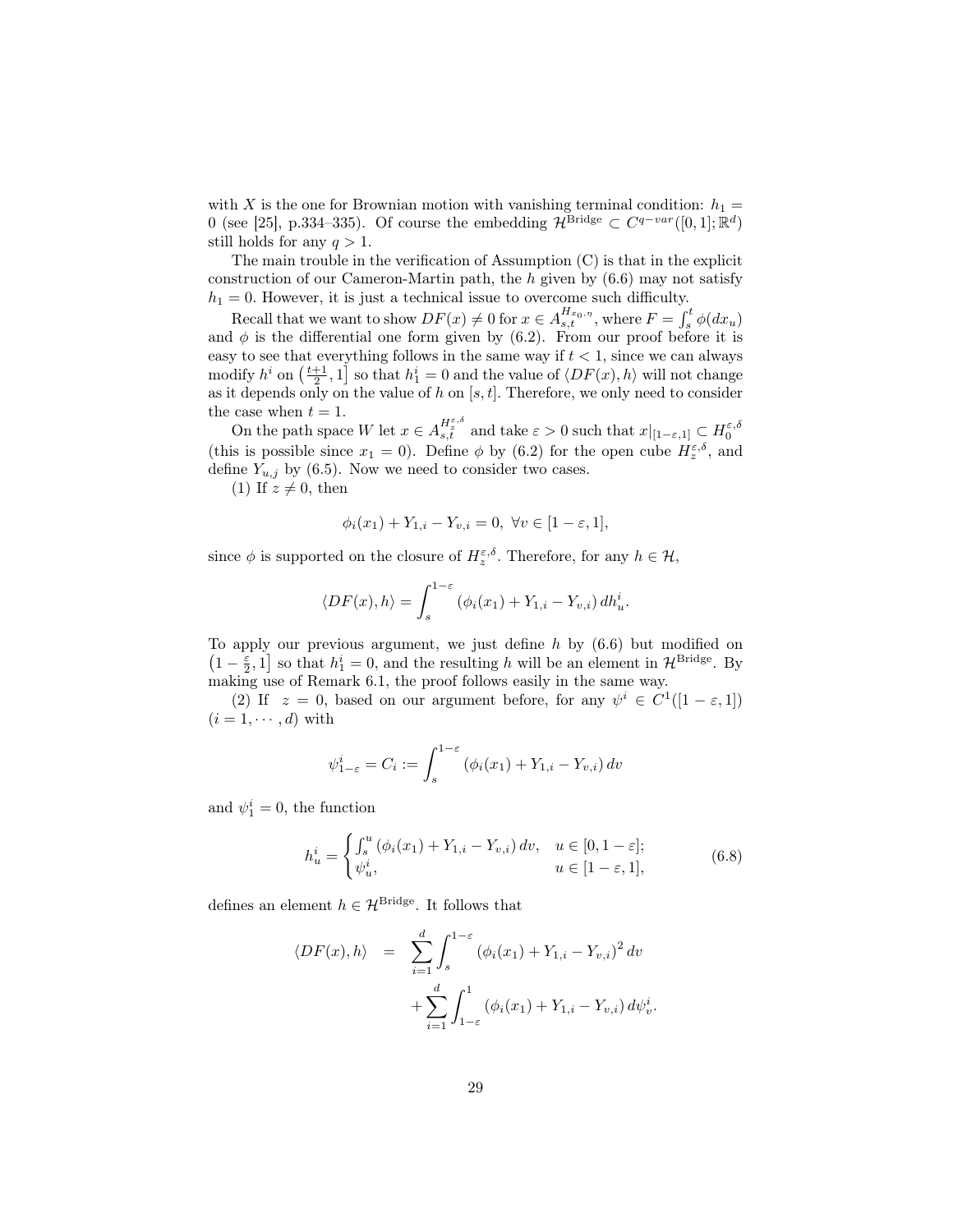Now we take  $\psi^i$  of the form

$$
\psi_u^i = C_i - \int_{1-\varepsilon}^u \xi_v^i dv, \ u \in [1-\varepsilon, 1],
$$

where  $\xi^i \in C([1 - \varepsilon, 1])$  with  $\int_{1-\varepsilon}^1 \xi_v^i dv = C_i$ . If  $\langle DF(x), h \rangle = 0$ , then we have

$$
\sum_{i=1}^{d} \int_{s}^{1-\varepsilon} \left( \phi_i(x_1) + Y_{1,i} - Y_{v,i} \right)^2 dv - \sum_{i=1}^{d} \int_{1-\varepsilon}^{1} \left( \phi_i(x_1) + Y_{1,i} - Y_{v,i} \right) \xi_v^i dv = 0.
$$

It follows that for any  $\zeta^i \in C([1-\varepsilon], 1)$  with  $\int_{1-\varepsilon}^1 \zeta_v^i dv = 0$ , we have

$$
\sum_{i=1}^{d} \int_{1-\varepsilon}^{1} (\phi_i(x_1) + Y_{1,i} - Y_{v,i}) \zeta_v^i dv = 0,
$$

which by an elementary argument implies that

$$
\phi_i(x_1) + Y_{1,i} - Y_{v,i} = \text{const.}, \ \forall v \in [1 - \varepsilon, 1] \text{ and } 1 \leq i \leq d.
$$

It follows from taking  $i = 2$  that

$$
\int_{u}^{v} \frac{\partial \phi_1}{\partial x^2}(x_r) dx_r^1 = 0, \ \forall [u, v] \subset [1 - \varepsilon, 1].
$$

Now the proof follows again by making use of Remark 6.1 and the fact that  $x|_{[1-\varepsilon,1]} \subset H_0^{\varepsilon,\delta}.$ 

Remark 6.4. By the same argument with a technical modification of  $\psi$  so that the h defined by  $(6.8)$  is regular enough to lie in the Cameron-Martin space, the result holds for general Gaussian bridge processes

$$
X_t = G_t - tG_1, \ t \in [0, 1],
$$

as long as the underlying Gaussian process  $G$  itself satisfies conditions  $(G1)$ , (G2) and (G3).

## Acknowledgement

The authors wish to thank Professor Zhongmin Qian for his valuable suggestions on this work, and the referees for their very careful reading and helpful comments on the present paper. The authors are supported by the Oxford-Man Institute at University of Oxford and by the ERC grant (Grant Agreement No.291244 Esig).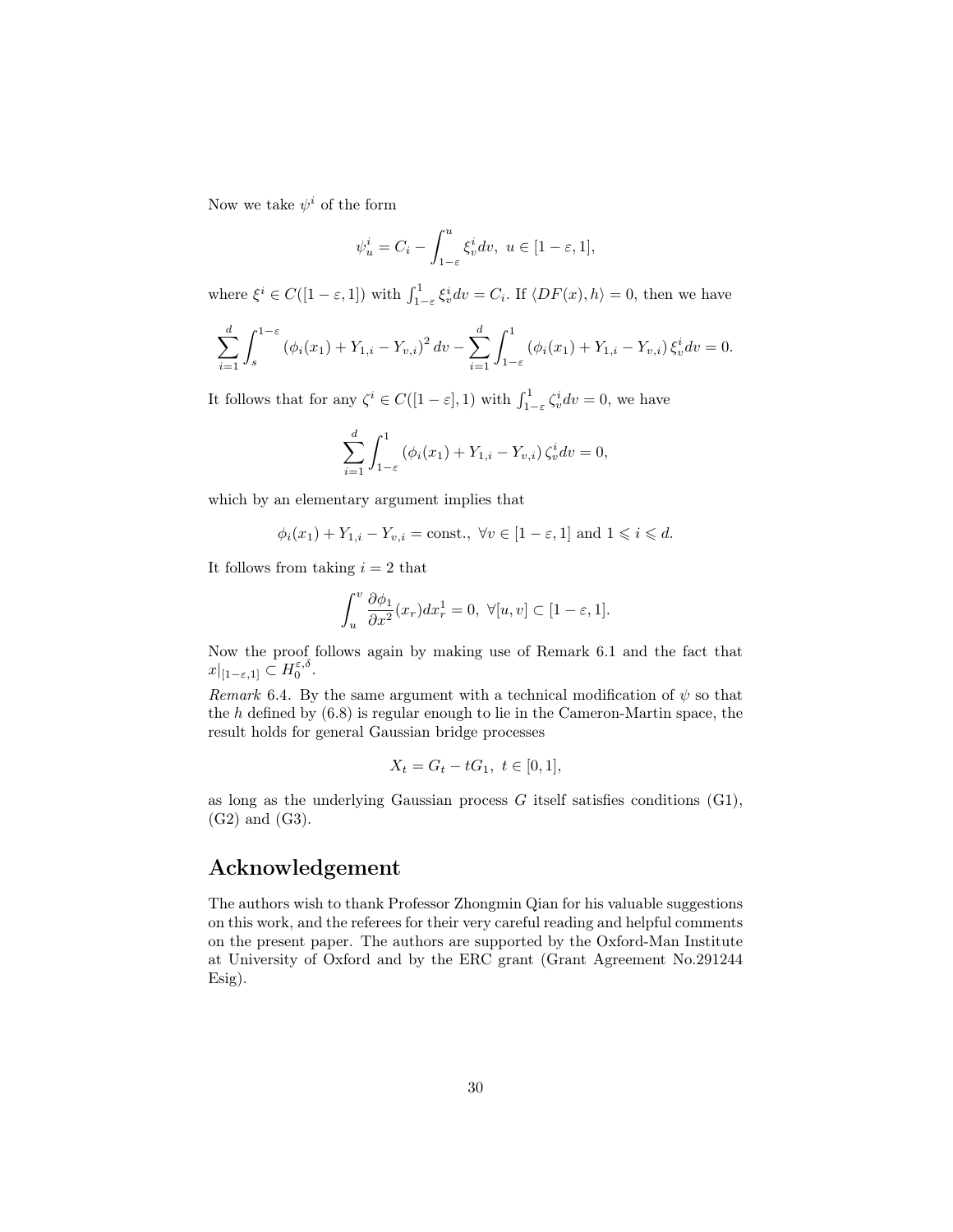#### References

- [1] T. Bagby, L. Bos and N. Levenberg, Multivariate simultaneous approximation, Constr. Approx. 18 (3), 569–577, 2002.
- [2] H. Boedihardjo and X. Geng, On simple piecewise geodesic interpolation of simple and Jordan curves, to appear in Constr. Approx., 2014.
- [3] H. Boedihardjo, X. Geng, T. Lyons and D. Yang, The signature of a rough path: uniqueness, arXiv:1406.7871.
- [4] H. Boedihardjo, H. Ni and Z. Qian, Uniqueness of signature for simple curves, J. Funct. Anal. 267 (6): 1778–1806, 2014
- [5] K. Chen, Iterated integrals and exponential homomorphisms, Proc. London Math. Soc. 4 (3), 502–512, 1954.
- [6] K. Chen, Integration of paths-a faithful representation of paths by noncommutative formal power series, Trans. Amer. Math. Soc. 89, 395–407, 1958.
- [7] L. Coutin and Z. Qian, Stochastic differential equations for fractional Brownian motions, C. R.Acad. Sci. Paris Ser. I Math. 331, 75–80, 2000.
- [8] L. Decreusefond, Stochastic calculus with respect to Volterra processes, Ann. Inst. Poincar $\widehat{A}(\widehat{c})$ , 2004.
- [9] L. Decreusefond and A. Ustunel, Stochastic Analysis of the Fractional Brownian Motion, Potential Analysis 10, 177–214, 1997.
- [10] P. Friz and N. Victoir, A variation embedding theorem and applications, J. Funct. Anal. 239, 631–637, 2006.
- [11] P. Friz and N. Victoir, A note on the notion of geometric rough paths, Probab. Theory Relat. Fields, 136, 395–416, 2006.
- [12] P. Friz and N. Victoir, Multidimensional stochastic processes as rough paths, Cambridge Studies of Advanced Mathematics, Vol. 120, Cambridge University Press, 2010.
- [13] X. Geng and Z. Qian, On the Uniqueness of Stratonovich's Signatures of Multidimensional Diffusion Paths, to appear in Ann. Inst. Poincar $A\odot$ , 2014.
- [14] M. Gubinelli, Ramification of rough paths, J. Differential Equations, 248 (4), 693-721, 2010.
- [15] M. Hairer and D. Kelly, Geometric versus non-geometric rough paths, arXiv:1210.6294.